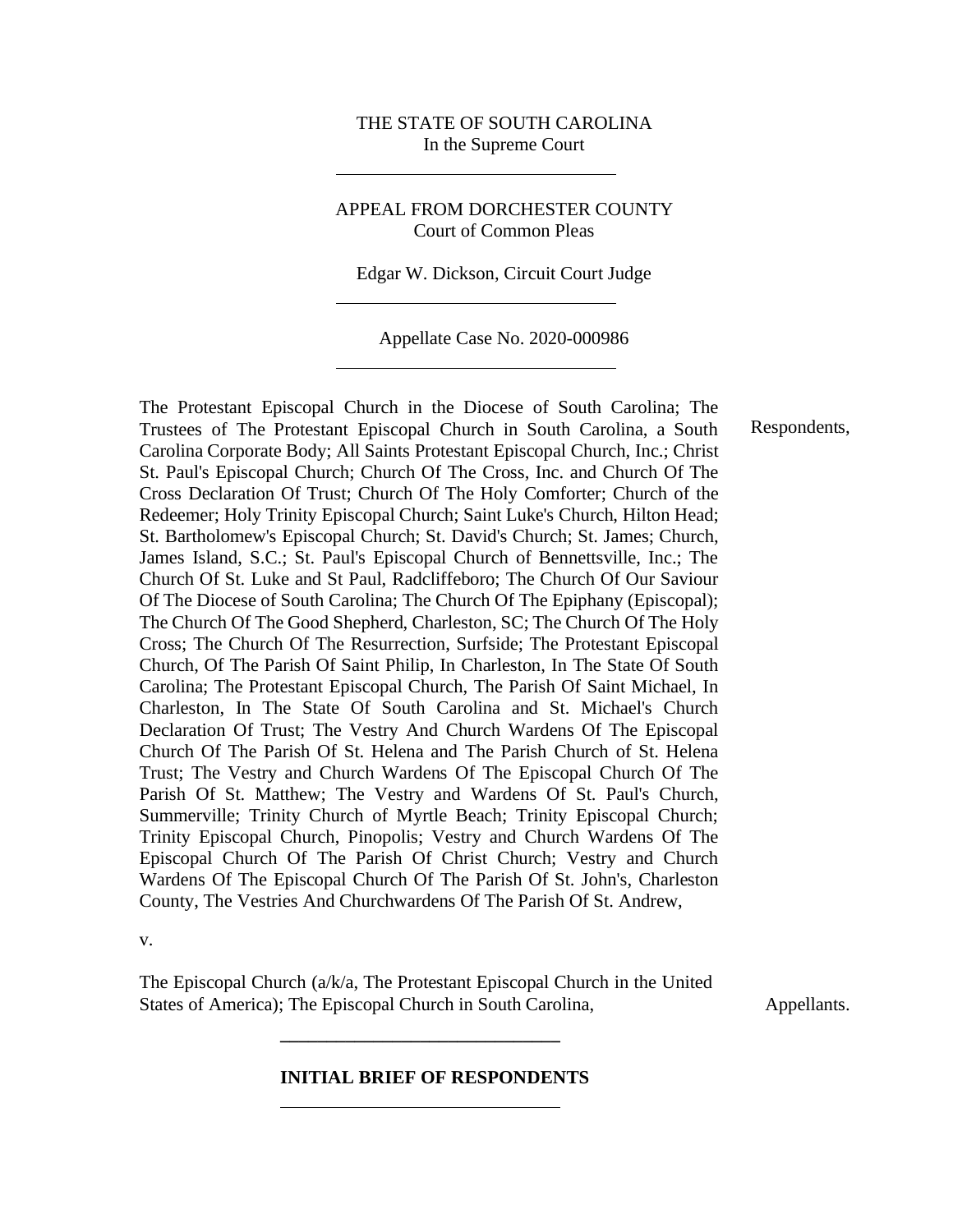Suite 239 Columbia, SC 29201 Beaufort, SC 29902

C. Alan Runyan Henrietta U. Golding C. Mitchell Brown Andrew S. Platte Burr, Forman & McNair Nelson, Mullins, Riley Runyan & Platte, LLC P.O. Box 336 & Scarborough

2015 Boundary Street, Myrtle Beach, SC 29578 1320 Main Street, 17<sup>th</sup> Fl.

Charles H. Williams David Cox Thomas C. Davis Williams & Williams Barnwell Whaley Harvey & Battey P.O. Box 1084 Patterson & Helms 1001 Craven Street Orangeburg, SC 29116 288 Meeting St; Ste. 200 Beaufort, SC 29901 Charleston, SC 29401

Attorneys for The Protestant Episcopal Church in the Diocese Of South Carolina and The Trustees of the Protestant Episcopal Church in South Carolina, a South Carolina Corporate Body

C. Alan Runyan Harry Easterling, Jr. 2015 Boundary Street Suite 239 Beaufort, SC 29902

Andrew S. Platte 116 North Liberty Street Runyan & Platte, LLC Bennettsville, SC 29512

Attorneys for St. Davids Church

| G. Mark Phillips          | C. Alan Runyan       | W. Foster Gaillard            |
|---------------------------|----------------------|-------------------------------|
| Nelson, Mullins, Riley    | Andrew S. Platte     | Womble, Bond & Dickinson, LLP |
| & Scarborough             | Runyan & Platte, LLC | P.O. Box 999                  |
| Liberty Center, Suite 600 | 2015 Boundary Street | Charleston, SC 29402          |
| 151 Meeting Street        | Suite 239            |                               |
| Charleston, SC 29401      | Beaufort, SC 29902   |                               |

Attorneys for The Protestant Episcopal Church of the Parish of St. Philip, in Charleston, in the State of South Carolina

C. Alan Runyan Henry Grimball Andrew S. Platte Womble, Bond, & Dickinson, LLP Runyan & Platte, LLC P.O. Box 999 2015 Boundary Street Charleston, SC 29402 Suite 239 Beaufort, SC 29902

> Attorneys for The Protestant Episcopal Church, the Parish of St. Michael, in Charleston, in the State of South Carolina and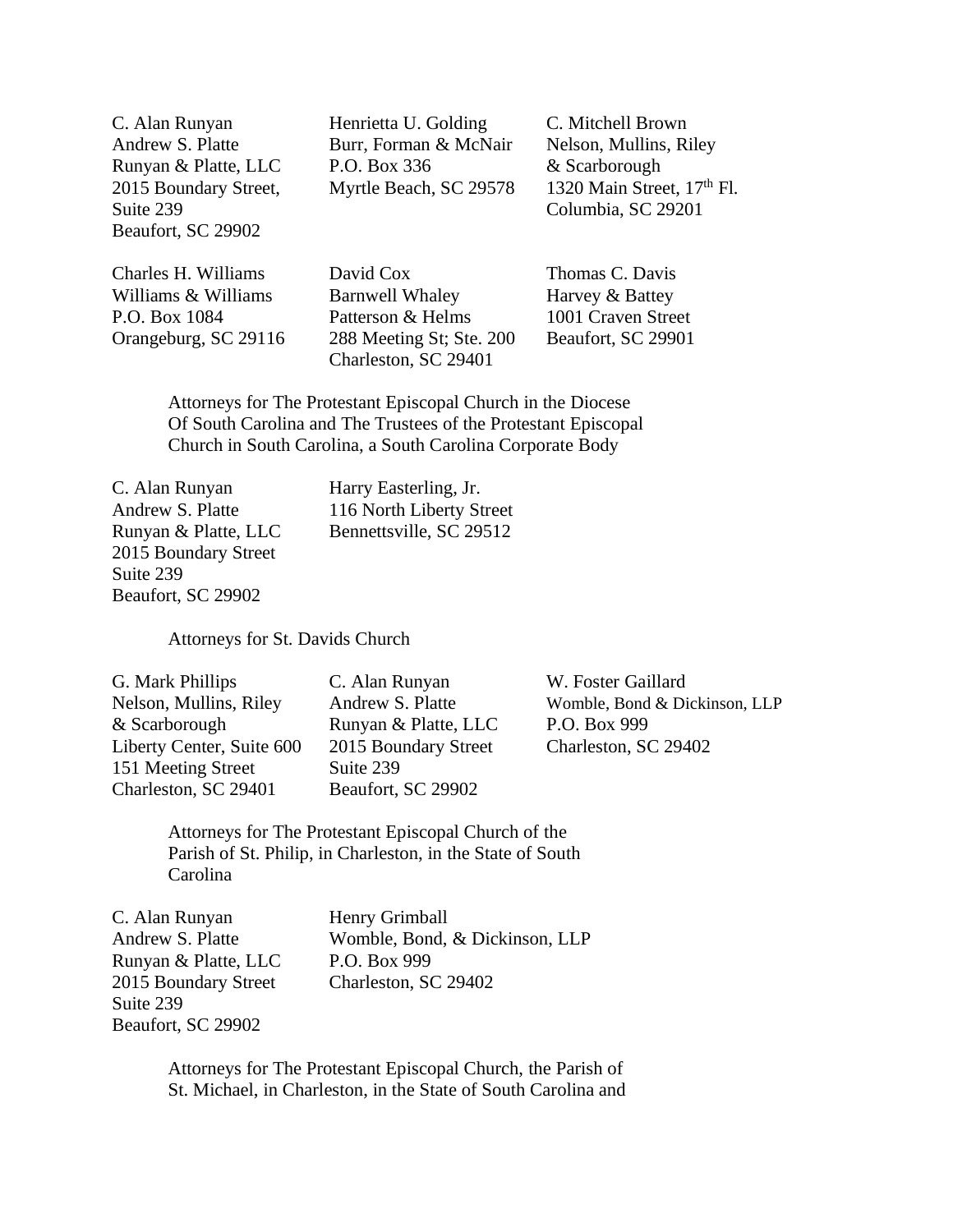St. Michael's Church Declaration of Trust

C. Alan Runyan Andrew S. Platte Runyan & Platte, LLC 2015 Boundary Street; Suite 239 Beaufort, SC 29902

> Attorneys for Church of the Cross, Inc. and Church of the Cross Declaration Of Trust, The Church of Our Saviour, Of The Diocese of South Carolina, The Vestry and Church Wardens of the Episcopal Church of the Parish Of St. Helena and the Parish Church of St. Helena Trust, The Vestry and Church Wardens of St. Jude's Church of Walterboro, Trinity Episcopal Church, Edisto Island, Vestry and Church Wardens of the Episcopal Church of the Parish of St. John's, Charleston County, The Vestries And Churchwardens Of The Parish Of St. Andrew, The Church of the Epiphany (Episcopal)

McCarty Law Firm Episcopal Church P.O. Box 3005 Charleston, SC 29417

Pedersen & Scott Episcopal Church 775 St. Andrews Blvd. Charleston, SC 29407

Mark V. Evans **Attorney for St. James' Church**, 147 Wappoo Creek Drive, Suite 202 James Island, S.C. Charleston, SC 29412

DAVID B. MARVEL, LLC. and St. Paul, Radcliffeboro P.O. Box 22734 Charleston, SC 29403

Mt. Pleasant, SC 29464

Allan P. Sloan, III Attorneys for Vestry and Church-Pierce, Sloan, Kennedy, & Early Wardens of the Episcopal Church<br>
321 East Bay Street. P.O. Box 22437 the Parish of Christ Church 321 East Bay Street, P.O. Box 22437 Charleston, SC 29413

Keith McCarty **Attorney for Christ St. Paul's** 

William A. Scott **Attorney for Holy Trinity** 

David B. Marvel **Attorneys** for The Church of St. Luke

John Furman Wall, III Attorney for The Church of the Good 140 Wando Reach Court Shepherd, Charleston, SC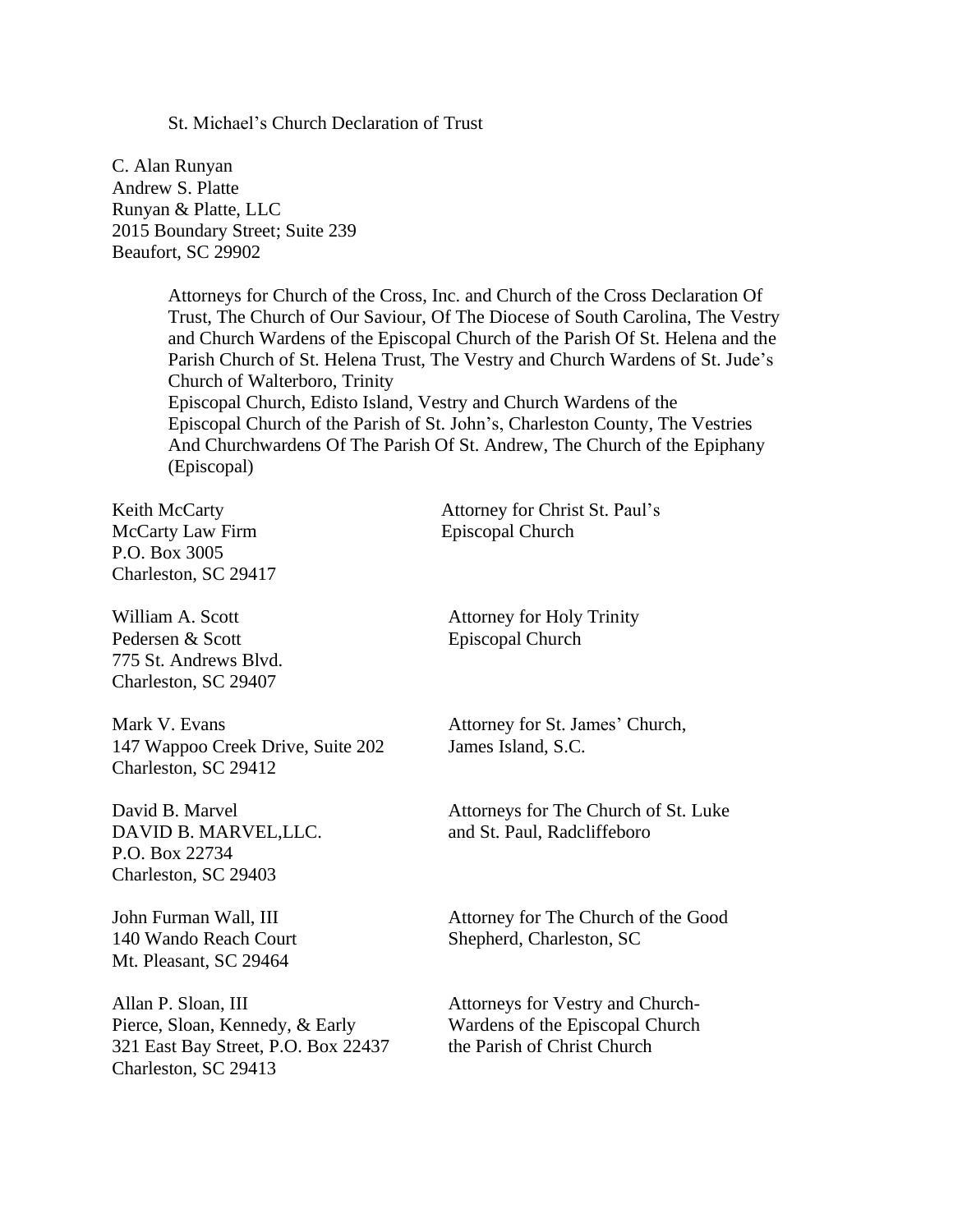C. Pierce Campbell Attorney for All Saints Protestant Turner, Padget, Graham & Laney Episcopal Church, Inc.; The Church 319 South Irby Street, P.O. Box 5478 of the Holy Cross; St. Bartholomews Florence, SC 29501 Episcopal Church

Horger, Barnwell & Reid, LLP P.O. Drawer 329 1459 Amelia Street Orangeburg, SC 29115

Saint Matthews, SC 29135 Parish of St. Matthew

Bryan & Haar Resurrection, Surfside P.O. Box 14860 Surfside Beach, SC 29587

Susan MacDonald Attorneys for Trinity Church of **Jim Lehman** Myrtle Beach Nelson, Mullins, Riley & Scarborough BNC Bank Corporate Center, Suite 300 3751 Robert M. Grissom Parkway Myrtle Beach, SC 29577

BURR, FORMAN & MCNAIR Hilton Head P.O. Box 336 Myrtle Beach, SC 29578

Summerville, SC 29483

116 North Liberty Street Bennettsville, Inc. Bennettsville, SC 29512

Bess J. DuRant Holy Comforter SOWELL & DuRANT, LLC 1325 Park Street, Suite 100 Columbia, SC 29201

Robert R. Horger Attorney for Church of the Redeemer

Francis M. Mack Attorney for The Vestry and Church 656 Fort Motte Road Wardens of the Episcopal Church of the

William A. Bryan Attorney for The Church of the

Henrietta U. Golding **Attorney for Saint Luke's Church**,

Brandt Shelbourne **Attorney for The Vestry and Wardens of** Shelbourne Law Firm St. Paul's Church, Summerville 131 E. Richardson Avenue Trinity Episcopal Church, Pinopolis

Harry Easterling, Jr. Attorney for St. Paul's Episcopal Church of

Thornwell F. Sowell **F.** Sowell **Attorneys** for the Church of the Church of the Church of the  $\frac{1}{2}$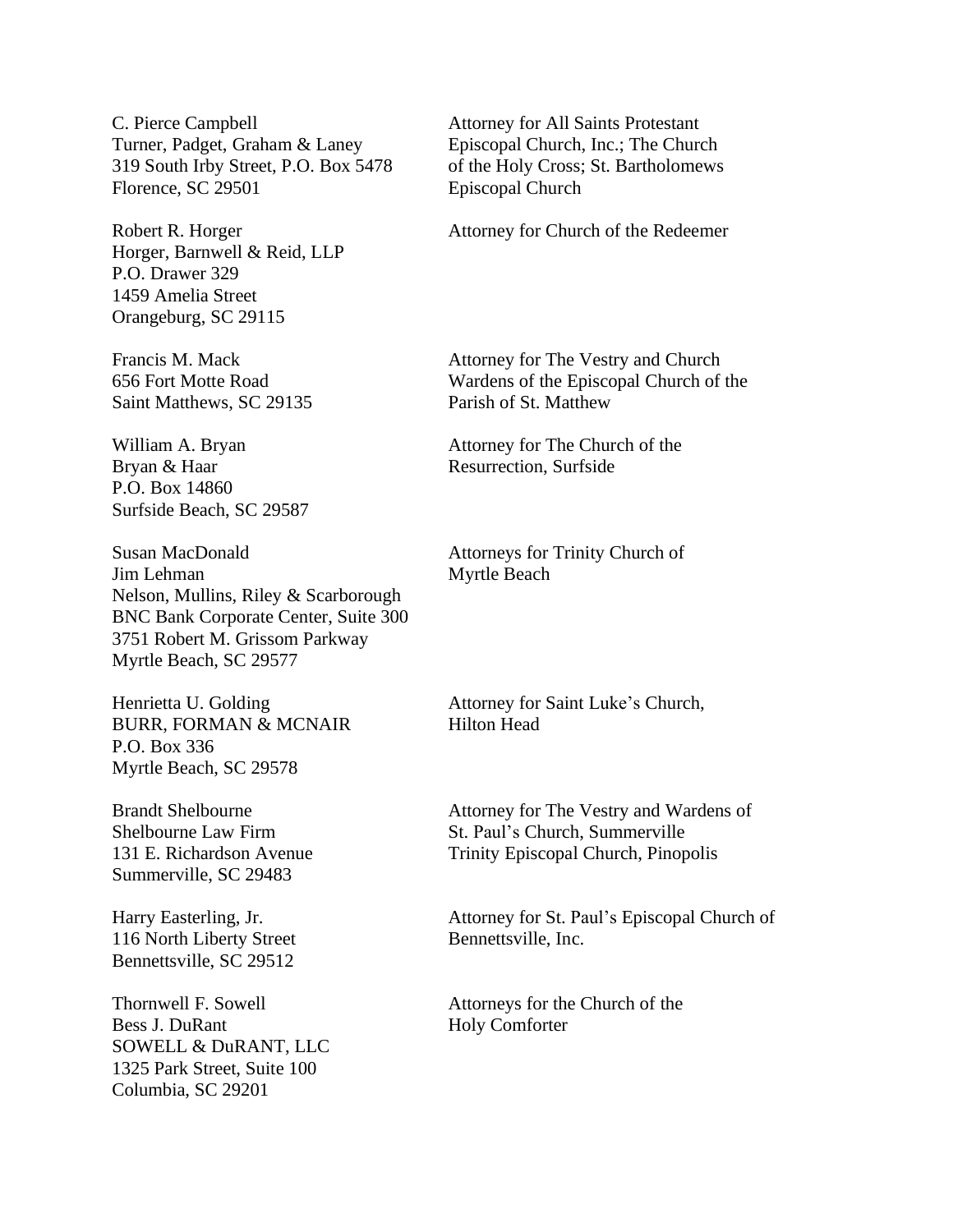| A. The law of this case is that, under neutral principles of state law, an express trust<br>can only be created if each parish agreed in a signed, written document to the                                                                                                                                 |
|------------------------------------------------------------------------------------------------------------------------------------------------------------------------------------------------------------------------------------------------------------------------------------------------------------|
| B. Appellants' argue factual results that would be clearly erroneous and manifestly                                                                                                                                                                                                                        |
| i.<br>The "result" Appellants argue the Collective Opinions reached depends on<br>issues that were either decided against them by this Court or were not                                                                                                                                                   |
|                                                                                                                                                                                                                                                                                                            |
| This Court could not have reversed Judge Goodstein's entire order<br>2.<br>given what issues Appellants actually (1) raised at trial and ruled upon<br>by the court and (2) were appealed and argued in the first appeal39                                                                                 |
| a. Appellants did not raise these issues at trial and they were not ruled                                                                                                                                                                                                                                  |
| b. These issues were not raised in the 2015 Statement of the Issues or                                                                                                                                                                                                                                     |
| 3. The law of the case doctrine cannot be used to on issues the Appellants                                                                                                                                                                                                                                 |
| ii. The "result" Appellants contend was reached by the Collective Opinions<br>as to the existence of an express trust, the Diocese's withdrawal $\&$<br>ownership of its real, personal and intellectual property and the<br>beneficiary of Camp St. Christopher is clearly erroneous and manifestly<br>43 |

# **TABLE OF CONTENTS**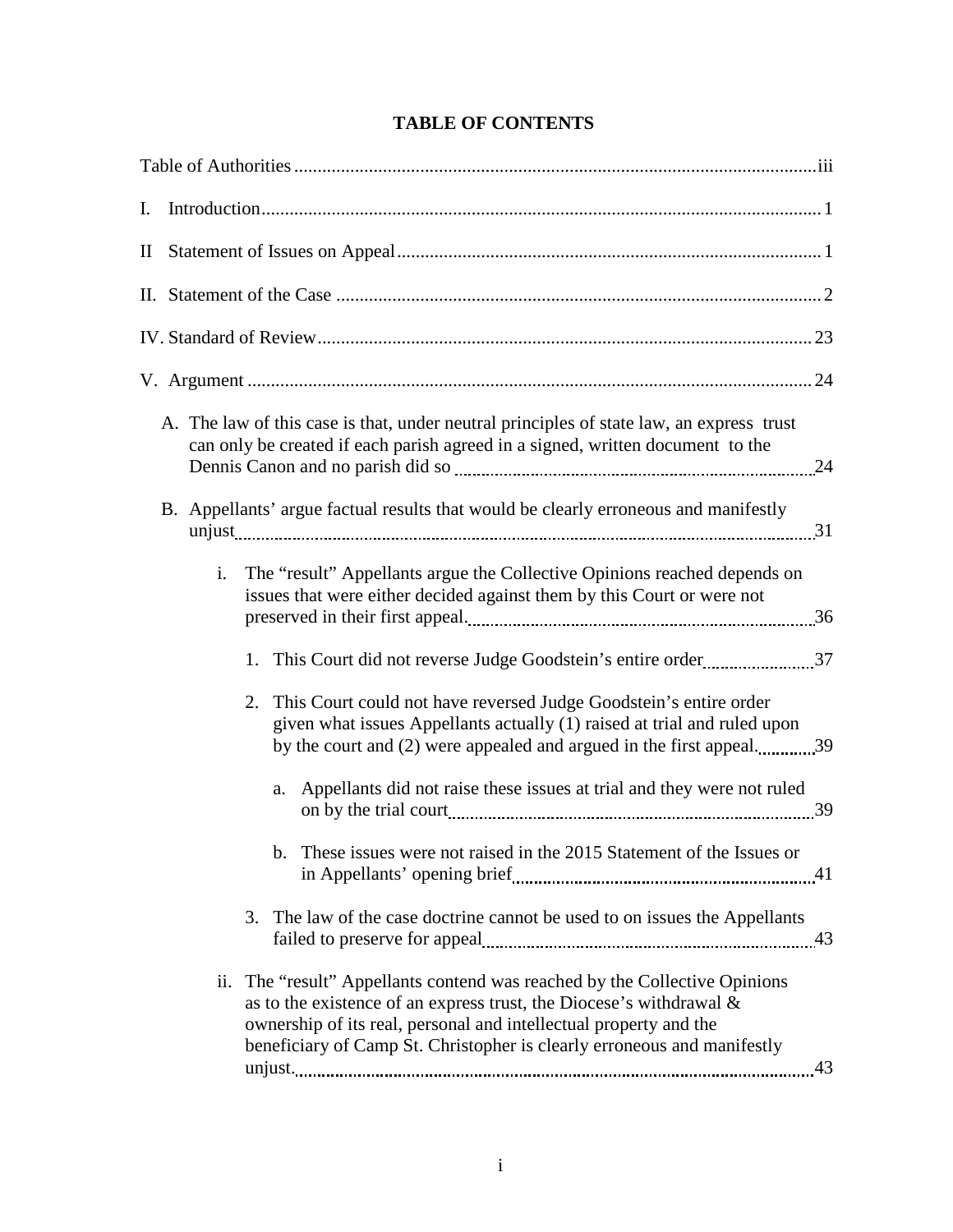| C. The Circuit Court had jurisdiction and was constitutionally required to hear and |  |
|-------------------------------------------------------------------------------------|--|
| rule on issues argued by Appellants in the prior appeal, but which were never       |  |
| presented to or ruled on by the circuit court yet were considered by some           |  |
| members of this Court in the Collective Opinions and on which Respondents were      |  |
|                                                                                     |  |
|                                                                                     |  |
|                                                                                     |  |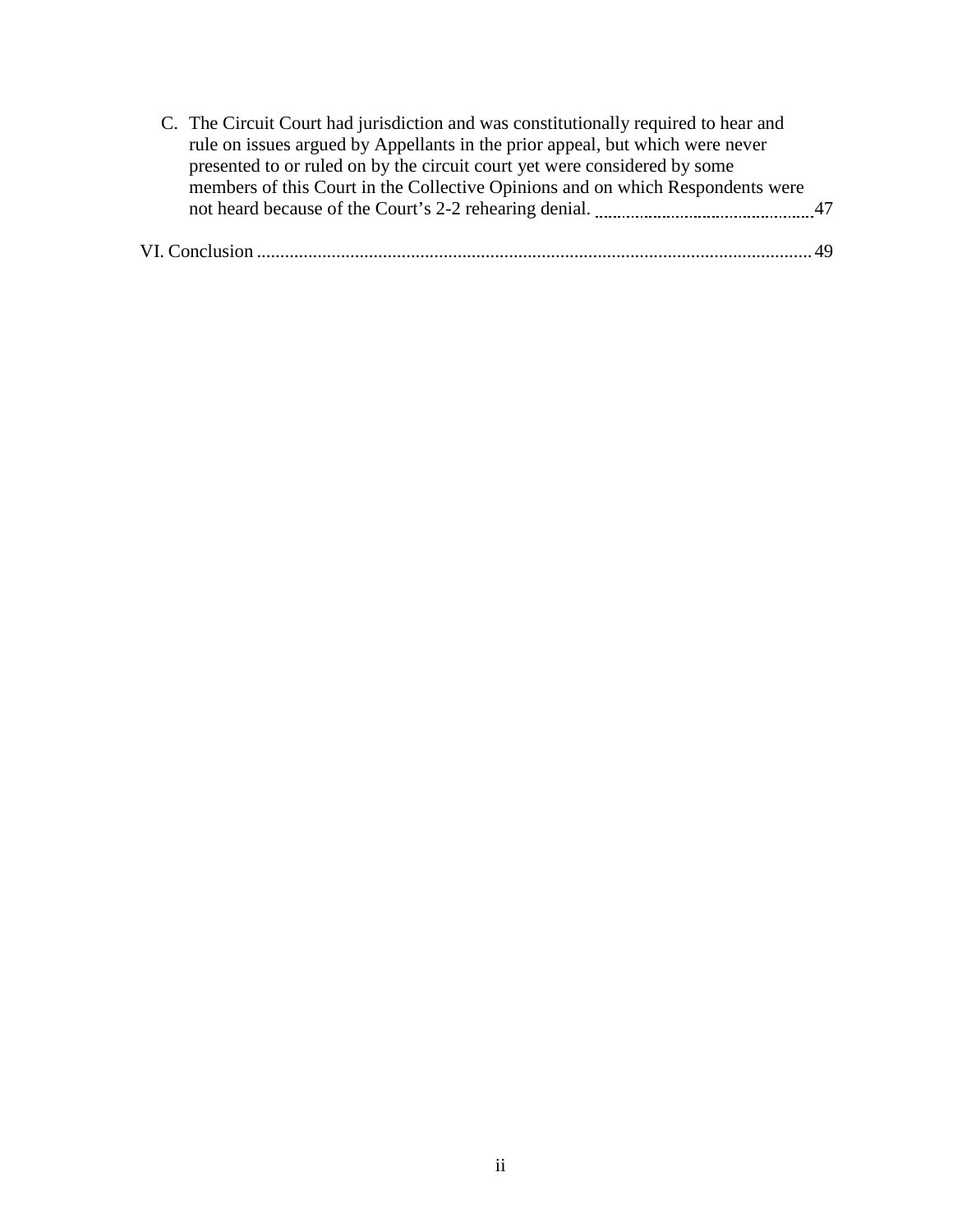# **TABLE OF AUTHORITIES**

# **Cases**

| Agostini v. Felton,                                                                            |
|------------------------------------------------------------------------------------------------|
| All Saints Parish Waccamaw v. Protestant Episcopal Church in the Diocese of<br>South Carolina, |
| Arizona v. California,                                                                         |
| Atkins v. Wilson,                                                                              |
| Atl. Coast Builders & Contractors, LLC v. Lewis,                                               |
| Barth v. Barth,                                                                                |
| Bergkamp v. Martin,                                                                            |
| Bochette v. Bochette,                                                                          |
| Brinkerhoff-Faris Trust & Savings Co. v. Hill,                                                 |
| BTU W. Res., Inc. v. Berenergy Corp.,                                                          |
| Carlson v. N. Pac. Ry. Co.,                                                                    |
| Champaign-Urbana News Agency, Inc. v. J.L. Cummins News,                                       |
| Charleston Lumber Co. v. Miller Housing Corp.,                                                 |
| Charleston Lumber Co., Inc. v. Miller Housing Corp.,                                           |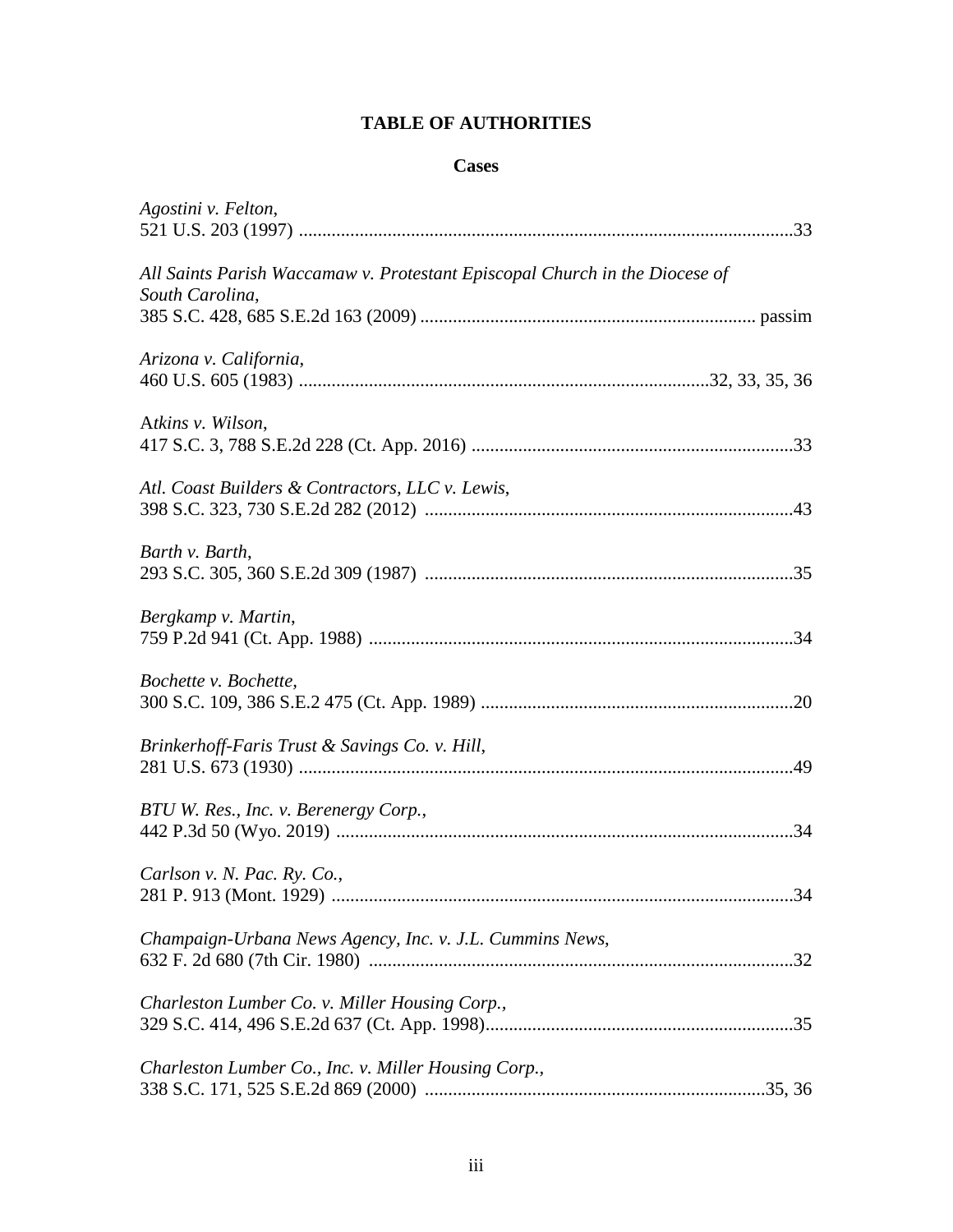| Christianson v. Colt Industries Operating Corp.,                  |  |
|-------------------------------------------------------------------|--|
| City of North Myrtle Beach v. East Cherry Grove Realty Co., Inc., |  |
| Cleveland Board of Education v. Loudermill,                       |  |
| Cohen v. Standard Acc. Ins. Co.                                   |  |
| Collins v. Indart-Etienne,                                        |  |
| Commonwealth v. Koehler,                                          |  |
| Continental Ins. Co. v. Shives,                                   |  |
| Cordova v. Larsen,                                                |  |
| Disabato v. S.C. Ass'n of Sch. Administrators,                    |  |
| Doyle v. Doyle,                                                   |  |
| Dreher v. S.C. Dep't of Health & Envtl. Control,                  |  |
| Durant v. Essex Co.,                                              |  |
| E.I. du Pont de Nemours & Co. v. Admiral Ins. Co.,                |  |
| Elliott v. Flynn Bros.,                                           |  |
| Etting v. Bank of United States,                                  |  |
| Exxon Chemical Patents, Inc. v. Lubrizol Corp.,                   |  |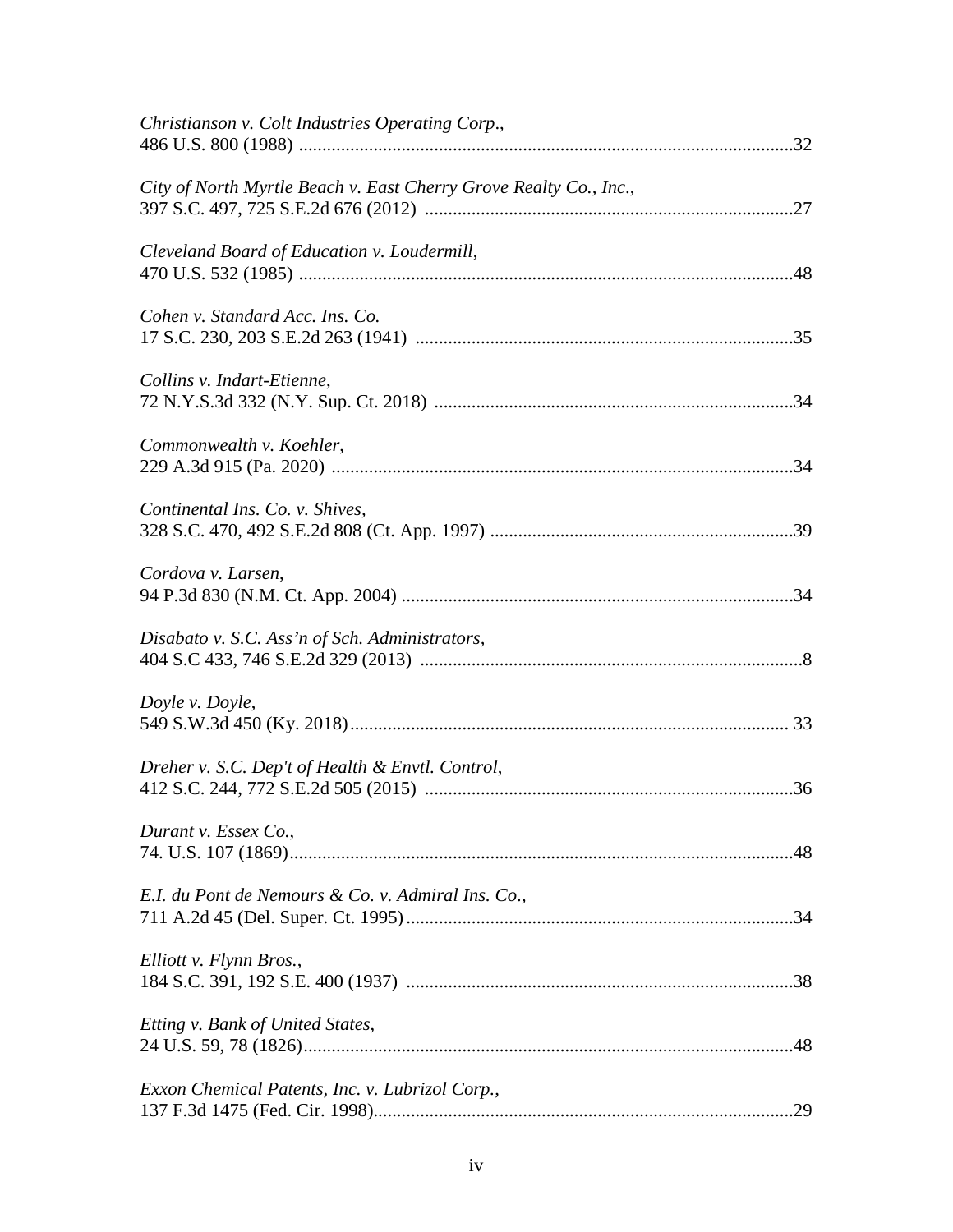| Fish v. Schwab,                                   |
|---------------------------------------------------|
| Flexon v. PHC-Jasper, Inc.,                       |
| Folsom v. Cty. of Spokane,                        |
| Gay v. Hartford Underwriters Ins. Co.,            |
| Gentry v. Milliken & Co.,                         |
| Gray's Disposal Co. v. Metro. Gov't of Nashville, |
| Hamm v. S. Bell Tel. & Tel. Co.,                  |
| Hanover Ins. Co. v. Am. Eng'g Co.,                |
| Harris v. Cent. Power Co.,                        |
| Higgins v. California Prune & Apricot Grower,     |
| Hsu v. Cty. of Clark,                             |
| Huggins v. Winn-Dixie Greenville, Inc,            |
| Hunter v. Staples,                                |
| Hutchinson v. Turner,                             |
| In re City of Philadelphia Litig.,                |
| In Re Sanford Fork & Tool Co.,                    |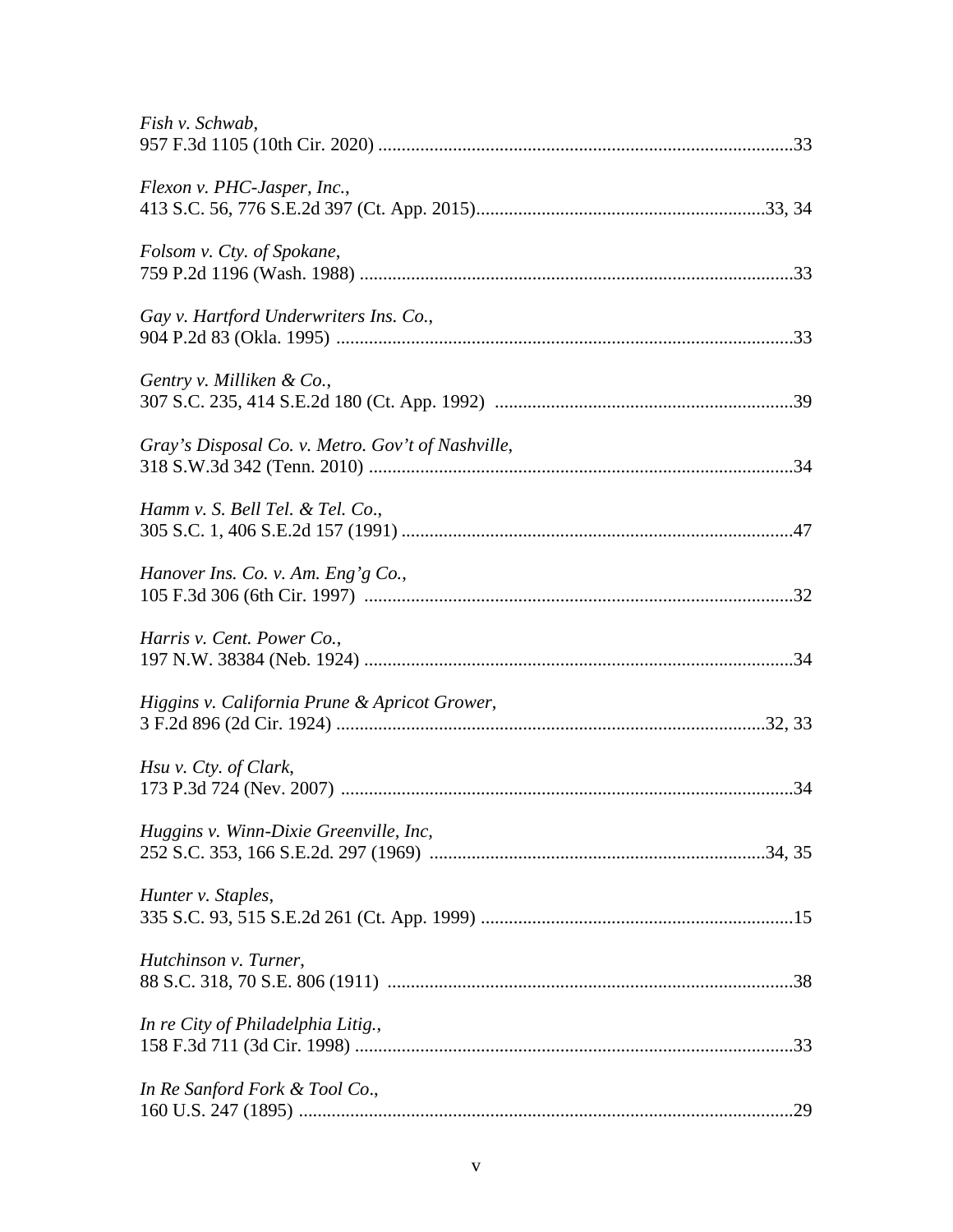| Jones v. Wolf                                      |  |
|----------------------------------------------------|--|
| Kitras v. Town of Aquinnah,                        |  |
| Klay v. All Defendants,                            |  |
| Kneebinding, Inc. v. Howell,                       |  |
| Lee v. Thompson,                                   |  |
| Logsdon v. Duncan,                                 |  |
| Lurie v. Wolin,                                    |  |
| Lynn v. Lynn,                                      |  |
| Martin v. Paradise Cove Marina, Inc.,              |  |
| McCrea v. Cubilla Condo. Corp., N.V.,              |  |
| McLaughlin v. Schenk,                              |  |
| Messenger v. Anderson,                             |  |
| Millers' Mut. Fire Ins. Ass'n of Illinois v. Bell, |  |
| Moody v. Lodge,                                    |  |
| Morse v. Morse,                                    |  |
| Mullen v. Myrtle Beach Yacht and Golf Club,        |  |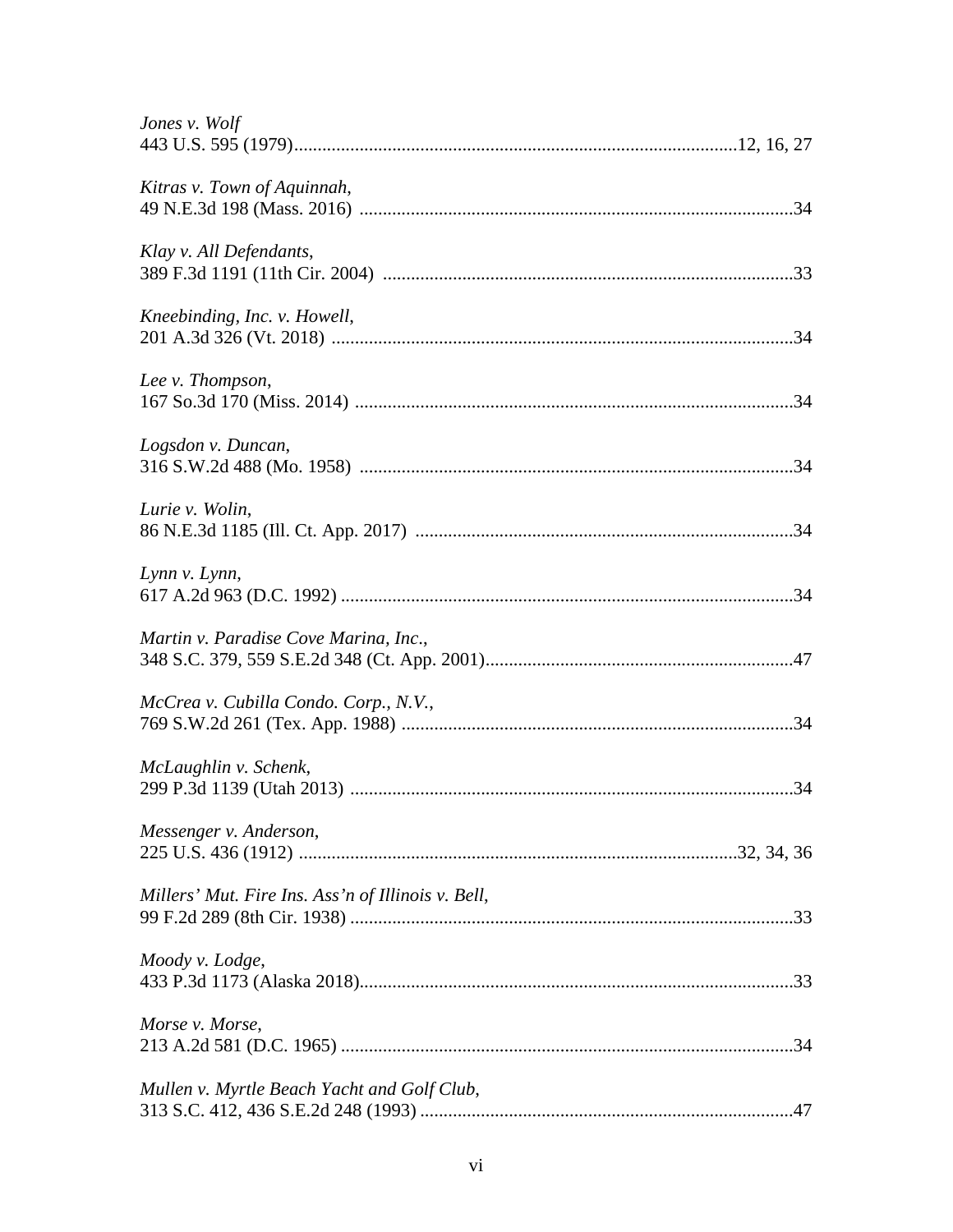| Naser Jewelers, Inc. v. City of Concord, N.H.,                                                          |
|---------------------------------------------------------------------------------------------------------|
| Nelson v. Charleston & Western Carolina Railway Co.,                                                    |
| Norwest Properties, LLC v. Strebler,                                                                    |
| Ohio ex. Rel. Eaton v. Price,                                                                           |
| Payne for Hicks v. Churchich,                                                                           |
| Pee Dee Health Care, P.A. v. Estate of Thompson,                                                        |
| People of City of Aurora, by & on Behalf of State v. Allen,                                             |
| Pierson v. City of Topeka,                                                                              |
| Polidori v. Kordys, Puzio & Di Tomasso, AIA,                                                            |
| Protestant Episcopal Church in the Diocese of South Carolina, et al<br>v. The Episcopal Church, et al., |
| Radwill v. Manor Care of Westmont, IL, LLC,<br>34                                                       |
| Searle v. Allstate Life Ins. Co.,                                                                       |
| S.E.C. v. Bilzerian,                                                                                    |
| Shakespeare Co. v. Silstar Corp. of America,                                                            |
| Shirley's Iron Works, Inc. v. City of Union,                                                            |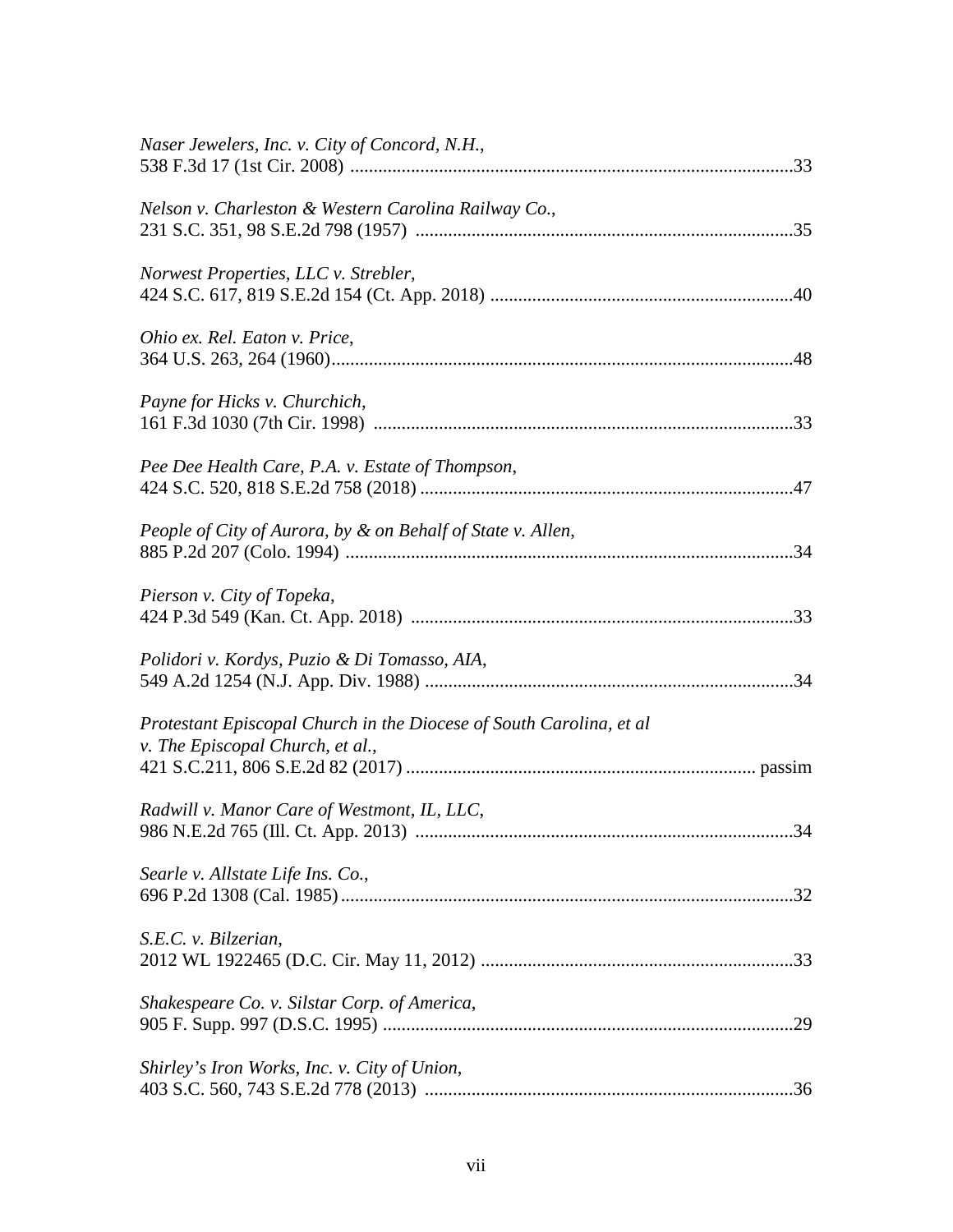| Simmons v. SC STRONG,                                                         |  |
|-------------------------------------------------------------------------------|--|
| State ex rel. Frazier & Oxley, L.C. v. Cummings,                              |  |
| State v. Campbell,                                                            |  |
| State v. Dunbar,                                                              |  |
| State v. Hewins,                                                              |  |
| State v. Langley,                                                             |  |
| State v. Larrivee,                                                            |  |
| State v. Owen,                                                                |  |
| State v. Stone,                                                               |  |
| Stokes v. Am. Airlines, Inc.,                                                 |  |
| Talley v. S.C. Higher Educ. Tuition Grants Comm.,                             |  |
| Taveira v. Solomon,                                                           |  |
| Toro Co. v. White Consol. Indus., Inc.,                                       |  |
| Total Recycling Servs. of Ct., Inc. v. Connecticut Oil Recycling Servs., LLC, |  |
| Turner v. Nw. Arkansas Neurosurgery Clinic, P.A.,                             |  |
| United States v. Alexander,                                                   |  |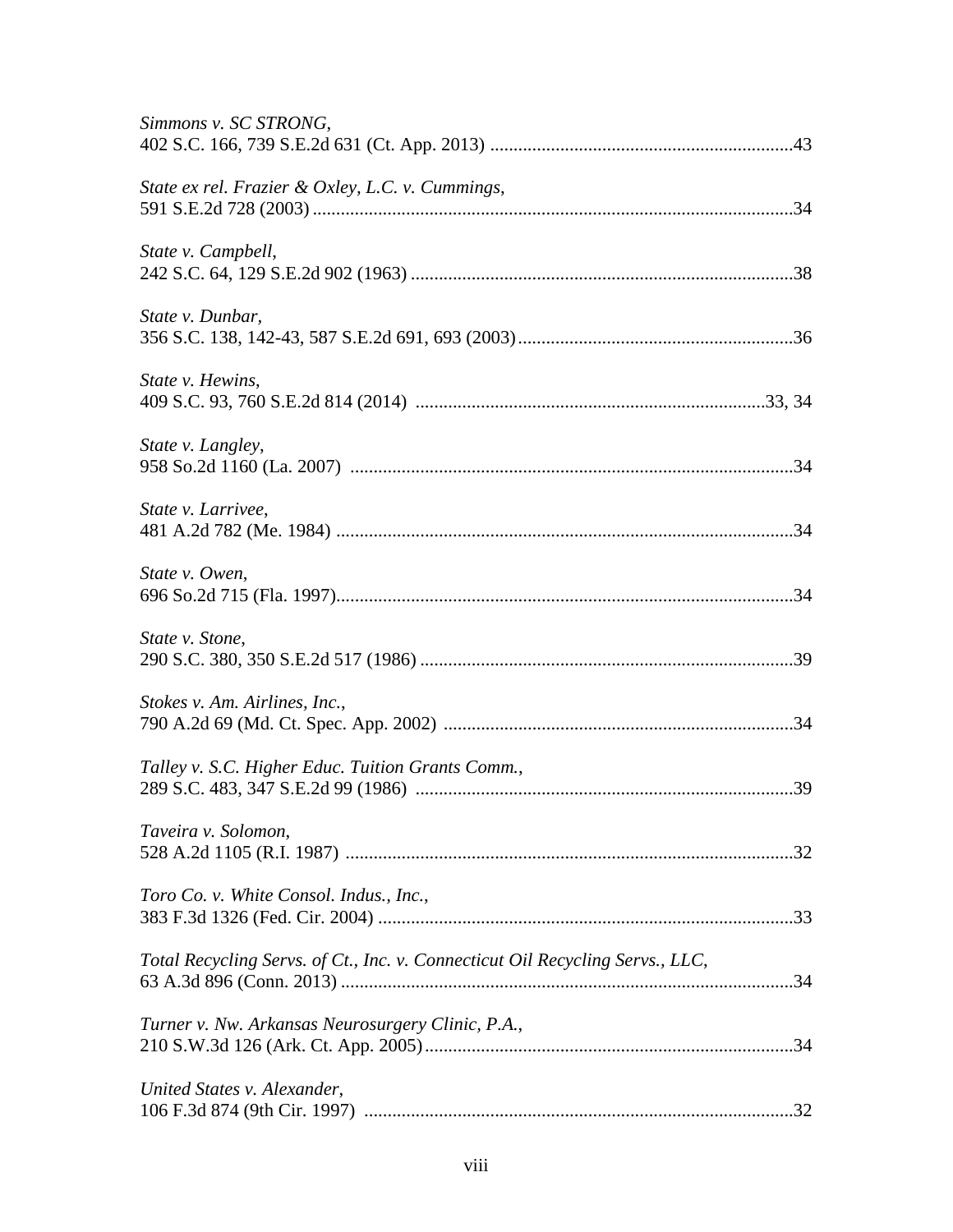| United States v. Lentz,          |    |
|----------------------------------|----|
| Watson v. Ford Motor Co.,        |    |
| Weil v. Weil,                    |    |
| White v. Murtha,                 |    |
| Wilson v. American Casualty Co., | 29 |

# **STATUTES**

# **OTHER AUTHORITIES**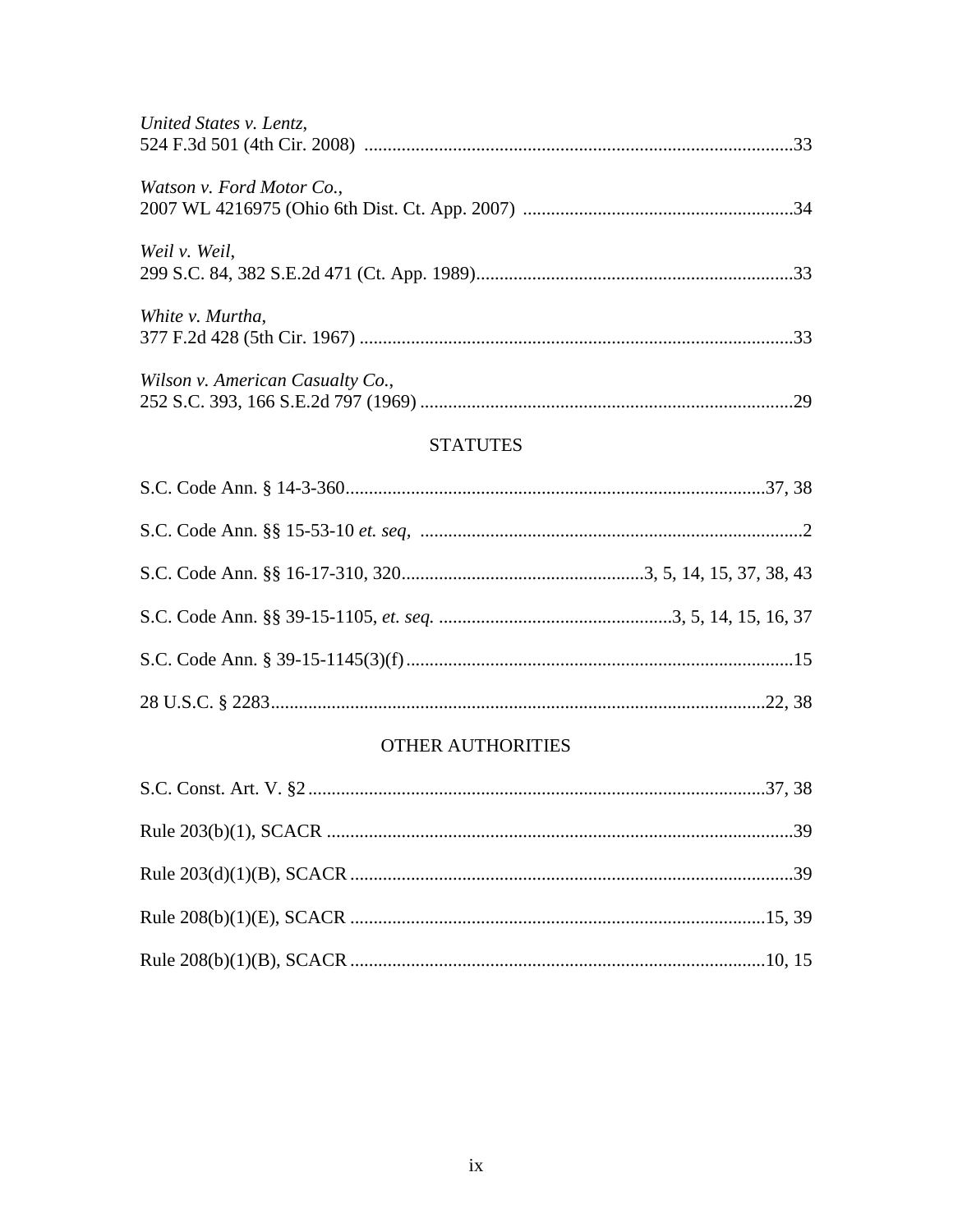#### **I. INTRODUCTION**

In stark contrast to Appellants' current description to this Court, in another venue, Appellants called these opinions legally and factually "fractured", containing "significant ambiguities" which are based on an "incomplete record." These descriptions were right. Yet the thrust of Appellants' current argument is to tie this "nil ultra" Court's hands to prevent it from fully considering one question: "What is the truth?" The law-of-the-case doctrine does not prevent that question from being answered. The factual result Appellants argue was reached on parish accession to the Dennis Canon was based on an incomplete factual record. Judge Dickson's findings on the complete record have not been appealed. Those findings are that the law of this case, neutral principles of South Carolina law, strictly applied to the complete factual record requires a different result than what Appellants seek.

Nor did this Court hold that Appellants became the owners of Respondent Diocese's property or the beneficiary of its trusts simply because the Diocese withdrew from TEC. Neutral principles of corporate and associational law did not deprive the University of South Carolina of its real, personal and intellectual property when it exercised its constitutional right to withdraw from the Atlantic Coast Conference. The law is no different here. Nor does there exist any consensual agreement which might create that result because the Dennis Canon expressly does not apply to the Diocese or the Trustees.

The doctrine of the law of the case is not a tool to promote injustice. It does not compel the result Appellants argue because its discretionary application to the complete facts would be clearly erroneous and manifestly unjust.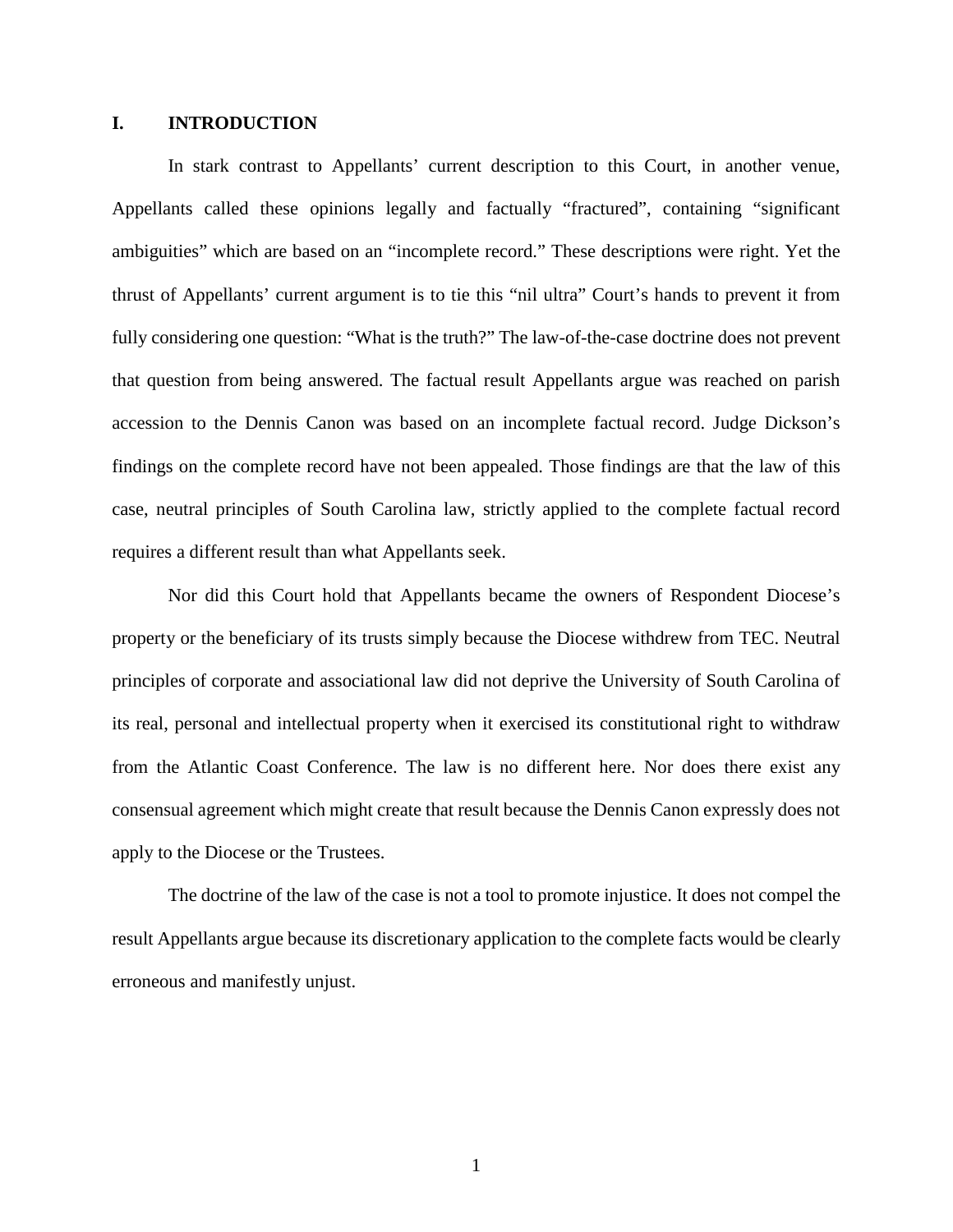## **II. STATEMENT OF ISSUES ON APPEAL**

- 1. Does the law-of- the-case doctrine limit the power or jurisdiction of the circuit court on remittitur and this Court in this appeal to interpret *Protestant Episcopal Church in the Diocese of South Carolina v. The Episcopal Church,* 421 S.C. 211, 806 S.E.2d 82 (2017) ("Collective Opinions")?
- 2. Is it the law of this case that under neutral principles of South Carolina law the Dennis Canon does not create a trust unless each Respondent parish expressly acceded (agreed) in a signed writing directly to it?
- 3. Are the circuit court's findings that no Respondent parish acceded to the Dennis Canon under South Carolina's neutral principles of trust law binding because they are supported by the evidence?
- 4. Would the result Appellants claim the Collective Opinions reached be clearly erroneous and manifestly unjust?
- 5. Was the circuit court constitutionally required to hear and rule on those issues in the Collective Opinions which had never been presented to, nor ruled on by, the circuit court, which were raised in the petition for rehearing and which were not considered by this Court's 2-2 rehearing denial?

## **III. STATEMENT OF THE CASE**

Because the issues in this appeal involve the doctrine of the law of the case, it is necessary to understand what the parties pled, what legal and factual issues were tried, what their resolution was, what legal and factual issues were appealed and what legal issues were decided by the Collective Opinions.

#### **A. Respondents' Complaint**

This appeal arises out of an action styled "Complaint for Declaratory Judgment and Injunctive Relief", which Respondents initially brought against Appellant, The Episcopal Church ("TEC") on January 4, 2013. The complaint sought two things under three statutes: a declaration (§15-53-10 *et. seq*, *"*Uniform Declaratory Judgments Act"*)* that Respondents were the exclusive owners of the real and personal property they had possessed, constructed and maintained for centuries in which Appellants had no interest and a permanent injunction prohibiting Appellants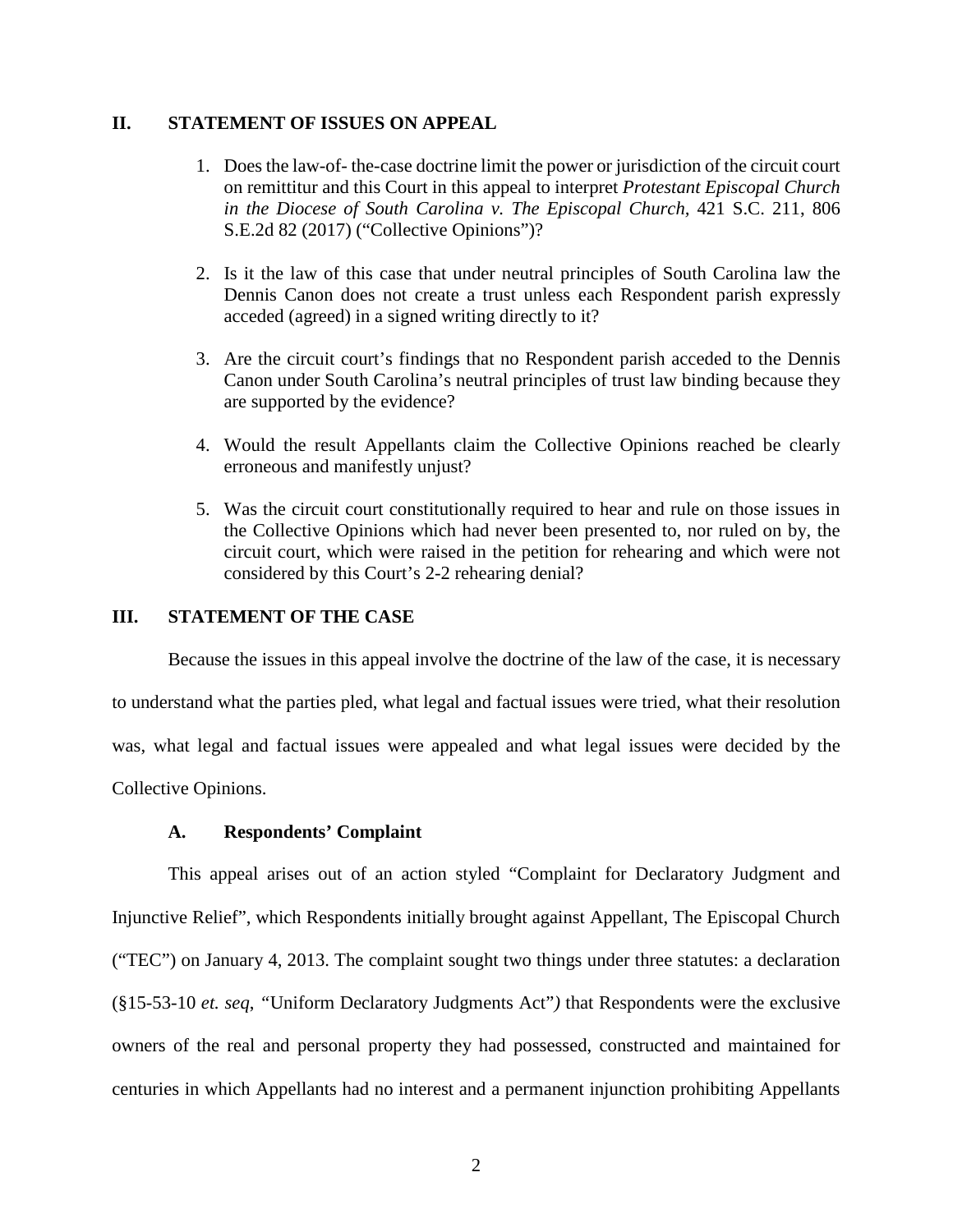(and all those acting in concert with them) from using Respondents' names and marks in violation of two statutes, one involving state registered marks, (§§39-15-1105, *et. seq.*, "Trademarks and Service Marks"), and the other involving improper use of names, (§§16-17-310, 320, "Improper Use of Names"). Second Amended Complaint at 85-88 (Mar. 3, 2014). Before answering the initial complaint, Appellant TEC consented to the entry of a temporary injunction on January 31, 2013 which enjoined it and all those acting in concert with it from using the names and marks of the first-named Respondent in this appeal, The Protestant Episcopal Church in the Diocese of South Carolina (the "Diocese" or the "Disassociated Diocese"). Temp. Inj. (Consent) (Jan. 31, 2013).<sup>1</sup> The temporary injunction prohibited all except officers and directors, Trustees and employees of the Diocese and the second named Respondent, The Trustees of the Protestant of the Protestant Episcopal Church in South Carolina (the "Trustees") from using those names and marks. *Id.*

#### **B. Appellants' Responsive Pleadings**

TEC answered asserting affirmative defenses and 41 counterclaims for declaratory judgment and injunctive relief. However, none of those counterclaims were against Respondents. Instead they were against 720+ "individual counterclaim Defendants" (vestry members, and officers and directors of Respondents) alleged to control Respondents that were not named as parties, were not served, were not joined and consequently were never before the court.<sup>2</sup> TEC's

<sup>&</sup>lt;sup>1</sup> The findings consented to by TEC were, *inter alia*, that the Diocese is the owner of the state registered marks and that the Diocese withdrew from TEC. Temp. Inj. (Consent) at 2, 6.

<sup>&</sup>lt;sup>2</sup> Count I sought declaratory and injunctive relief in TEC's favor against these individual nonparties over the control of the real and personal property of the Diocese and of the Trustees. The other claims against these individuals included federal Lanham Act and common law infringement claims (Counts II, III & IV), unfair trade practices (Count V), and unfair competition (VI). Counts VII-XLI made the same declaratory and injunctive relief allegations of control against 720 John, Jane, James and Andrew Does and John, Jane, Mary and Richard Roes who were alleged to be the current and former members of the respective vestries of each individual church non-profit religious corporation. TEC's Answer and Counterclaims to Second Am. Complaint at 39-98.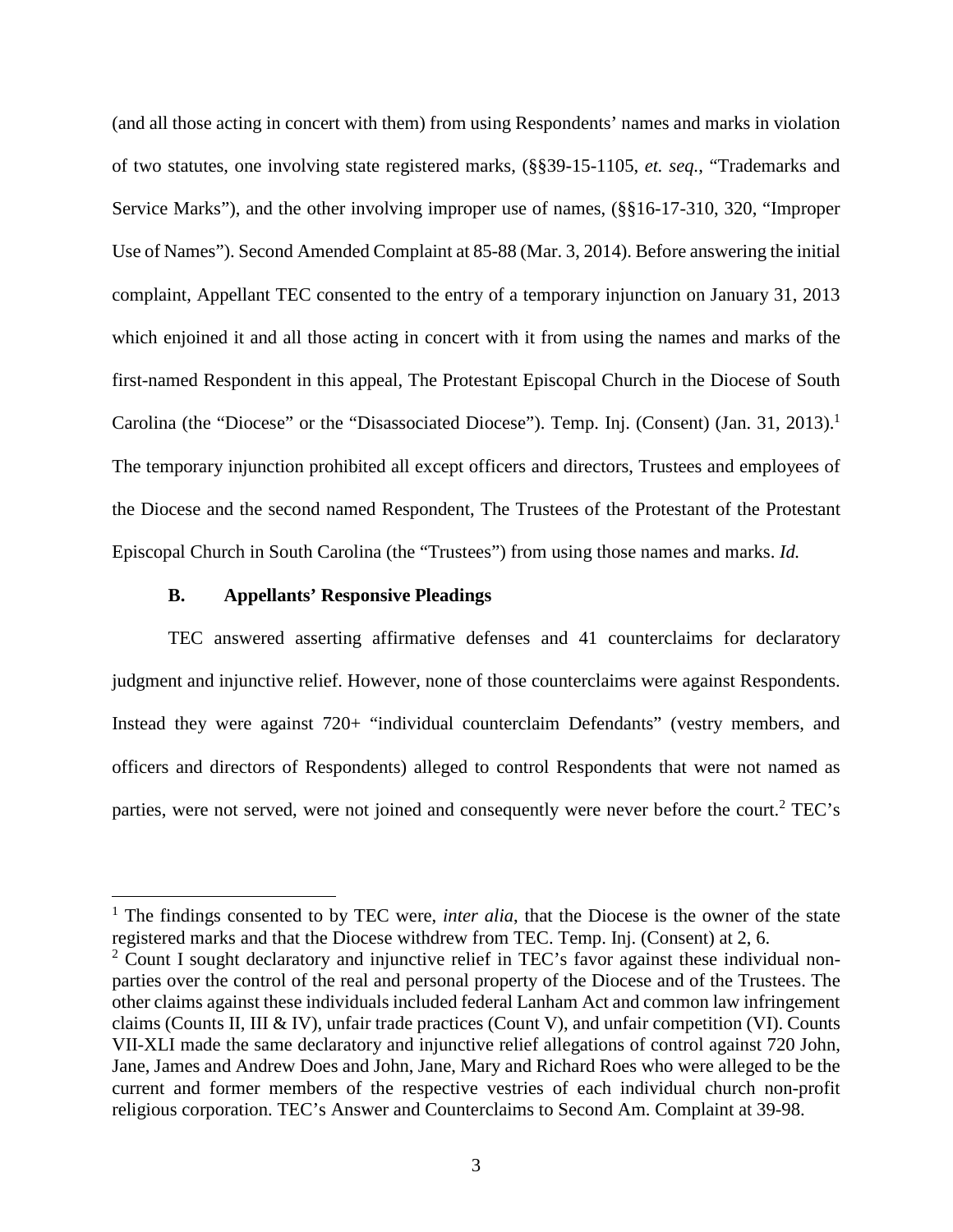Answer and Counterclaims to Second Am. Complaint (Mar. 28, 2013). The declaratory judgment which Appellants assert TEC sought was against individuals never made parties. App. Brief at 3.

Similarly, none of TECSC's counterclaims involving TEC trademarks (federal trademark issues, the UTPA and unfair competition) were made against any Respondent. All were made against individuals alleged to control Respondents but who were never joined as parties. TEC and TECSC's motions to join the individuals were denied and those orders were not appealed.<sup>3</sup>

#### **C. The Trial**

The case was tried without a jury for three weeks in July 2014. Fifty nine witnesses testified and over 1, 200 exhibits were introduced producing a 2,523-page transcript of record. Goodstein Order, p. 5 (Feb. 3, 2015); Trial Tr. 1-2523. There were four issues tried: (1) Who had the right of corporate control over the Diocese and Parish churches under the neutral principles of state law standard (*All Saints*), (2) whether there existed an express or constructive trust over parish property under neutral principles of state law (*All Saints*), (3) whether TEC or the Diocese is the statutory beneficiary of those Trustees assets that are held for the benefit of a diocese, and (4) whether

 $3$  On May 5, 2013, Appellant TEC moved to join 23 individuals as parties alleging they controlled the Diocese and that they were necessary parties under Rule 19, SCRCP. Appellant TECSC joined in the motion. This motion was denied on September 27, 2013. Or. Denying Defs. Mot. to Join Additional Counterclaim Defs. (Sept. 27, 2013). TECSC moved to reconsider this order on October 20, 2013. The motion to reconsider was denied on December 31, 2013. Appellants did not appeal these orders. However, on November 25, 2013, TECSC moved to join four individuals as parties. This motion was denied on May 20, 2014 with the court finding that these four individuals were part of the 23 individuals the court had previously found were not necessary "because complete relief can be had between the existing parties," *id*. at 14, and finding that Appellants had not appealed that order. Appellants' motion to reconsider was denied on June 6, 2014. Appellant TECSC appealed those orders on June 23, 2014. On June 25, 2014, Respondents, Diocese and Trustees, moved to dismiss the appeal and for an expedited hearing. One of the bases was that Appellants' failure to appeal the September 27, 2013 order since these four parties were included in that order denying they were "necessary"; therefore they were precluded from again asserting their joinder was "necessary." The Court of Appeals dismissed the appeal on July 3, 2014. None of the denials of these joinder motions were part of the subsequent appeal to this Court.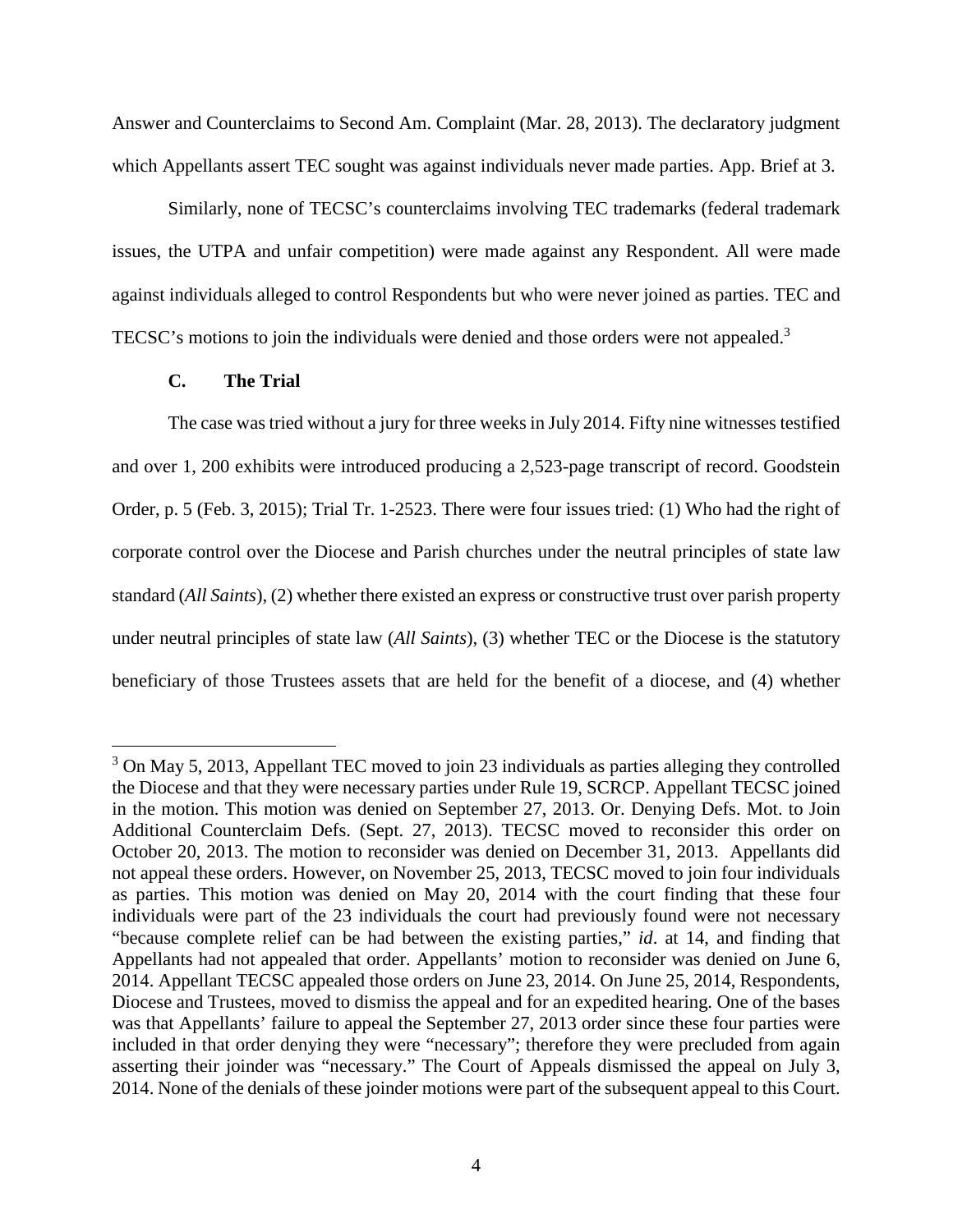Appellants had infringed on the marks (including names) of the Diocese and of certain parishes under two statutes: §§39-15-1105, *et. seq.* (service mark infringement) and §§16-17-310, 320 (improper use of names) including whether the prohibition against such infringement by the consent temporary injunction should be made permanent. Also tried were Appellants' defenses to the alleged infringement of Respondents' marks: non-ownership, fair use, authorization, and invalidity. Trial Tr. 1545.

The following facts were uncontested during the trial or on appeal:

- Respondent Diocese has been in existence since 1785 and is the owner of all its real and personal property including its intellectual property [the standard for determining the right to control the Diocese was the contested issue, not ownership], Goodstein Or. at 5;
- "The undisputed evidence is that all the real and personal property at issue was purchased, constructed, maintained and possessed exclusively by [Respondents]", *Id*. at 37;
- Respondent parishes are the owners of all their real and personal property including any intellectual property [the existence of a trust with TECSC as its beneficiary was the contested issue], *Id*. at 44;
- Respondent parishes were never members of TEC, *Id*. at 33;
- Respondent Trustees was never a member of TEC, *Id*. at 17, 33;
- If it had the authority, Respondent Diocese followed the proper procedures under state law to amend its governance documents and to withdraw its association from TEC [the contested issue was whether these acts were ultra vires because of the disputed standard for determining right to control], *Id*. at 11-14, 26-28, 33-34, 36;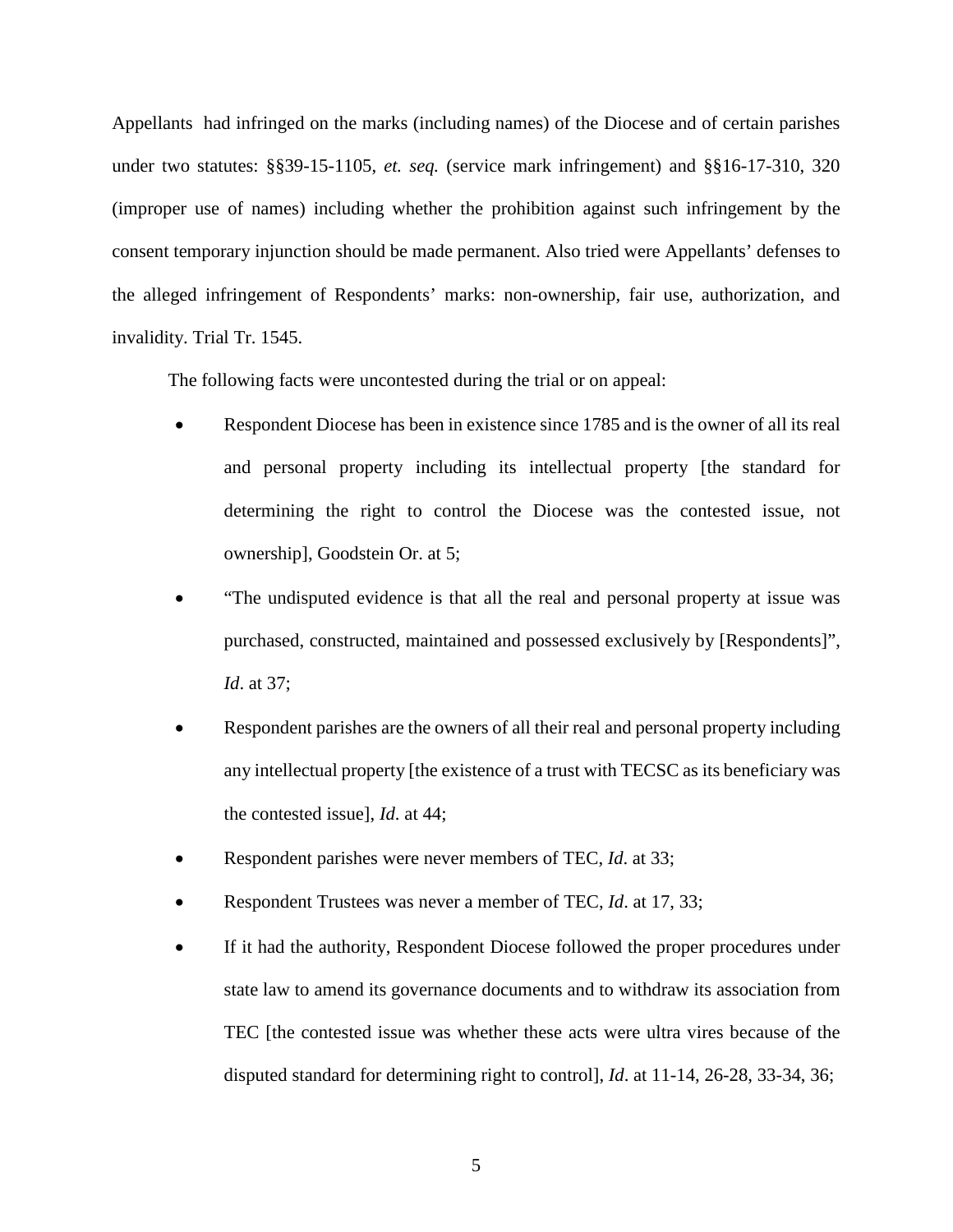- Respondent Diocese removed its version of the Dennis Canon from its Canons in 2010, two years before it withdrew from TEC in 2012, *Id*. at 10-11;
- If they had the authority, all Respondent parishes followed the proper procedures under state law to remove any agreement they had in their articles or bylaws to TEC rules before the Diocese withdrew from TEC [the contested issue was whether these acts were ultra vires because of the disputed standard for determining right to control], *Id*. at 33;
- The Dennis Canon does not apply to either Diocesan or Trustees real or personal property. *Id*. at 33; and
- Appellants used Respondents marks without permission between October 2012 and the entry of the consent temporary injunction in early 2013. *Id*. at 40-41, 44.

The following issues were not tried: who is the "true" Diocese;<sup>4</sup> if trusts existed, their revocability; the "minimal burden" issue<sup>5</sup> (whether a trust constitutionally could be created for a religious organization with less burdensome requirements than a similar trust for a secular organization), and any issue involving TEC's federal marks except whether Respondents' marks were derived from TEC's. Goodstein Or. at 42-43.

<sup>&</sup>lt;sup>4</sup> The phrase "true Diocese" was never mentioned at trial except in the testimony of a witness who quoted counsel for TEC at a meeting before this action was commenced. Trial Tr. 198:5-9. The decision on corporate control determined its rightful leaders. *All Saints Parish Waccamaw v. Protestant Episcopal Church in the Diocese of South Carolina*, 385 S.C. 428, 451, 685 S.E.2d 163, 175 (2009) ("who were the true officers of All Saints Parish, Waccamaw, Inc.").

 $<sup>5</sup>$  The circuit court (Dickson, J,) found that the issue was not argued to, nor ruled upon, by the trial</sup> court. Dickson Or. at 26, n. 28. This phrase is not in the parties' pleadings, the trial record, nor is it in Appellants' motion for reconsideration. It first appeared in Appellants' brief on appeal. App. 2015 Br. at 35, 38 (May 15, 2015). Respondents pointed out that the issue was never raised to nor tried by the circuit court and therefore could not be raised on appeal. Resp. 2015 Br., p. 52 & n. 94, (June 15, 2015). Appellants did not contest that statement in their reply.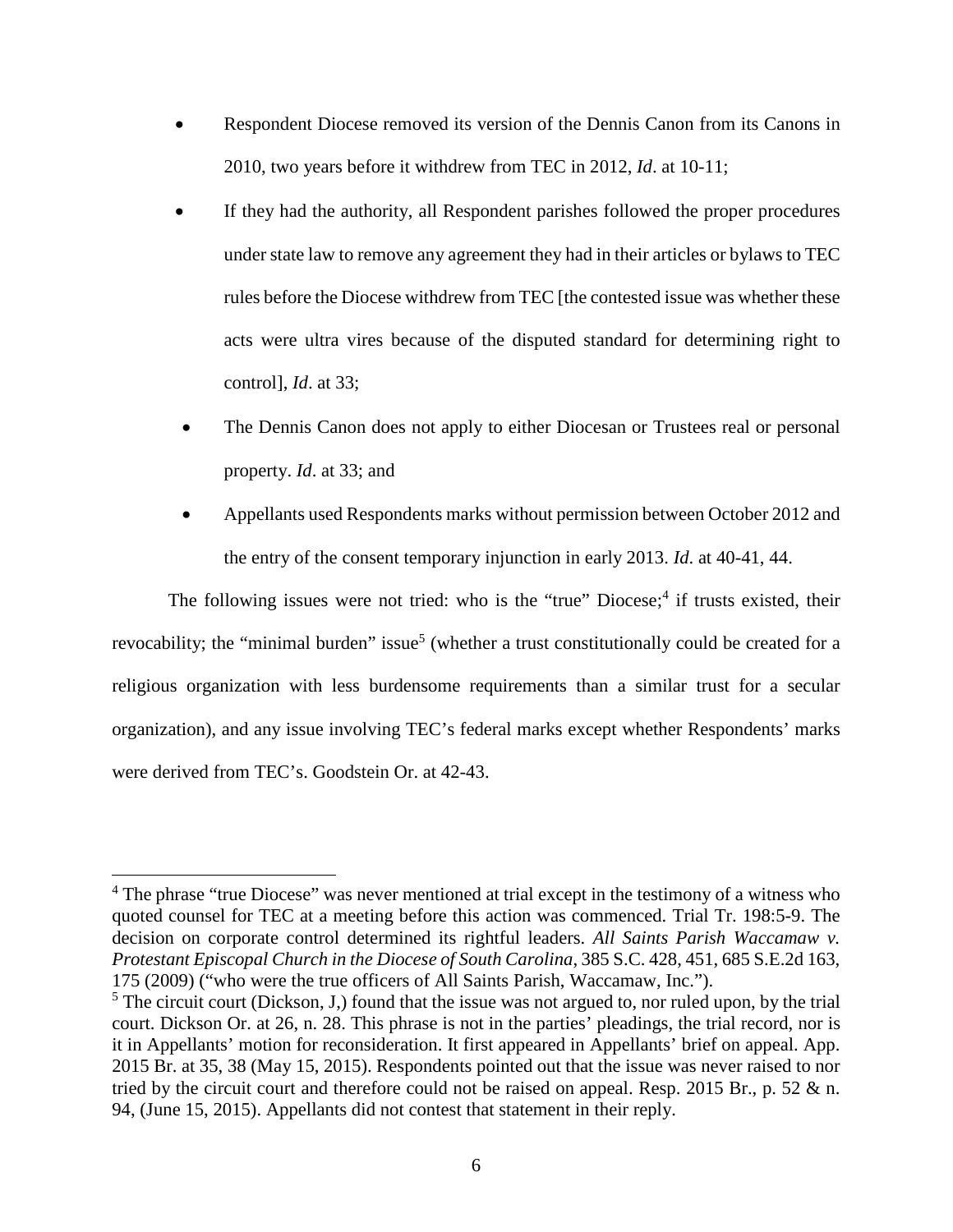## **D. Judge Goodstein's Order**

On February 3, 2015 Judge Goodstein issued an order making 84 findings of fact. Many were necessarily affirmed because they were both uncontested on appeal and because there was no majority on the standard of review for facts in the Collective Opinions.<sup>6</sup> These dealt with the parties histories, corporate and associational status, Respondents' historical existence and operation including amendments to corporate documents and withdrawal from TEC. Goodstein Or. at 5-23.

Characterizing the proof offered at trial, Judge Goodstein stated,

The plaintiffs' evidence was primarily directed at establishing that they are the exclusive owners of their real, personal and intellectual property; that they took the necessary action, pursuant to South Carolina law and their governance documents properly to disassociate themselves from any relationship with defendants; and that the defendants infringed on their marks. The defendants' evidence was primarily directed at establishing that the plaintiffs lacked the authority to disassociate whether or not they complied with the procedural requirements of the Act [Non-Profit Act] or their governance documents. Alternatively, even if they successfully disassociated, the defendants contend that the plaintiffs' property is subject to an express or constructive trust in defendants' favor.

*Id.* at 24-25. The court then ruled on the four issues framed by the pleadings and the trial; (1) the corporate control of the Respondents: the Diocese, *id*. at 25-32, the Trustees, *id.* at 32-33 and the Parishes, *id.* at 33-34; (2) the existence of any beneficial interest of Respondents' real and personal property, *id.* at 34-37; (3) whether the intent of the Trustees legislative charter referred to two entities, the Diocese and TEC or simply to the Diocese, *id.* at 33 & n.13; and (4) the asserted infringement and improper use of Respondents' marks by Appellants under the two statutes at issue (infringement and improper use), *id.* at 37-44*.*

<sup>6</sup> *Infra* at 11.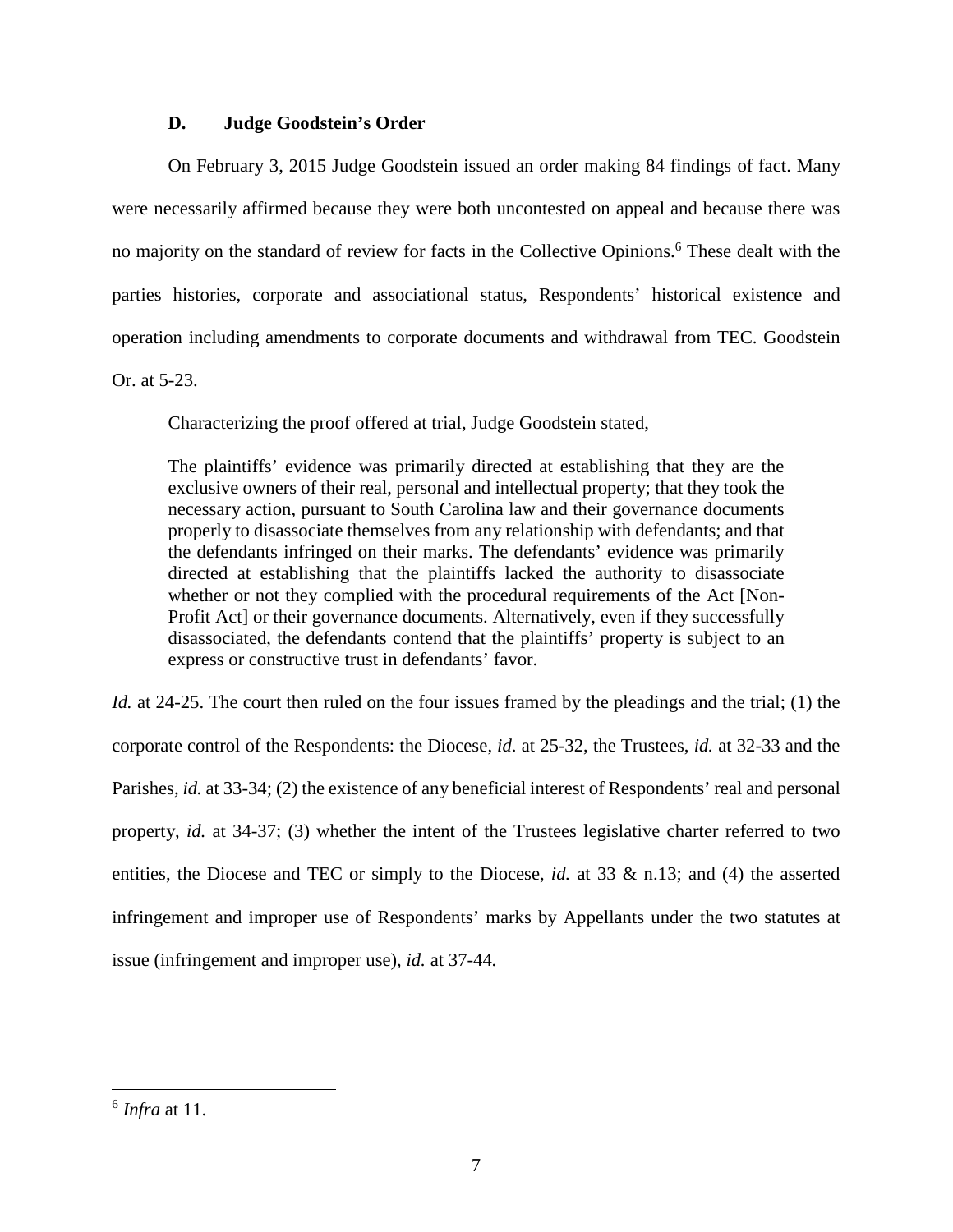Relying on *All Saints<sup>7</sup>* as the controlling precedent, Judge Goodstein ruled that the issue of corporate control was decided by whether Respondents properly followed the Nonprofit Corporation Act and their governance documents to withdraw and remove any provisions concerning their relationship with TEC.<sup>8</sup> As to Respondent Diocese, similarly to the parish in *All Saints* that successfully withdrew from the Diocese intact, the Diocese followed the proper procedures under the Non-Profit Act and under its governance documents to modify them and withdraw its association with TEC as it was constitutionally permitted to  $do.<sup>9</sup>$  As to the Trustees, since the Dennis Canon did not apply to it and it had never been a member of TEC, there could be no claim of corporate control over the Trustees. *Id*. at 33. Finally, as to the parishes, since they were admittedly not members of TEC, and had admittedly met the requirements under neutral principles of state law for modifying their documents, if the parish in *All Saints* could sever its relationship with the Diocese of which it had been a member, the parishes in this case could do so from TEC with whom there had never been any corporate or associational relationship. *Id.* at 33- 34.

Importantly, with respect to the issue of express trusts, Judge Goodstein ruled that no such trust exited as to the Diocese or the Trustees because the Dennis Canon did not apply on its face

<sup>7</sup> *All Saints*, 385 S.C. at 450-51, 685 S.E.2d at 175.

<sup>&</sup>lt;sup>8</sup> "Corporate control is decided, just as in *All Saints*, by the determination of whether each [Respondent] followed its appropriate civil governance and legally adopted changes to those documents 'which effectively severed the Corporation's legal ties' to TEC. 385 S.C. at 449; 685 S.E.2d at 174." Goodstein Or. at 25.

<sup>&</sup>lt;sup>9</sup> "Initially, while TEC and TECSC assert that they have rights with respect to Diocese property, they do not derive from the so-called 'Dennis Canon' because on its face this Canon does not apply to the property of a Diocese. Whatever rights the defendants might possess derive from their claims that corporate control is vested in TECSC and not the Diocese. Therefore the sole issue with respect to the Diocese is corporate control. If the Diocese legally withdrew from TEC, then those currently in union with it and its leadership control it." Goodstein Or. at 25-26. As its associational rights were constitutionally protected, so were it "rights to not associate." *Id*. at 31-32. (quoting *Disabato v. S. C. Ass'n of Sch. Administrators,* 404 S.C. 433, 445, 746 S.E.2d 329, 335 (2013)).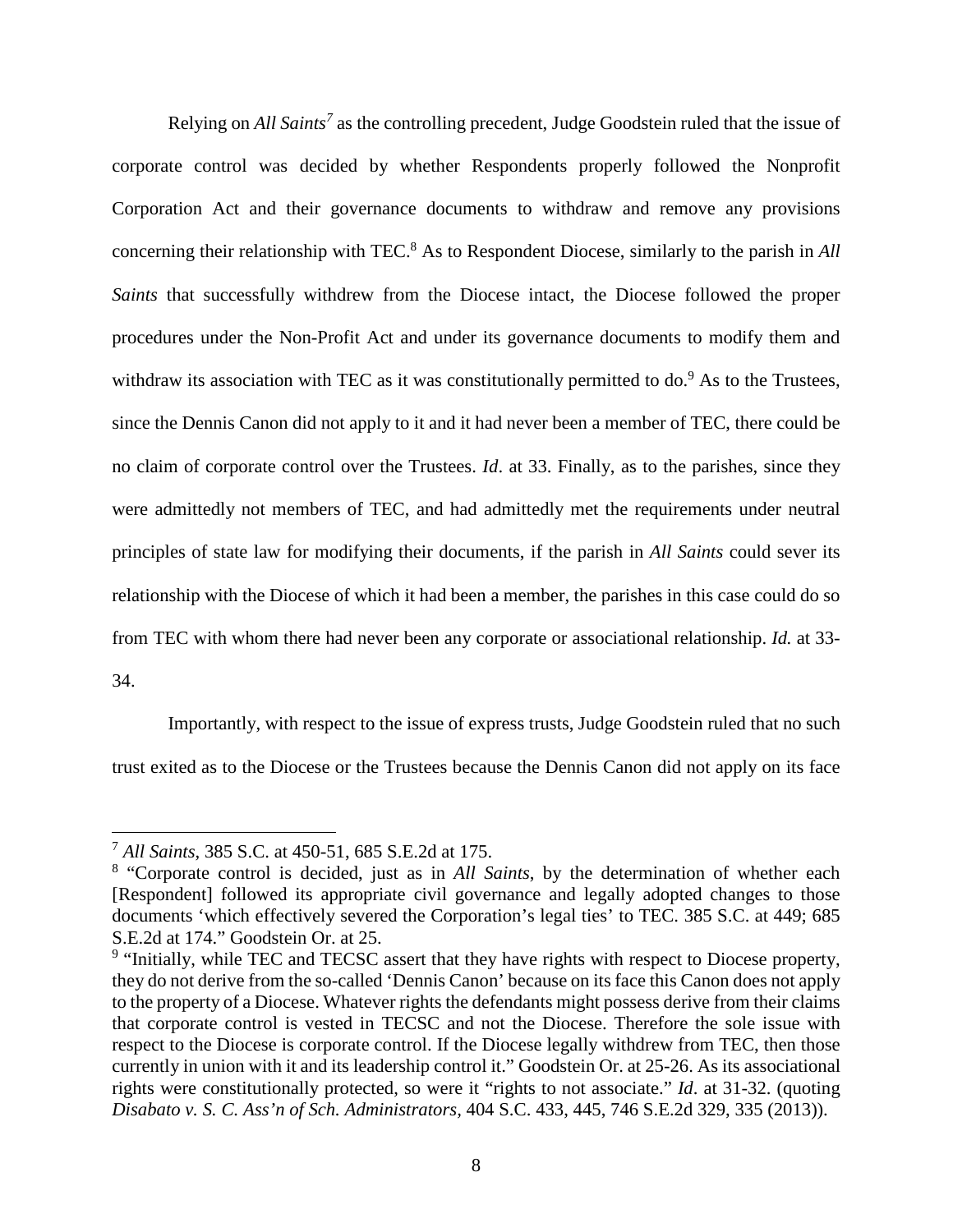to those entities and because the Trustees had never been a member of TEC. *Id.* at 35. As to the parishes, Judge Goodstein stated that Appellants' claim was "that any parish churches governing documents, which voluntarily agreed to TEC's constitution and canons" created an express trust. *Id.* at 34. Judge Goodstein found that the Dennis Canon created by TEC, standing alone, could not create an express trust under *All Saints*. *Id.* at 35. She also found that the agreement to the Constitution and Canons which TEC argued created a trust was not a "legally cognizable form" of trust because there was no signed writing by the parishes declaring a trust in TEC's favor. *Id.* at 35-37. Judge Goodstein **did not**, however, make a parish-by-parish determination of whether any parish had acceded specifically or directly to the Dennis Canon.

With respect to the issue of a constructive trust, Judge Goodstein ruled there was no evidence of any unjust enrichment of the Respondent parishes raising an equitable duty to convey the property to TEC because "the undisputed evidence is that all the real and personal property at issue was purchased, constructed, maintained and possessed exclusively by [Respondents]". *Id.* at 36-37.

With respect to the Trustees statutory beneficiary, Judge Goodstein ruled that TEC's assertion that the statute refers to the Diocese and TEC was incorrect as the statute does not mention TEC and the Acts (1880  $\&$  1902), when read as a whole show the "church" the legislature intended to benefit is the Diocese, not TEC. Therefore, she ruled that the Diocese was the statutory beneficiary of Trustees assets held for the benefit of a Diocese. *Id.* at 33 & n.13. The beneficiary of Camp St. Christopher's deed was not a separate issue which Appellants raised at trial; consequently, it is not mentioned by the court in its order.<sup>10</sup>

 $10$  Other than testimony about its operation by the Diocese, its ownership by the Trustees and its deed as an exhibit, there was no other testimony, exhibits or arguments made with respect to Camp St. Christopher. Trial Tr. 2400-04, Ex. DSC-30.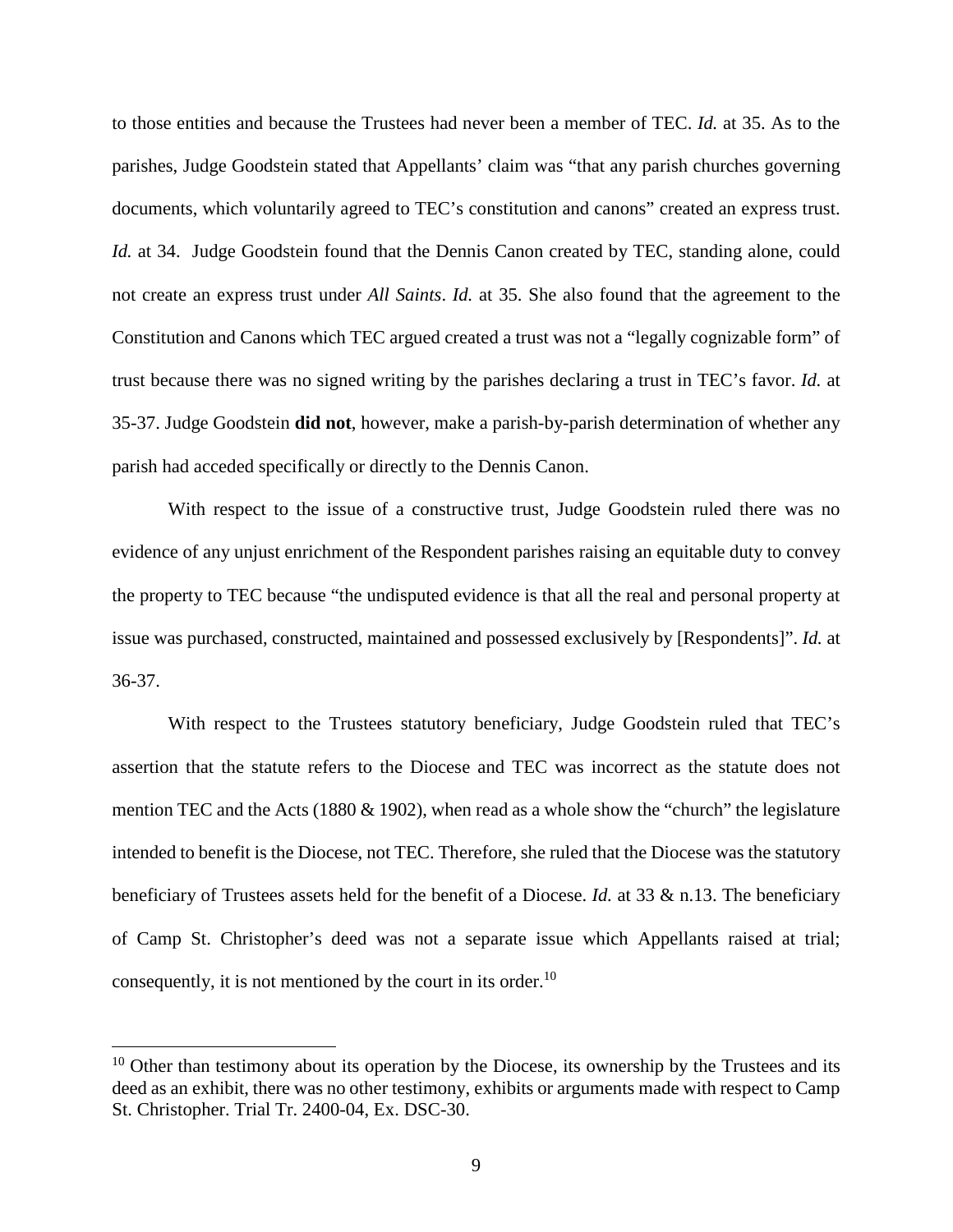Finally, on the issue of Appellants' infringement on and improper use of Respondents' marks, the facts were undisputed including the Respondents' ownership of those marks and Appellants use of them without authorization. The consent temporary injunction against their use under the two statutes was made permanent. *Id.* at 37-46.

#### **E. Appellants' Appeal**

Appellants raised the following issues in their brief on appeal although most were not in the Statement of Issues: $11$ 

- Because TEC was asserted to be a hierarchical religious organization [the circuit court ruled that issue irrelevant to the neutral principles issues under *All Saints* so that issue was not tried, but she allowed extensive evidence on the right to control], the trial court should have deferred to TEC (which Appellants argued *All Saints* permitted) in how its rules are applied to resolve property disputes between these religious organizations. App. 2015 Br. at 14-23. In the alternative, Appellants moved to argue against the precedent of *All Saints,* Mot. To Argue Against Precedent (Sept. 8, 2015), which this Court permitted, Or. (Sept. 9, 2015);<sup>12</sup>
- Applying the proper rules of deference, TECSC is the "true" diocese [issue was not tried] and "promises of allegiance" by parishes to comply with TEC rules created trusts which were irrevocable [revocability not ruled on by trial court], App. 2015 Br. at 23-39; '

<sup>&</sup>lt;sup>11</sup> Most notably, and as found by Judge Dickson, the issue of "accession" "was not included in the statement of issues on appeal as required by Rule 208(b)(1)(B), SCACR. Dickson Or. at 26, n.28. Justice Hearn and A.J. Pleicones stated the issue of accession should not have been determined due to the "dearth of evidence on this issue in this voluminous record." 421 S.C. at 243, 806 S.E.2d at 99*. Infra* at 41-43.

<sup>12</sup> Appellants' stated their intent to argue against the precedent of *All Saints* during the trial. Trial Tr. 1780:6-17.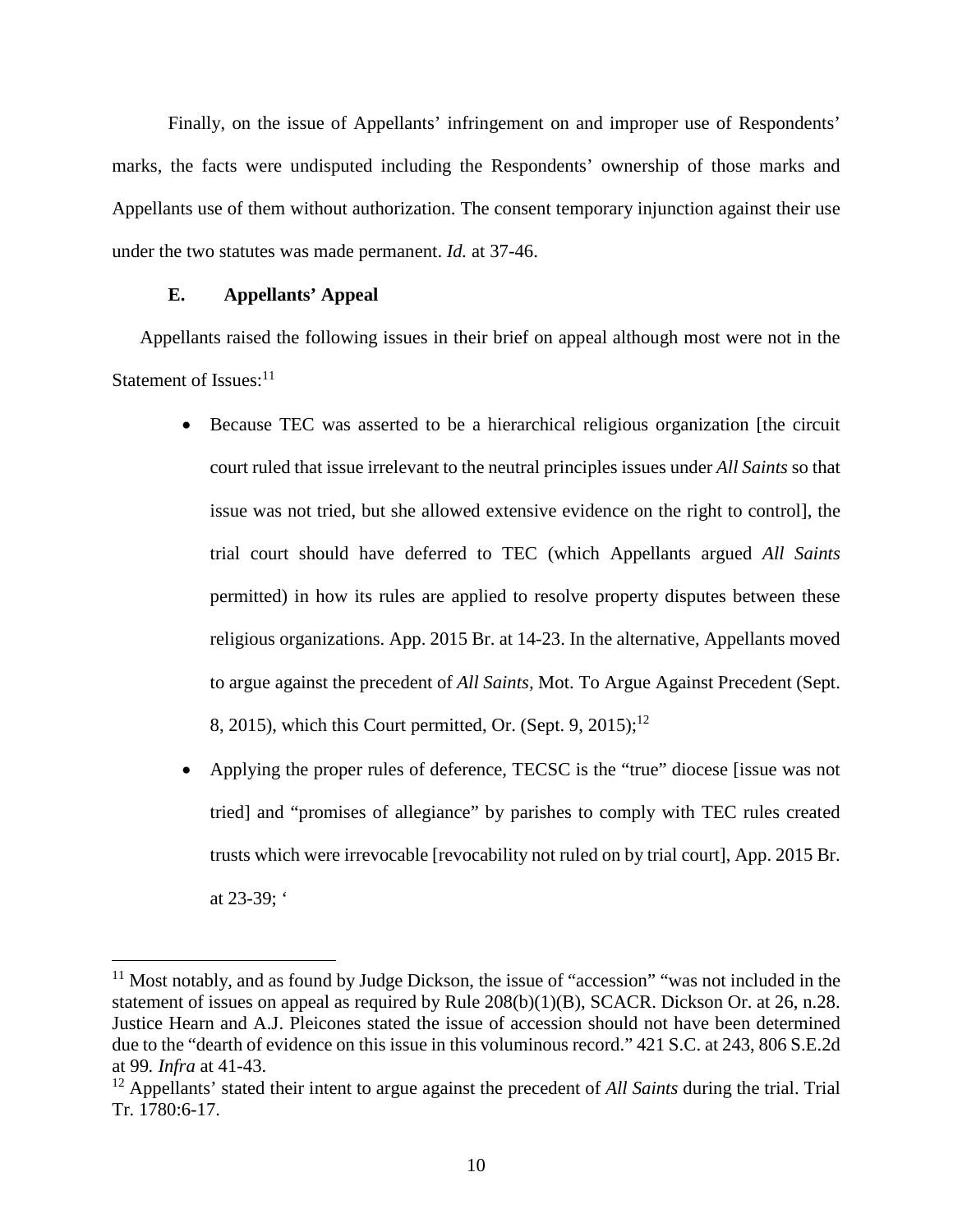- Any greater requirement than what TEC did to make the Dennis Canon "legally cognizable" under state trust laws would require more than a minimal burden, [issue was not raised to, nor ruled upon by, the trial court], *id.* 35-38;
- Respondents' registered marks created confusion with TEC federal marks [issue was not joined or tried], *id*. 39-44;
- The statute creating the Trustees made TEC (and its "true" diocese, TECSC) the beneficiary of assets held for the benefit of a diocese, not the Diocese, *id.* 44-47; and
- Respondents amendments of their articles of incorporation were ultra vires because they lacked the authority to amend them under a deference rule. *Id*., 47-50.

# **F. The Collective Opinions<sup>13</sup>**

# *i. Standard of Review for Facts*

In their brief to the United States Supreme Court, Appellants conceded that there was no majority on the appropriate standard of review.<sup>14</sup> However, the Collective Opinions  $(3-2)$  held that the circuit court's findings of fact are deferred to unless wholly unsupported by the evidence, Toal, A.J., Kittredge, J. and Beatty C.J.<sup>15</sup>, as opposed to a *de novo* standard of review*,* Pleicones and A.J., Hearn, J.

<sup>&</sup>lt;sup>13</sup> After remittal, the Circuit Court (Dickson, J.) asked the parties to submit their analyses of the Collective Opinions showing were two or more Justices agreed on an issue and whether their agreement supports or does not support each side with page citations and quotations. Both parties did so. Plaintiffs' [Respondents] Analysis of Collective Opinions (Jan. 16, 2019); Defendants' [Appellants] Submission in Response to the Court's Request (Justices Opinion Review) (Jan. 22, 2019). Judge Dickson also asked for record information about the September 1979 vote on the Dennis Canon including whether any of Respondent parishes voted for it. Respondents supplied that information. Plts. Resp. to Ct. Inquiry on Dennis Canon, January 18, 2019.

 $14$  "[T]here is no majority opinion in the case on the standard of review that was appropriate under South Carolina law." Br. for Resp in Opp. To Pet. For Cert., 2018 WL 2129786 at \*24 (May 7, 2018).

<sup>15</sup> **Toal, A.J**.: 421 S.C. at 268-70, 806 S.E.2d at 112-113; **Kittredge, J**., joins in A.J. Toal's opinion, 421 S.C. at 251, n. 31, 806 S.E.2d at 103, n.31; **Beatty, C.J**., does not state his opinion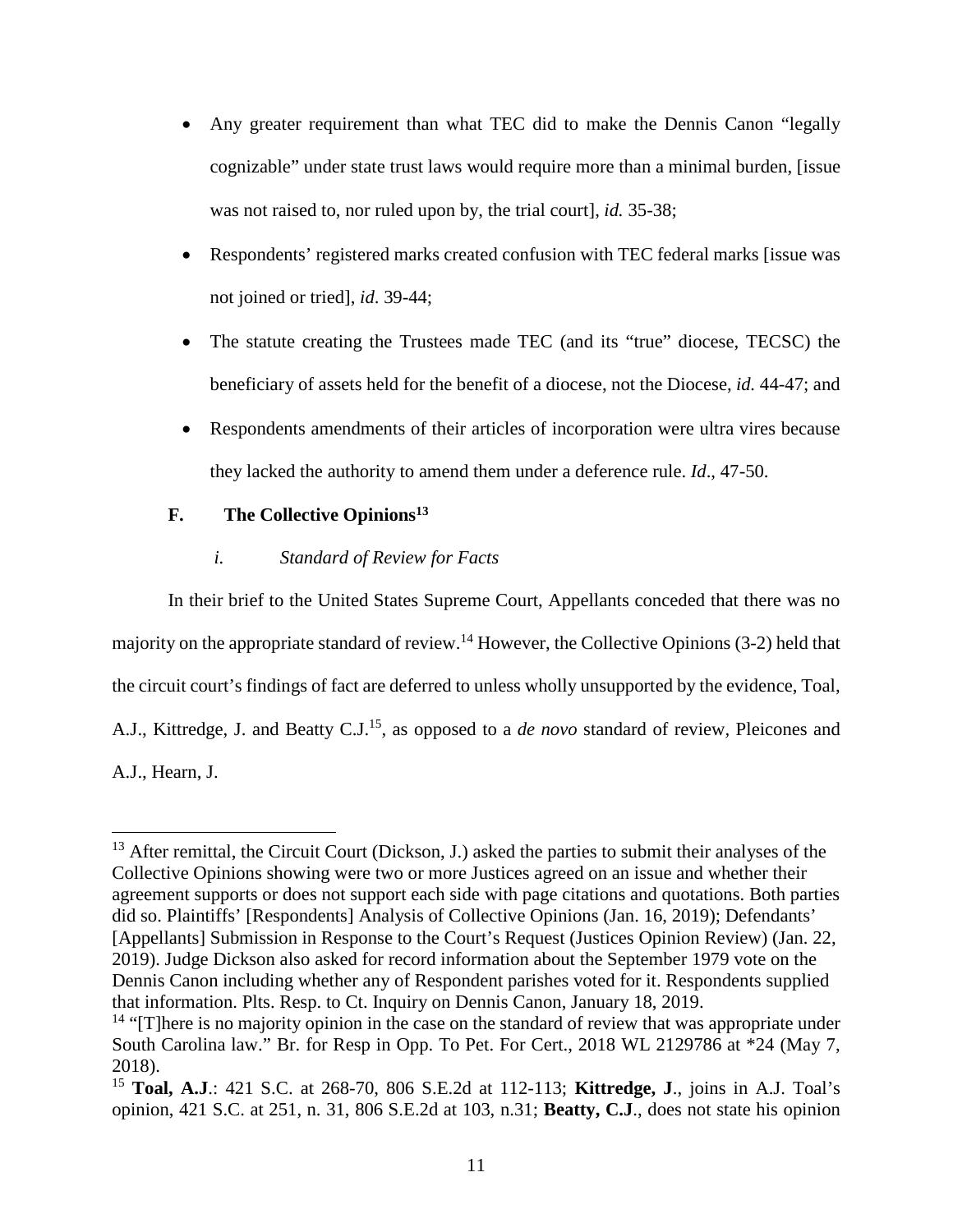#### *ii. Controlling Legal Rationale*

Chief Justice Beatty, Justice Kittredge, and Acting Justice Toal all agreed that the controlling legal rationale is the application of neutral principles of state law to the facts of this case as enunciated in *All Saints* and *Jones v. Wolf,* 443 U.S. 595 (1979)*.* <sup>16</sup> Appellants agreed in their brief to the United States Supreme Court that "a majority of the court rejected [TEC's] argument that *Jones* requires deference to the Dennis Canon." (emphasis in original). Br for Resp. in Opposition, p. 17 (May 7, 2018).<sup>17</sup> Therefore, the law of this case applicable to the facts is neutral principles of state law, "strictly" applied (Beatty, C.J.).

#### *iii. Corporate Control of the Diocese and the Trustees' Beneficiary*

The circuit court ruled, adhering to *All Saints*, that the Diocese severed its relationship with TEC by successfully disassociating from TEC and that corporate control was with its current leadership. Goodstein Or. at 25-33. The Diocese and the Parishes took all the steps necessary under neutral principles of corporate and associational law to sever their relationship with TEC. *Id*. at

directly on this issue but he rejects the analysis of Pleicones and Hearn, 421 S.C. at 248-249, 806 S.E.2d at 102, and affirms that the correct analysis is under *All Saints, id.,* which used the same standard as Toal and Kittredge for declaratory judgment actions determining title to real property. *see All Saints*, 385 S.C. at 442, 685 S.E.2d at 170.

<sup>16</sup> **Toal, A.J**., 412 S.C. at 276-77, 806 S.E.2d at 117; **Beatty, C.J**., 421 S.C. at 249, 251, 806 S.E.2d at 102, 103 ("strictly applying neutral principles of law, which I believe this property dispute mandate")

<sup>…</sup>I believe the proper application of "neutral principles of law" as enunciated in *Jones v. Wolf*, demands that all thirty six local parishes retain ownership and control of their property…"

<sup>421</sup> S.C. at 251, 806 S.E.2d at 103 (**Kittredge, J**.).

<sup>&</sup>lt;sup>17</sup> "[A] majority (Chief Justice Beatty, and Justices Kittredge and Toal) concurred in Petitioner's view that South Carolina's "ordinary trust and property law" should apply to resolve the dispute, rejecting respondents' contention that, under *Jones*, the First Amendment required deference to the Dennis Canon." Br. for Resp. in Opposition at 8 (May 7, 2018).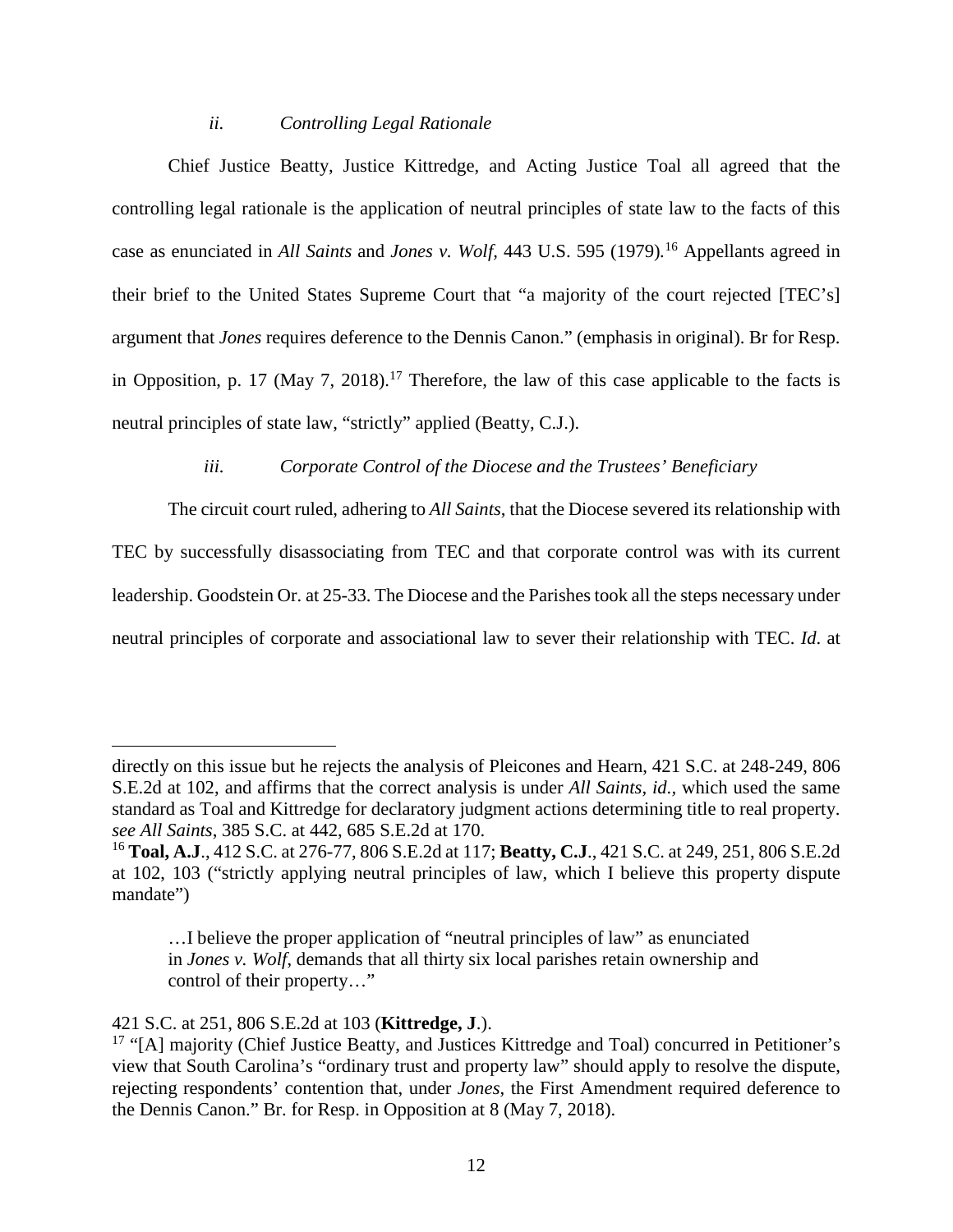25-34.<sup>18</sup> Appellants argued at trial that, under a deference standard, that Respondents lacked the authority to disassociate from TEC. The circuit court found as a fact that TEC had no rule in its documents prohibiting the withdrawal of a member diocese. *Id.* at 21(Findings of Fact 72, 31 & n. 11).

The Collective Opinion agree that the Diocese, specifically, Respondent "The Protestant Episcopal Church in the Diocese of South Carolina" disassociated from TEC.<sup>19</sup> The dispute on this issue is the intended meaning of Chief Justice Beatty's footnote 29.<sup>20</sup>

Appellants contend that this footnote, coupled with the rulings of Justice Hearn and Pleicones (based on a standard that is not the law of the case, who is the "true diocese" determined by deference to TEC), means that Chief Justice Beatty ruled that TECSC is the owner of all the Diocese's assets as well as the beneficiary of the trustee's assets. Respondents, gathering intent

<sup>&</sup>lt;sup>18</sup> Appellants agreed: "The parishes subsequently changed their governing documents to remove those pledges, *apparently following appropriate corporate procedures for making such changes*…." App. 2015 Br. at 8 (emphasis added) .

<sup>&</sup>lt;sup>19</sup> **Pleicones, [A. J., "The Respondents are the Protestant Episcopal Church in the Diocese of South** Carolina ("Disassociated Diocese"). 421 S.C. at 215, 806 S.E.2d at 84. He also references the "Disassociated Diocese" eight times. 421 S.C. at 215, 217 (twice), 226, 228, 229, 230, 231, 806 S.E.2d at 84*,* 85 (twice), 90, 91 (twice), 92(twice); **Hearn, J.** joined in Acting Justice Pleicones's opinion; **Beatty, C.J**., 421 S.C. at 251, n. 29, 806 S.E.2d at 103, n. 29; **Toal, A.J**., "The Protestant Episcopal Church in the Diocese of South Carolina, a South Carolina Corporation (the disassociated diocese)" plus fifty three references to the "disassociated diocese" 421 S.C. at 262, 806 S.E.2d at109 (4), *Id*. at 203, 806 S.E.2d at 110 (3), 421 S.C. at 264, 806 S.E.2d at 110 (9), *Id*. at 265, 806 S.E.2d at 111(6), *Id.* at 266, 806 S.E.2d at 11(7), *Id*., n. 50, *Id.* at 267, 806 S.E.2d at 111 (5), *Id.*, 806, S.E.2d at 112 (4), *Id*. at 268, 806 S.E.2d at 112 (3), *Id.* at 269, 806 S.E.2d at 112, *Id*. at 281, 806 S.E.2d at 119, *Id*. at 283, 806 S.E.2d at 120 (2), *Id.* at 284, 806 S.E.2d at 121 (2), *Id*. at 286, 806 S.E.2d at 22, *Id*. at 287, 806 S.E.2d at 122 (2), *Id.* at 291, 806 S.E.2d at 124 (2), *Id*. at 291, 806 S.E.2d at 127, n.72.

 $20$  "Additionally, I would find 'The Trustees of the Protestant Episcopal Church' in the Diocese of South Carolina retain title to Camp St. Christopher as my decision in no way alters the clear language of the 1951 deed conveying ownership of this property. The conveyance of Camp St. Christopher was for the explicit purpose of furthering 'the welfare of the Protestant Episcopal Diocese of South Carolina.' In my view the disassociated diocese can make no claim to being the successor to the Protestant Episcopal Church in the Diocese of South Carolina." 421 S.C. at 251, n.29, 806 2d at 103, n. 29.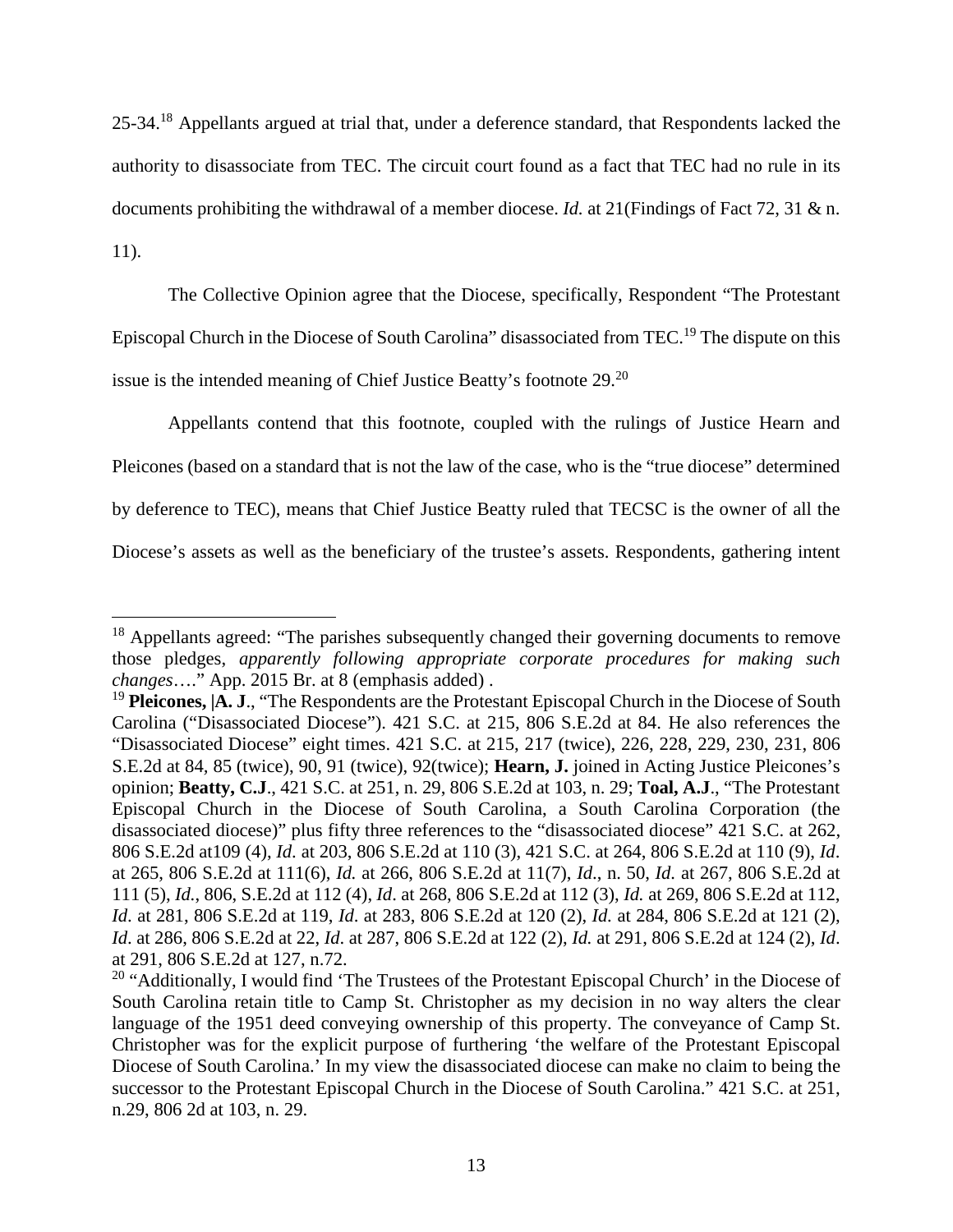from the Chief Justice's entire opinion, contend that footnote 29 is, at best, limited to Camp St. Christopher (CSC) because (1) ownership by the Diocese of its property (real, personal and intellectual) was undisputed at trial and on appeal, (2) CSC is owned by the Trustees, not the Diocese (3) assuming the issue of CSC was properly before the Court, CSC is the only trustees' property discussed in the Collective Opinions, (4) A. J. Toal joined in by J. Kittredge agree that footnote 29 relates only to CSC (and the Chief Justice Beatty does not disagree that this is his intent), 421 S.C. at 291, n.72, 806 S.E.2d at 125, n.72, (5) J. Hearn and A.J. Pleicones agree that CSC in the only non-parish property at issue<sup>21</sup> and (6) any broader interpretation would not be the application of "strict" neutral principles of law which Chief Justice Beatty held his opinion requires.

# *iv. Service Marks (S.C. Code §§39-15-1105 et. seq)*

The circuit court's finding of facts were undisputed: In October 2010, the Diocese applied to the Secretary of State to register five service marks pursuant to §§ 39-15-1105 *et. seq*. and in November 2010, the Secretary of State registers the following to the Diocese as owner: "The Diocese of South Carolina"; "The Episcopal Diocese of South Carolina"; "The Protestant Episcopal Church in the Diocese of South Carolina"; and the Diocese seals in color and black and white. Goodstein Or. at 12 (Findings of Fact 30). The Defendants used the names, marks and emblems of the Diocese intentionally and without permission between November 2012 and the fall of 2013. *Id.* at 15-16 (Findings 42, 43). The circuit court's conclusions were: "The Defendants admit the Diocese is the owner and registrant of the mark" *Id*. at 39. "There is no dispute that the Diocese has used the marks at various times throughout its history." *Id*. Appellants intentionally

<sup>&</sup>lt;sup>21</sup> "The primary issue" is who "has the right to control the property at issue which consists of thirtysix parish churches and Camp St. Christopher on Seabrook Island." 421 S.C.at 232, 806 S.E.2d at 93.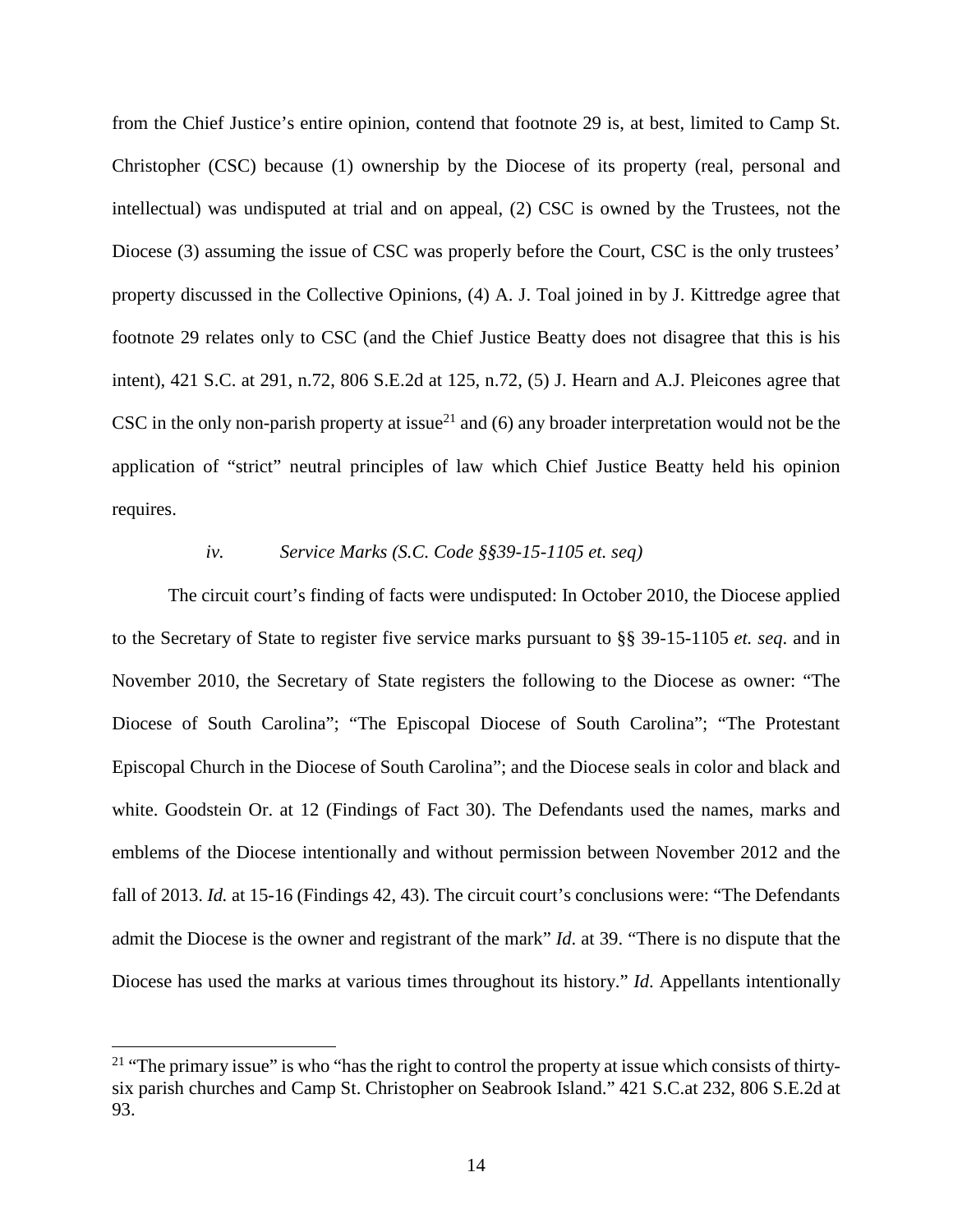and knowingly used the Diocese's marks "which was not contradicted by any witness for the Defendants." *Id.* at 39-44. "Plaintiffs' action also seeks declaratory and injunctive relief with respect to their names, service marks, styles, seals and emblems under two statutes: S.C. Code §§39-15-1105 et. seq. (Service Mark Infringement) and S.C. Code §§16-17-310 & 320 (Improper Use of Names, marks, styles and emblems)." *Id*. at 37. "Under both statutes, the Plaintiffs have established their entitlement to permanent injunctive relief." *Id*. at 43.

The issue before this Court involved the service mark claim because the improper use claim was not appealed. Dickson Or. at 42, n.30.<sup>22</sup> A.J. Pleicones stated he would reverse the circuit court's order as to the service marks on an issue (confusion with TEC's federal marks) made against third parties never joined, and that he would reverse the injunction "granted to respondents on their service mark claim". 421 S.C. at 231, 806 S.E.2d at 92-93.<sup>23</sup> Justice Hearn joined in that opinion. 421 S.C. at 232, 806 S.E.2d at 93. Acting Justice Toal found the service marks validly registered and affirmed the claims for service mark infringement. 421 S.C. at 288, 806 S.E.2d at 123. Justice Kittredge joined in this opinion. 421 S.C. at 251, n. 31, 806 S.E.2d at 103, n. 31. Chief Justice Beatty expressed no opinion on the issue. 421 S.C. at 249, n. 28, 806 S.E.2d at 102, n.28.

<sup>&</sup>lt;sup>22</sup> Respondents in the prior appeal noted this failure in its response to Appellants' brief. Resp. 2015 Br. at 55 ("Appellants fail to address Respondents' cause of action based on S.C. Code Ann. §16- 17-310 "Improper Use of Names. The circuit court found that this statute provided additional grounds for injunctive relief. Appellants have simply ignored it."). The issue was then briefly addressed in Appellants Reply which did not preserve the issue. App. 2015 Reply Br. at 6 (June 25, 2015); Rule 208(b)(1)(B) & (E) SCACR; *Hunter v. Staples*, 335 S.C. 93, 13, 515 S.E.2d 261, 267 (Ct. App. 1999).

<sup>&</sup>lt;sup>23</sup> Acting Justice Pleicones also stated he would cancel the marks but cancellation of the marks was neither pled, tried nor ruled on by Judge Goodstein. 421 S.C. at 231, 806 S.E.2d at 92. ("…therefore the Respondents' state marks must be cancelled. *See* S.C. Code Ann. §39-15-1145 (3)(f) (Suppl. 2016).").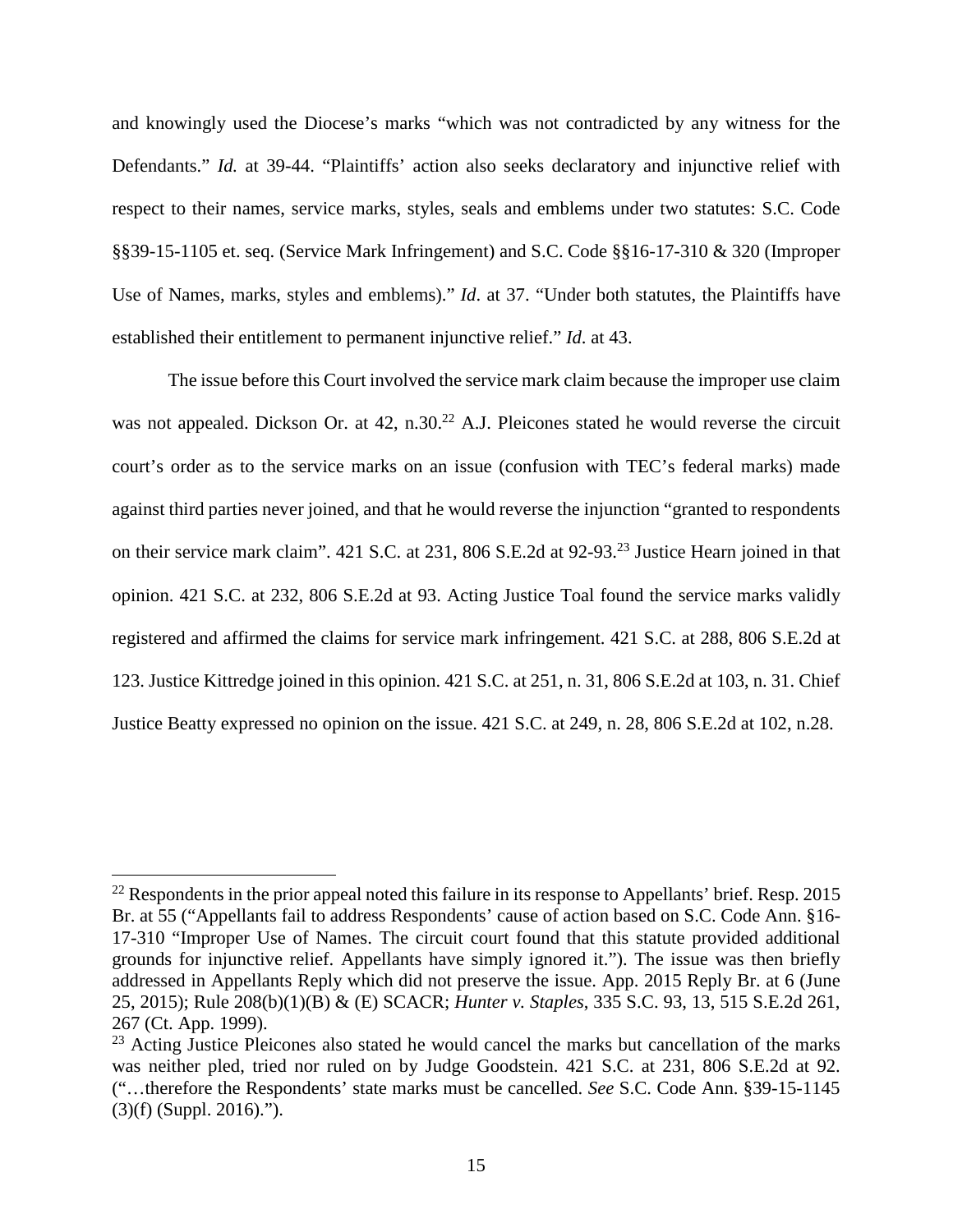Therefore, the service mark rulings and the permanent "service mark" injunction (§39-15- 1105 *et. seq*.) were affirmed by an equally divided court. The "improper use of names" ruling and its injunction were not appealed. Dickson Or. 42, n.30.

## *v. The Dennis Canon and Parish Property*

Two justices, Acting Justice Toal and Chief Justice Beatty, found that the Dennis Canon, "standing alone," does not create a legally cognizable trust under South Carolina neutral principles of trust law.<sup>24</sup> Justice Kittredge agreed if based solely on neutral principles but with a lessened standard (minimal burden, which was not raised to nor ruled on by the circuit court), a trust would have been created; nevertheless, it was revocable and it was revoked by the parishes. 421 S.C. at 255-257, 806 S.E. 2d at 105-106. Two other Justices, Acting Justice Pleicones and Justice Hearn found that parish agreement to TEC rules was effective to create a trust overruling *All Saints* to the extent it held differently.<sup>25</sup>

Chief Justice Beatty, under the legal principles of *All Saints,* which he held (disagreeing with Acting Justice Pleicones and Justice Hearn) set forth the correct legal standard: a trust was not created unless each parish unequivocally indicated an intent to create a trust by expressly

<sup>&</sup>lt;sup>24</sup> **A. J. Toal**: "I would find that it does not satisfy the requirements for creating an express trust under South Carolina law" 421 S.C. at 280, 806 S.E.2d at 119. "[T]he parishes' accession to the National Church's rules does not constitute clear and convincing evidence that they intended to place their property in trust (either revocable or irrevocable) for the National Church." *Id.* at 281,806 S.E.2d at 119. **C. J. Beatty**: [L]ike Justice Toal, I would find that, standing alone, it's not sufficient to transfer title of property or create an express or constructive trust under South Carolina law." 421 S.C. at 250, 806 S.E.2d at 103; " [T]he Dennis Canon, by itself, does not have the force and effect to transfer ownership of property as it is not the "legally cognizable form" required by *Jones*." *Id*.

<sup>25</sup> "I would now overrule *All Saints* to the extent it held the Dennis Canon and the 1987 amendment to the Lower Diocese's Constitution were ineffective in creating trusts over property held by or for the benefit of any parish, mission or congregation in the Lower Diocese." 421 S.C. at 88, 806 S.E.2d at 223. Justice Hearn joined in this opinion. 421 S.C. at 93, 806 S.E.2d at 232.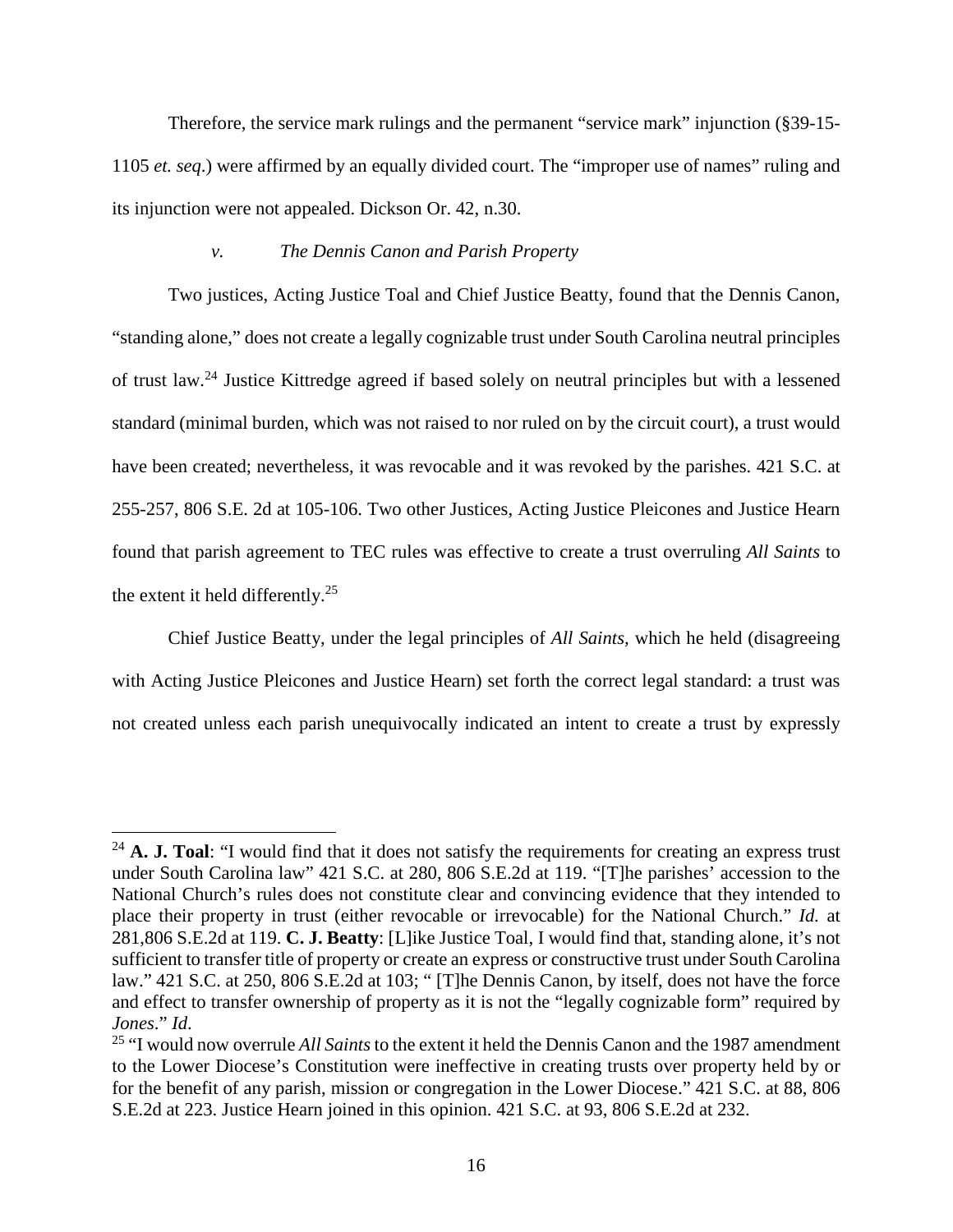agreeing **to the Dennis Canon** in a signed, written document.<sup>26</sup> Those parishes that "merely promised allegiance" to TEC cannot be deprived "of their ownership rights in their property." 421 S.C. at 250, 806 S.E. 2d at 103.<sup>27</sup> Chief Justice Beatty does not say which parishes agreed to the Dennis Canon and which did not; rather, he expressly "assumes" such an agreement *must exist* before a trust is created. *Id.* at 250-51. All the justices agreed that Chief Justice Beatty's intent was that such an agreement was only found with "specific" or "direct" accession to the Dennis Canon.<sup>28</sup>

421 S.C. at 249, 806 S.E.2d at 102.

TEC argues that the parishes' accession to the Dennis Canon created the trust. **Assuming** that each parish acceded in writing, I would agree.

*Id.* at 250-51, 806 S.E.2d at 103. (emphasis added)

In my view, the Dennis Canon had no effect until acceded to in writing by the individual parishes.

*Id.* at 250, 806 S.E.2d at 103.

…the parishes that did not accede to the Dennis Canon cannot be divested of their property.

*Id*.

<sup>27</sup> TEC previously characterized the evidence on Parish agreement to the TEC rules (Constitution) and Canons) which included the Dennis Canon after 1979 as "promises of allegiance." App. 2015 Br. at 34. Acting Justice Pleicones and Justice Hearn agreed that the Dennis Canon's binding nature on parishes was because of their "voluntary promises of allegiance" (Pleicones joined in by Hearn) found in their "documentation reaffirming their allegiance to the National Church" (Hearn joined by Pleicones). 421 S.C. at 223, 243, 806 S.E.2d at 88, 98. Chief Justice Beatty disagreed.

<sup>28</sup> **A.J. Pleicones joined in by Justice Hearn**: "Chief Justice Beatty, Justice Kittredge and Acting Justice Toal…impose a requirement that each local church **must specifically accede to the Dennis Canon** before it can be bound." 421 S.C. at 230, n.11, 806 S.E.2d at 92, n.11. (emphasis added). **Acting Justice Toal joined by Justice Kittredge and Chief Justice Beatty because of his ruling on these two parishes**: "The defendants contend that St. Matthias and St. Johns *in effect* 'acceded' to the Dennis Canon" because of deed language that was "tantamount to accession. However,

<sup>26</sup> Those parishes that did not expressly accede to the Dennis Canon should retain ownership of the disputed real and personal property.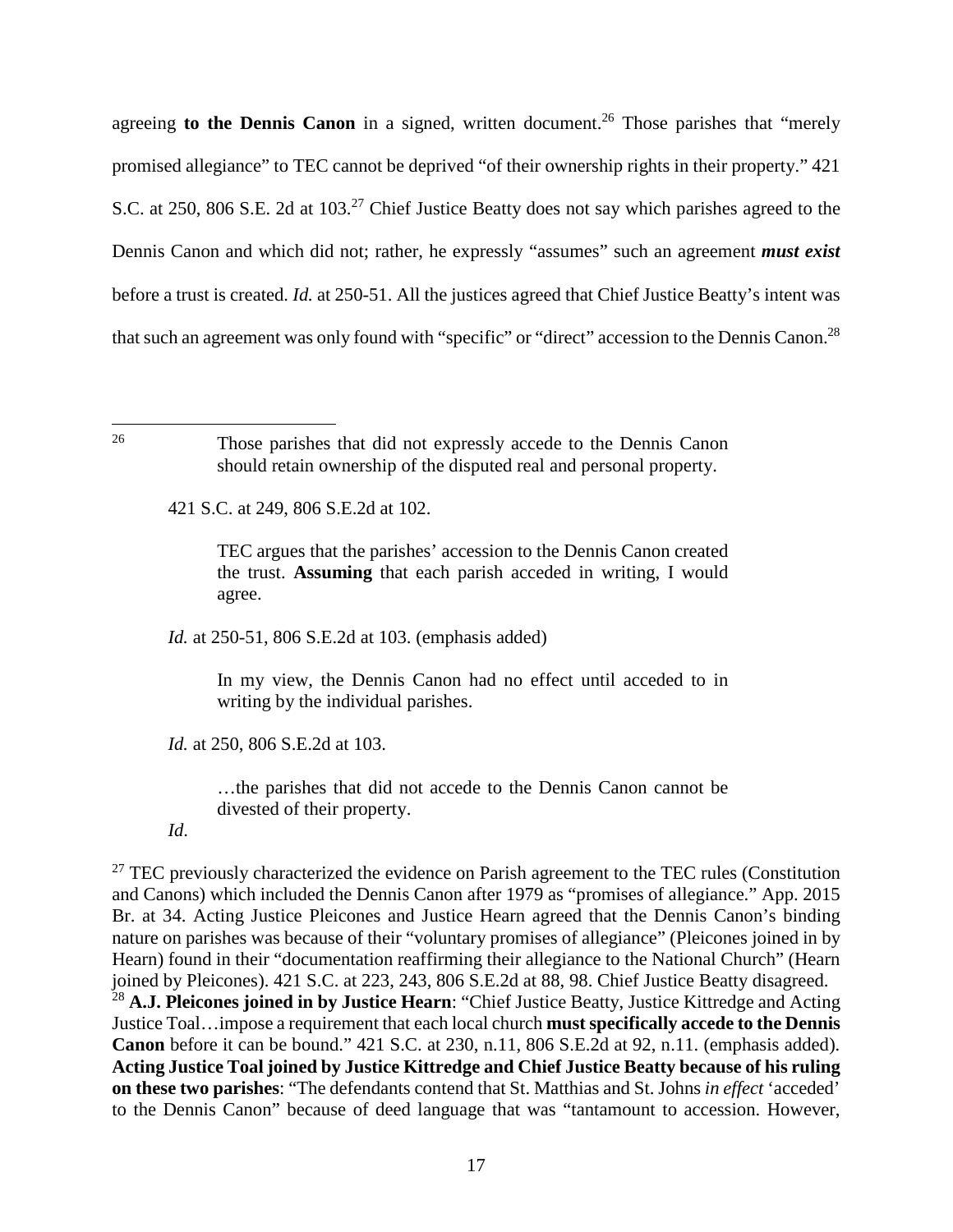He concludes by stating, "However, I agree with the majority as to the disposition of the remaining parishes because their express accession to the Dennis Canon was sufficient to create an irrevocable trust." *Id. T*here was no evidence in the record before this Court on which parishes did and did not expressly agree to the Dennis Canon, only the argument of counsel.

## **G. Petition for Rehearing**

Respondents petitioned this Court for a rehearing which was not granted by a 2-2 vote because no justice was appointed to replace Justice Hearn who recused herself from further participation.<sup>29</sup> Among the issues raised in this petition were the following: (1) that the issues of minimal burden and revocability discussed in the Collective Opinions were never raised to nor ruled on by the circuit court. Petition for Rehearing, p. 22 (Sept. 1, 2017); that there was no record before this Court on the issue of which parishes agreed to the Dennis Canon. *Id.* at 26-31; that there was no record before this Court of any signed writings by the parishes, *Id.* at 20The issue of beneficial use of Camp St. Christopher was never raised to nor ruled upon by the trial court. *Id.* at 35.

#### **H. Judge Dickson's Order**

Judge Dickson found that in order to "take any action consistent with an appellate court's ruling," he had to determine what that ruling was resolving and any ambiguities that were present. Dickson Or. at 7-8. After reviewing law-of-the-case principles, he found that the law of this case is the application of neutral principles of state law to resolve disputes over property and corporate

neither of these churches ever *directly acceded to the local or the national version of the Dennis Canon*…" 421 S.C. at 265, n.49, 806 S.E.2d at 111, n.49. (emphasis added).

<sup>&</sup>lt;sup>29</sup> "The Court need not address the recusal motion on a prospective basis, for Justice Hearn has elected, to her great credit, to recuse herself prospectively and not participate in the resolution of the rehearing petition." Or. Denying Rehearing (Nov. 17, 2017) (Kittredge, J., Acting Justice Toal, joining).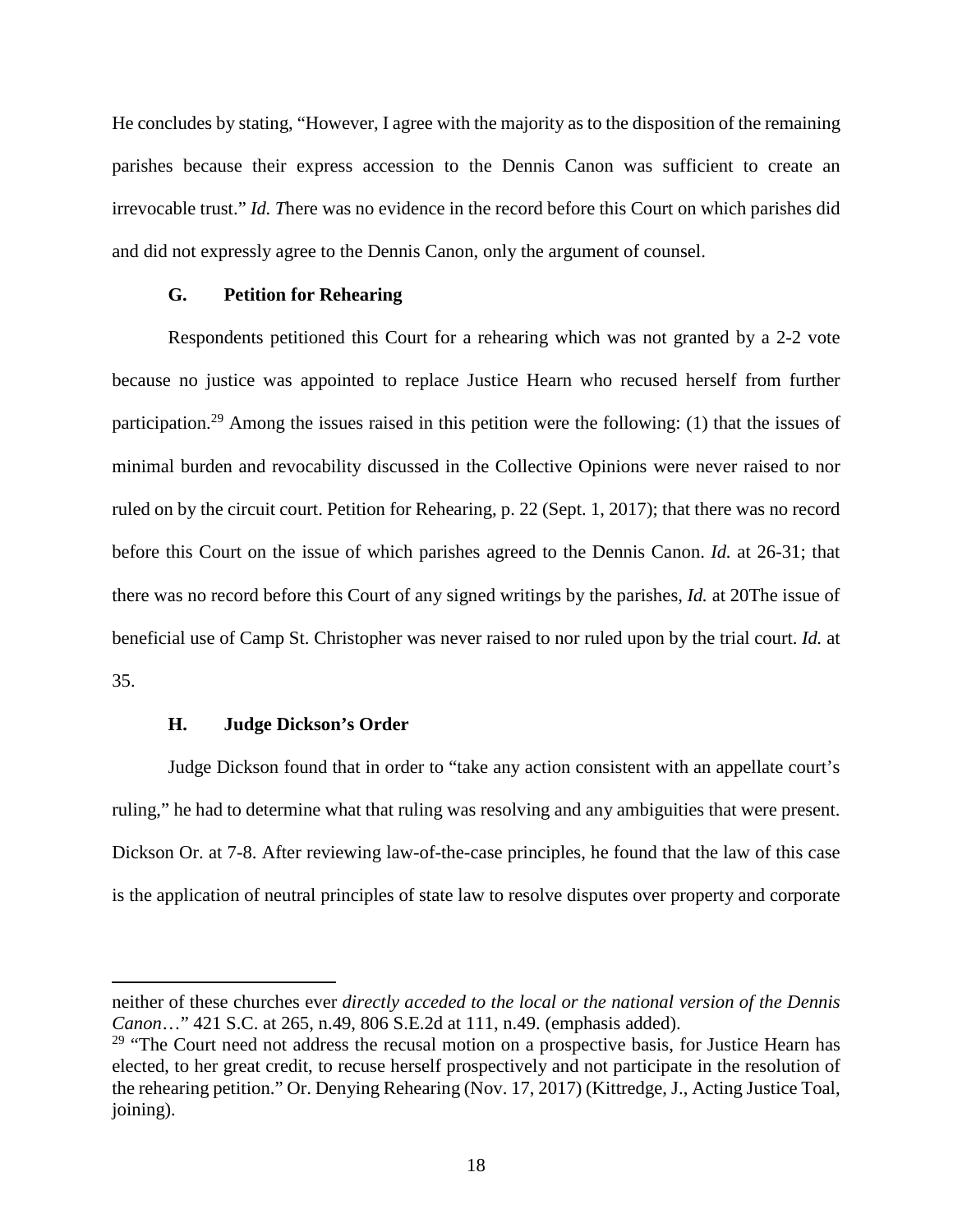control between religious entities as expressed in *All Saints* and as "directed by the majority." *Id.* at 8-13. He then reviewed neutral principles of law involving express and constructive trusts in South Carolina. *Id.* at 13-16.<sup>30</sup>

On the issue of parish accession to the Dennis Canon, he found that Chief Justice Beatty did not identify by name or number the parishes that did or did not expressly accede to the Dennis Canon. *Id.* 21-22. He then found that due process required "a proper opportunity for argument" "based on a proper record" that the parishes acceded to the Dennis Canon. *Id* at 21. Finding no evidence in the record on appeal that the parish respondents acceded to the Dennis Canon because the argument of counsel is not evidence and because Appellants argued that parish accession consisted of "written promises to obey National Church rules," Judge Dickson reviewed the trial record as to each parish to determine "whether Plaintiffs expressly acceded to the 1979 Dennis Canon in writing." *Id.* at 23-39.

This Court finds that no parish expressly acceded to the Dennis Canon. The Dennis Canon is not mentioned by name in any of the evidence and Defendants admitted that the Dennis Canon is not referenced in any of the deeds of parish property. Tr. of Hearing, July 21, 2019 at 38. As a result, there is no trust created in favor of the Defendants.

 $30$  He noted 4 undisputed facts from the record and the appeal: (1) title is in the name of all the Respondents, (2) all respondents property was "purchased, constructed, maintained and possessed exclusively by them, (3) the Respondent Diocese and the parishes churches "successfully disassociated from TEC by following the procedures required for disassociation under South Carolina neutral principles of state law", and (4) Camp St. Christopher is titled in the Trustees who have never been a member of the Diocese or of TEC and TEC has no voice in, or right of approval, of Trustees governance. Dickson Or. at 17.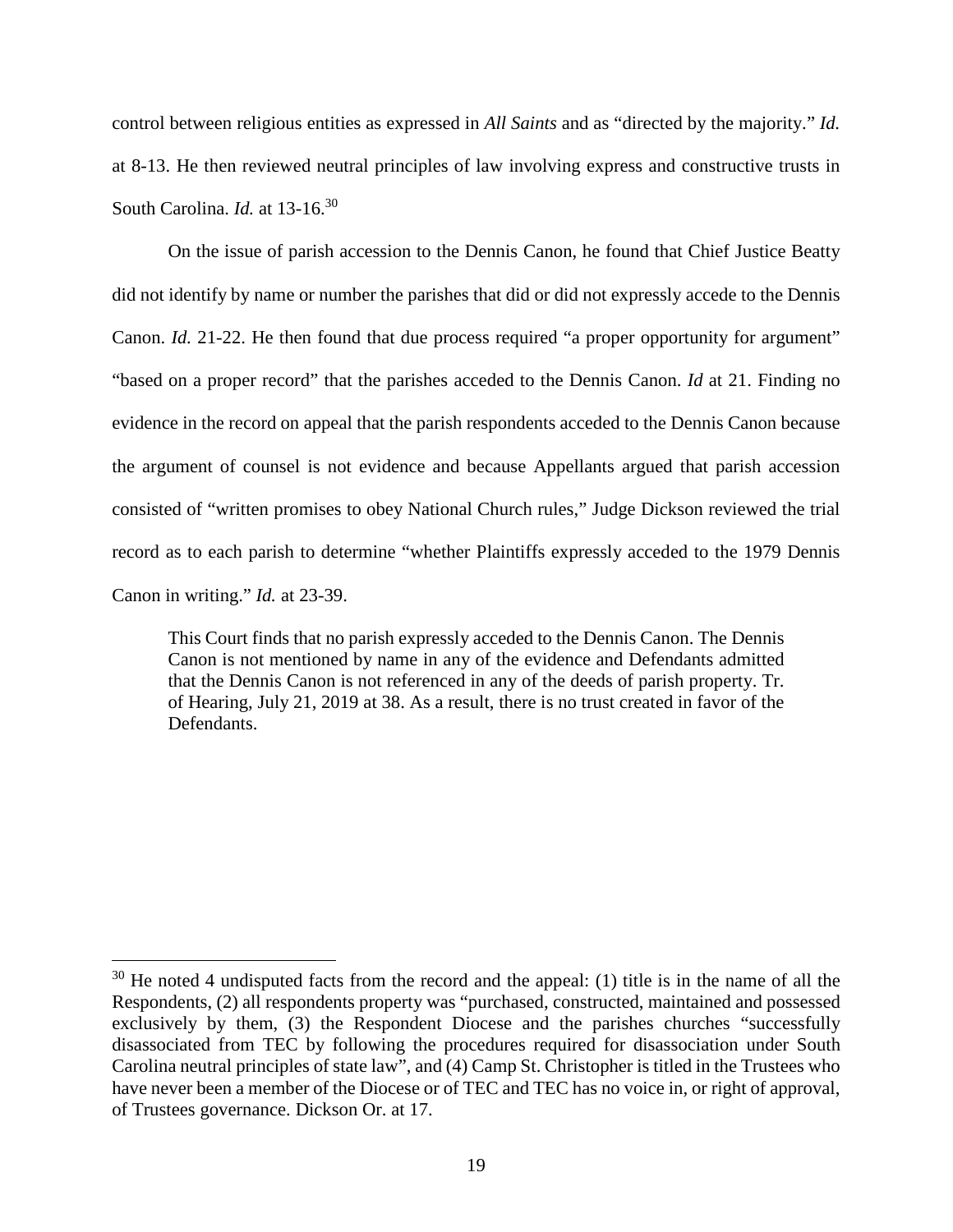*Id.* at 25.<sup>31</sup> He also found that absence of other facts necessary to create a trust: no signed writing, no agreement to the canons , and no use of the word accession or agreement. *Id. <sup>32</sup>*

On the issue of corporate control, he found it was undisputed that the Diocese and parishes followed the proper steps under neutral principles of corporate law to withdraw from TEC and, consistent with *All Saints*, corporate control did not change just because they withdrew. Since ownership of real and personal property by Respondents was undisputed, corporate control decided the rights to Diocesan property and, absent a trust, to parish property.

On the issue of intellectual property, Judge Dickson acknowledged that the federal court had ruled on federal issues but in so doing did not state that the federal court correctly decided the state law issues because he found that Appellant did not appeal the permanent injunction under the second statute, Improper Use of Marks, Styles and Emblems. *Id*. at 42, n.30. Judge Dickson found that Appellants "argument against its applicability for the first time in its reply brief" did not preserve the issue: "A reply brief may not be used by Appellant to raise the issue the first time. *Bochette v. Bochette*, 300 S.C. 109, 112, 386 S.E.2d 475, 477 (Ct. App. 1989)." He also found that Appellants never disputed that the Diocese was the owner of its intellectual property. *Id*. n.31.

<sup>&</sup>lt;sup>31</sup> Judge Dickson relied on Court Exhibit 1, Plaintiffs submission to court concerning Dennis Canon and Exhibit 1 (TEC Response to Parishes  $1<sup>st</sup>$  RFAs of  $10/8/13$ ) (Jan. 18, 2019), as well as Defendants' Response to Court's Request re Accession Proof in The Record. (Feb. 21, 2020). <sup>32</sup> Examples of this failure of proof on the full record to prove accession to the Dennis Canon are these:

<sup>•</sup> St. Philip's Church: "Preaching and teaching the Gospel of our Lord and Savior, Jesus Christ, in accord with the Articles of Religion of [TEC]." Ex. SPH. 30, Dickson Or. at 27.

<sup>•</sup> St. Michael's Church: "Acknowledges the authority of the Diocese of South Carolina... and of [TEC]." Dickson Or. at 28.

Christ St. Paul's Episcopal Church and the Church of the Resurrection, Surfside: "organized for the purpose of operating an Episcopal Church pursuant to the Constitution and Canons of [TEC]." *Id*. at 30, 33.

Church of the Cross and Church of the Epiphany: "the support and maintenance of a church… according to the doctrine and practices of [TEC] and of the Diocese of South Carolina." *Id*. at 30, 31.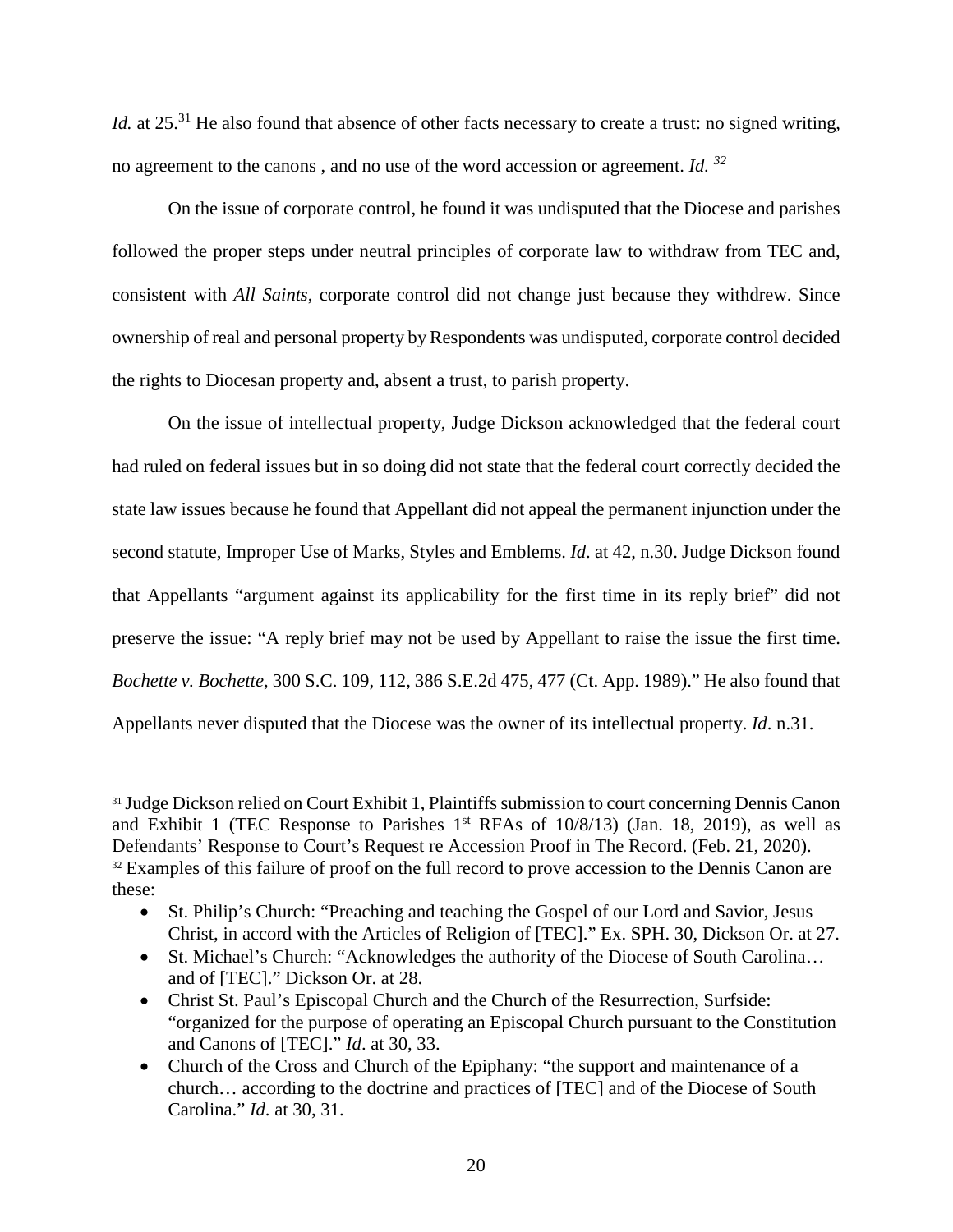On the issue of Camp St. Christopher, Judge Dickson found that Chief Justice Beatty reaffirmed the authority of *All Saints*: "Under *All Saints*, a religious non-profit corporation who follows the correct step to sever its association with another entity does so with all its property interests intact. All Saints Parish Waccamaw withdrew from the Diocese and did not lose its rights to its property simply by disassociation." *Id*. at 40. Judge Dickson also found that changing the Diocese's status as the undisputed beneficiary before disassociation simply because of that disassociation would be inconsistent with *All Saints*. He further concluded that since the trial court did not consider the issue of Camp St. Christopher and this Court, 2-2, did not hear the issue presented in the petition for rehearing, due process required that the issue be heard. Lastly, he ruled that under neutral principles, withdrawal does not change the outcome on the issue of corporate control and hence, its status as beneficiary. *Id.* at 41.

#### **I. Federal Court Proceedings**

After the state court case had been filed and before answering, Appellants went to federal court in March 2013 and filed a separate lawsuit about both state and federal marks. *See vonRosenberg v. Lawrence*, No. 2:13-cv-587 (D.S.C.).<sup>33</sup> That case has its own long, twisted history, but only three points are relevant for this appeal.

First, after this Court's 2017 collective opinions, Appellants sought to amend their complaint to have the federal district court decide claims related to real and personal property after the Collective Opinions were issued. *See* Bishops vonRosenberg's and Adams Motion to Amend their Complaint to Join Parties and Claims, 2018 WL 7506131 (D.S.C. Mar. 1, 2018), ECF No.124; and TEC's Motion to Amend its Amended Complaint-In-Intervention to Join Parties and Claims (D.S.C. Mar. 1, 2018). ECF No. 125. The district court correctly refused to do so, noting that state

<sup>&</sup>lt;sup>33</sup> They also removed this state court case to the federal court, but it was remanded.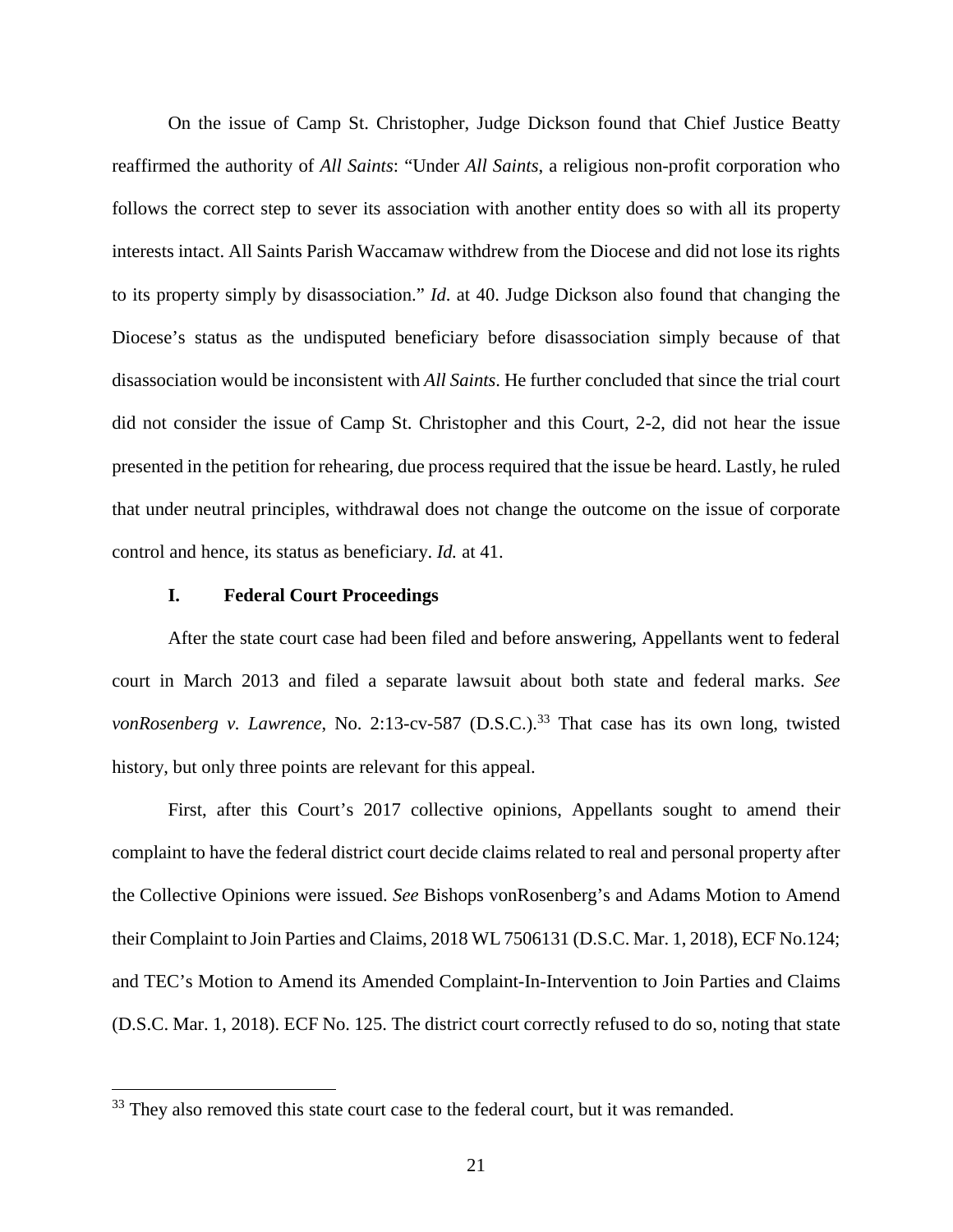court, "where these have been litigated for over five years," was "the better forum" to resolve issues regarding the Collective Opinions. Fed. Dist. Ct. Or. and Opinion, District Court at 10-11, 2018 WL 1790827 (Apr. 16, 2018). ECF 140.

Second, the district court again recognized that state law impacted the analysis of the state marks when deciding the cross-motions for summary judgment. The district court's analysis of state law, however, misinterpreted the Collective Opinions in multiple ways. For one, it misread the holding of this Court and wrongly concluded that TECSC is the entity that has always been associated with TEC. *See* Or. and Opinion, 412 F. Supp. 3d 612, 629-631, (D.S.C. Sept.19, 2019).<sup>34</sup> For another, it ignored the fact that *All Saints* is still good law and determines the ownership of private property and corporate control. *See id*. at 630. And for a third, it disregarded this Court's adoption of neutral principles of law and chose to apply the deference rule that this Court has expressly rejected. *See id.* at 630-31.

Third, in granting summary judgment for TEC and TECSC, the federal district court also entered an injunction prohibiting Respondent Diocese from using the state (as well as the federal marks). *See id.* at 667-68. To be able to enter this injunction without violating the Anti-Injunction Act, 28 U.S.C. § 2283, the federal district court said that the Collective Opinions reversed Judge Goodstein's injunction prohibiting TEC and TECSC from using the state marks.<sup>35</sup>

<sup>&</sup>lt;sup>34</sup> Yet Appellants never made that claim at trial or to this court in their prior appeal. In fact they acknowledged the uncontested fact that it was the Diocese, not TECSC that has existed for centuries. "[T]he Diocese has been in existence since the late 1700s..." App 2015 Br. at 3. …[T]he Diocese…existed. as it had for centuries..." *Id.* at 4. "For over 200 years, membership in the Diocese required..." *Id.* at 6. Judge Goodstein found as a fact that TECSC "was first organized on or about January 26, 2013." Goodstein Or. at 10, 23 (Finding 23, 82). This factual finding was not appealed. The only "historical" Diocese on the undisputed facts and in the Collective opinions was Respondent Diocese.

 $35$  Contrary to Appellants' assertion, App. Br. at 2, n.2, the Diocese has not changed its corporate name. It has changed the name under which it does business to comply with an injunction issued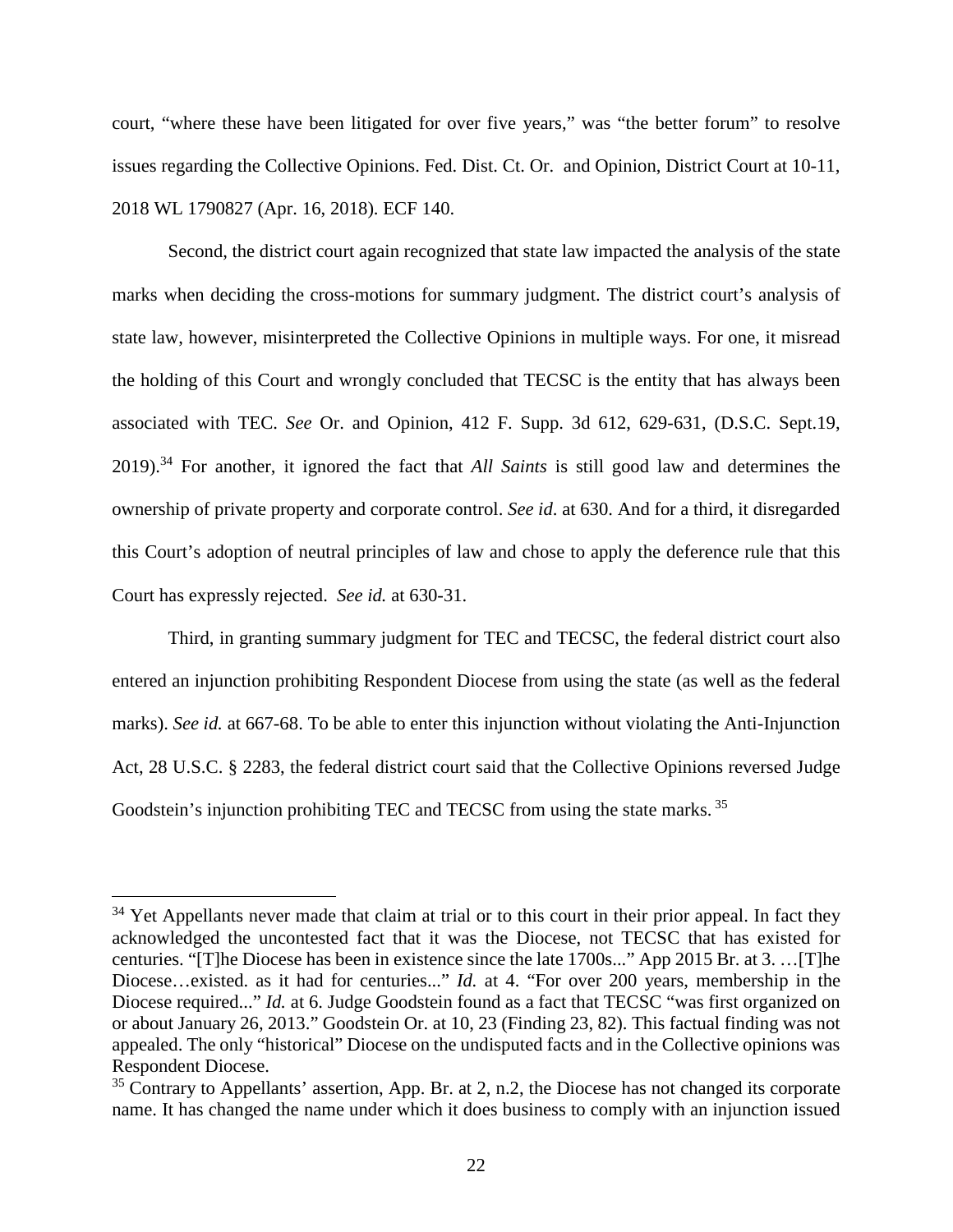Fourth, the federal case is now on appeal in the U.S. Court of Appeals for the Fourth Circuit. Respondents here (who are the appellants in the Fourth Circuit) moved to hold the case in abeyance because "[w]hat the S.C. Supreme Court held in its 2017 opinions matters in [the federal] case because its decision on corporate governance affects the ownership of the state-marks issue and prior-use questions" and because it was a better use of judicial resources to let the S.C. Supreme Court finally resolve the state-law issues before the Fourth Circuit took up the appeal before it. *See* Mot. To Stay Case p. 4, *vonRosenberg v. Lawrence*, No. 19-2112 (4th Cir. Oct. 16, 2020). The Fourth Circuit granted that motion, and that appeal is currently held in abeyance pending a decision from this Court in this appeal. *See* Or., *vonRosenberg v. Lawrence*, No. 19- 2112 (4th Cir. Oct. 27, 2020).

#### **IV. STANDARD OF REVIEW**

Judge Dickson's factual findings in this action at law, as in *All Saints*, "will not be disturbed unless there is no evidence to support the court's finding." *All Saints,* 385 S.C. at 441, 685 S.E.2d at 170. As previously noted, Judge Goodstein's factual findings were not disturbed on appeal because there was either a 3-2 vote that the standard of review was that of *All Saints* or there was no agreement on the standard (2-2).

The application of the law of the case involves questions of law which are reviewed *de novo*.

by the federal district court which is being appealed. The federal court of appeals has stayed that appeal until this Court resolves the issues upon which the injunction is based.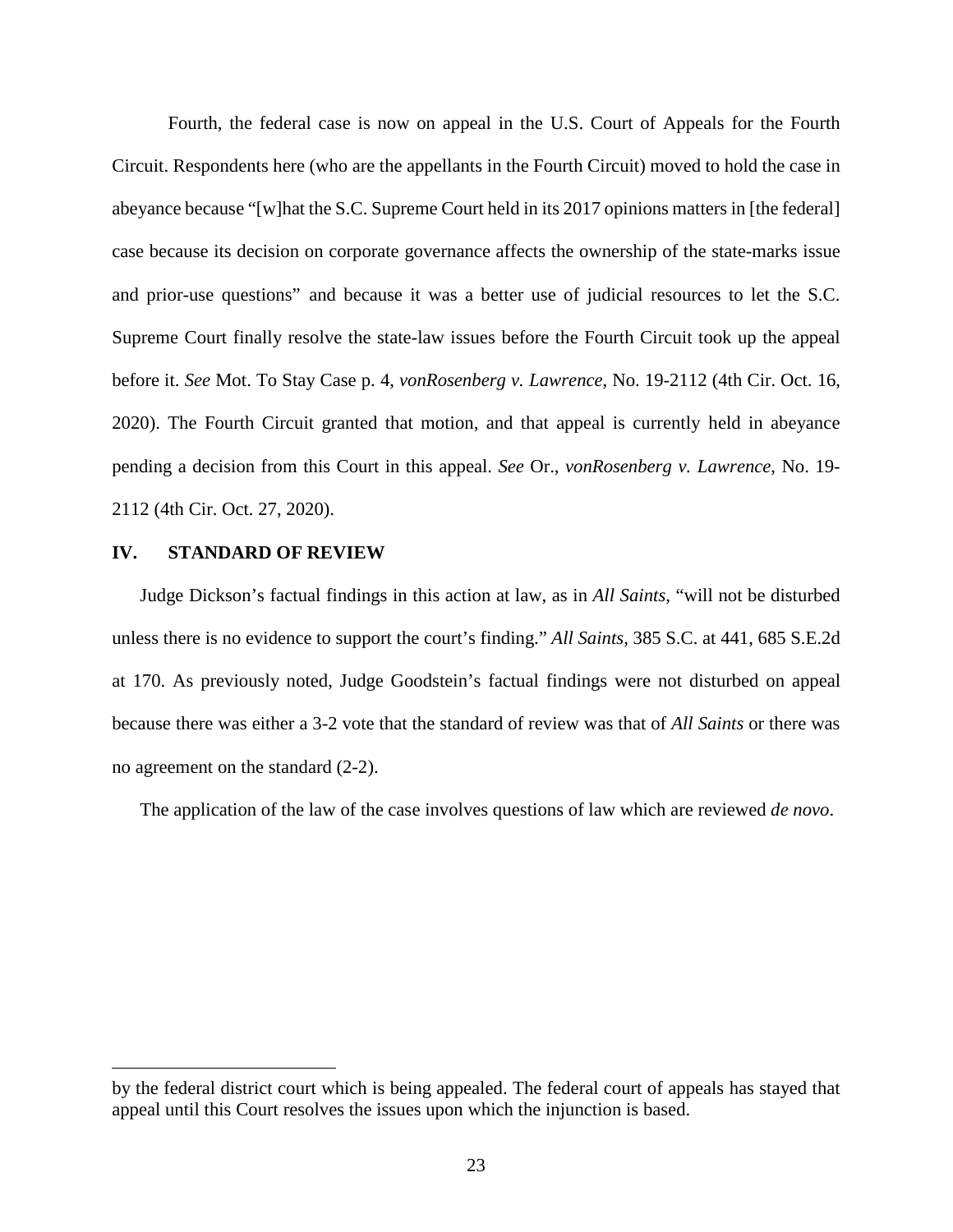### **V. ARGUMENT**

## **A. The law of this case is that, under neutral principles of state law, an express trust can only be created if each parish church agreed in a signed, written document to the Dennis Canon and no parish did so.**

Because the proceedings in the circuit court and in this second appeal are in the same case, all rely on the doctrine of the law of the case, as that doctrine is further explained by the courts. Appellants simply argue the law of this case is determined by the "result" which was, they claim, the "reversal" of the circuit court. The result they argue, not the reasoning, is the law of this case. App. Br. at 14-15.

There is no single majority opinion in the Collective opinions.<sup>36</sup> On various issues, three justices voted to *affirm* the trial court, Acting Justice Toal ("affirm the decision of the trial court"), Justice Kittredge ("affirm the trial court in result") and Chief Justice Beatty ("affirm in part and reverse in part the order of the circuit court"). On various issues, three justices voted to *reverse* the trial court, Justice Pleicones ("reverse the circuit court's order"), Justice Hearn ("concur with the lead opinion" and "reverse") and Chief Justice Beatty ("affirm in part and reverse in part the order of the circuit court"). Appellants agree it requires 3 votes to reverse the circuit court. The intersection of any 3 votes to reverse is the opinion of Chief Justice Beatty.

Appellants argue what this Court did was "express and unambiguous." App. Br. at 15. This "unambiguous" clarity which Appellants argue is present today is inconsistent with not only the opinions of two of the four justices who voted on the rehearing petition and Appellants' own arguments to the United States Supreme Court, but it is also inconsistent with Appellants'

<sup>&</sup>lt;sup>36</sup> As Appellants described them to the United States Supreme Court, the Collective Opinions are "fractured not only in rationale but even on facts." *Br. of Resp. in Opp. to Pet. for Writ of Cert.*, 2018 WL 2129786 at 2. Appellants also asserted there are "different majorities deciding different issues, " *id*. at 8, and on some issues there is no majority at all, standard of review, *id.* at 23-24. Nor is there a majority on the service mark issue.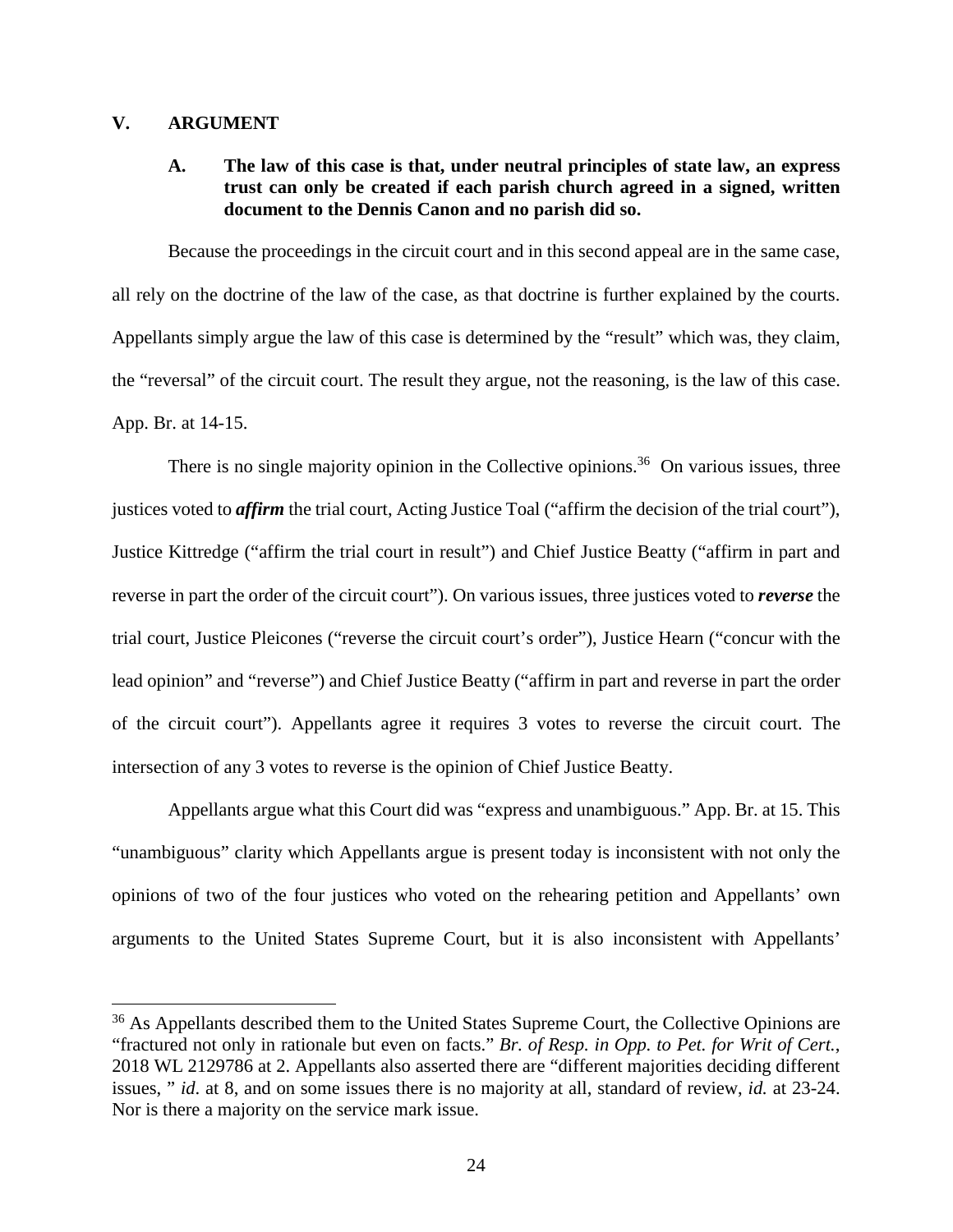arguments to the circuit court after remittal. In all three of these separate venues, those who are either neutral in this dispute or who oppose Respondents' positions, made the same points: The Collective Opinions created unresolved issues which were not heard on rehearing, are "fractured," contain "significant ambiguities," "give rise to great uncertainty," and "give little to no coherent guidance".

After the issuance of the Collective Opinions, Respondents petitioned for rehearing. The issues raised and arguments made in the Petition for Rehearing, by a 2-2 vote, were not passed upon by the Court. In separate opinions issued on a recusal motion, Justice Kittredge, joined by Acting Justice Toal, noted that the absence of a fifth justice to allow full court consideration of these "matters of great importance" "raises constitutional implications as the Court has blocked a fair and meaningful merit review of the rehearing petition." Or. Denying Rehearing (Nov. 17, 2017). Acting Justice Toal concluded that the "Court's collective opinions in this matter give rise to great uncertainty in that we have given little to no coherent guidance in this case. Given our lack of agreement, I have no doubt that the court will see more litigation involving these issues…" *Id.*

Approximately six months later, Appellants argued to the United States Supreme Court that it should not grant Respondents' Petition for Certiorari because the Collective Opinions were "a poor vehicle for review." *Br. of Resp. in Opp. to Pet. for Writ of Cert.*, 2018 WL 2129786 at 23-26. Appellants state that this was because the Collective Opinions are based on an "incomplete record", which "contains significant ambiguities." *Id* at \*2,\*23. The Collective Opinions are "fractured not only in rationale but even on facts." *Id* at \*2,\*9. The absence "of a majority opinion on the standard of review" creates "ambiguities" making it "difficult to discern which of the trial court findings stand." *Id*. at 23-24. Finally, they pointed out that the matters (including the federal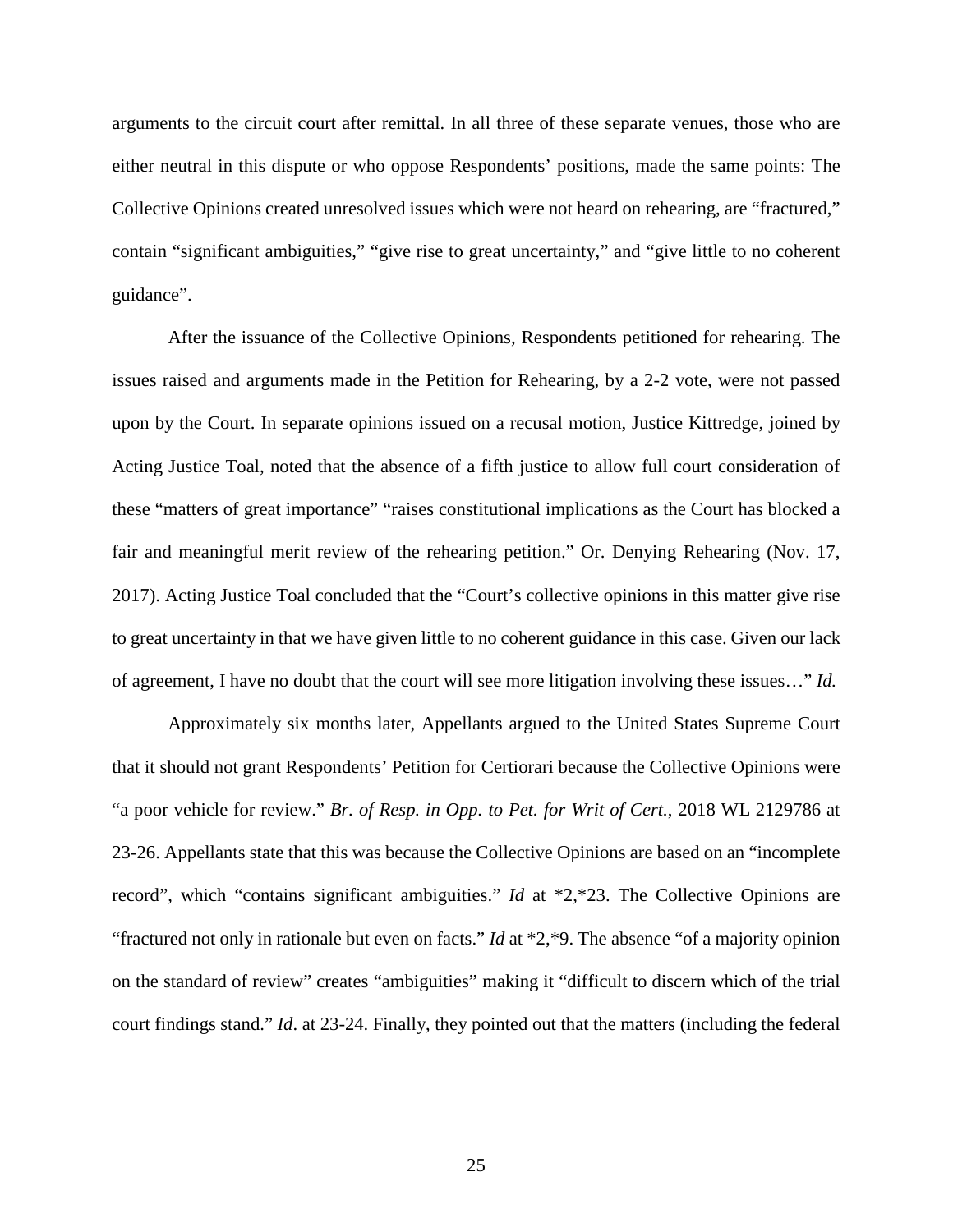constitutional issue) raised in the rehearing petition were not decided by this Court because of the 2-2 vote. *Id.* at \*20.

Seven months after making those representations to the United States Supreme Court, during arguments made to the circuit court that led to the present appeal, counsel for Appellants argued the parties' situation, in view of the Collective Opinions and the opposing views about the meaning of those opinions, was a "predicament" which required the circuit court "to discern what they decided." That discernment would take "some careful reading to find the clarity." Tr. of Hearing, p. 41-42 (Nov. 19, 2018).

Most recently, the clarity of result Appellants argue is present was not "ministerially" unambiguous or this Court would have granted Appellants' Petition for Writ of Mandamus filed in 2019 seeking an order compelling the circuit court to execute on a judgment which they argued, as they do here, was "final" and "dispositive"; yet, this Court did not grant the petition. Or. Denying Writ of Mandamus (June 28, 2019). Nor did this Court grant a related petition (Writ of Prohibition) filed in 2020, this time to prohibit the circuit court from issuing a ruling that interpreted the Collective Opinions because he lacked the jurisdiction.

Today, Appellants argue, based on no facts of record, that a factual result majority (Pleicones, Hearn, and Beatty), using "fractured" legal rationales, reversed the circuit court on the accession of the parishes to the Dennis Canon and on the corporate control of the Diocese. But, Appellants' argument is directly controverted by the legal requirement articulated by Chief Justice Beatty, and by the facts of record.

On the accession issue, it is important to recognize that Judge Goodstein was reversed not because she misapplied neutral principles of law to the facts. Her statement of the correct legal principle is in agreement with *All Saints* being the legal standard of the majority of this Court as

26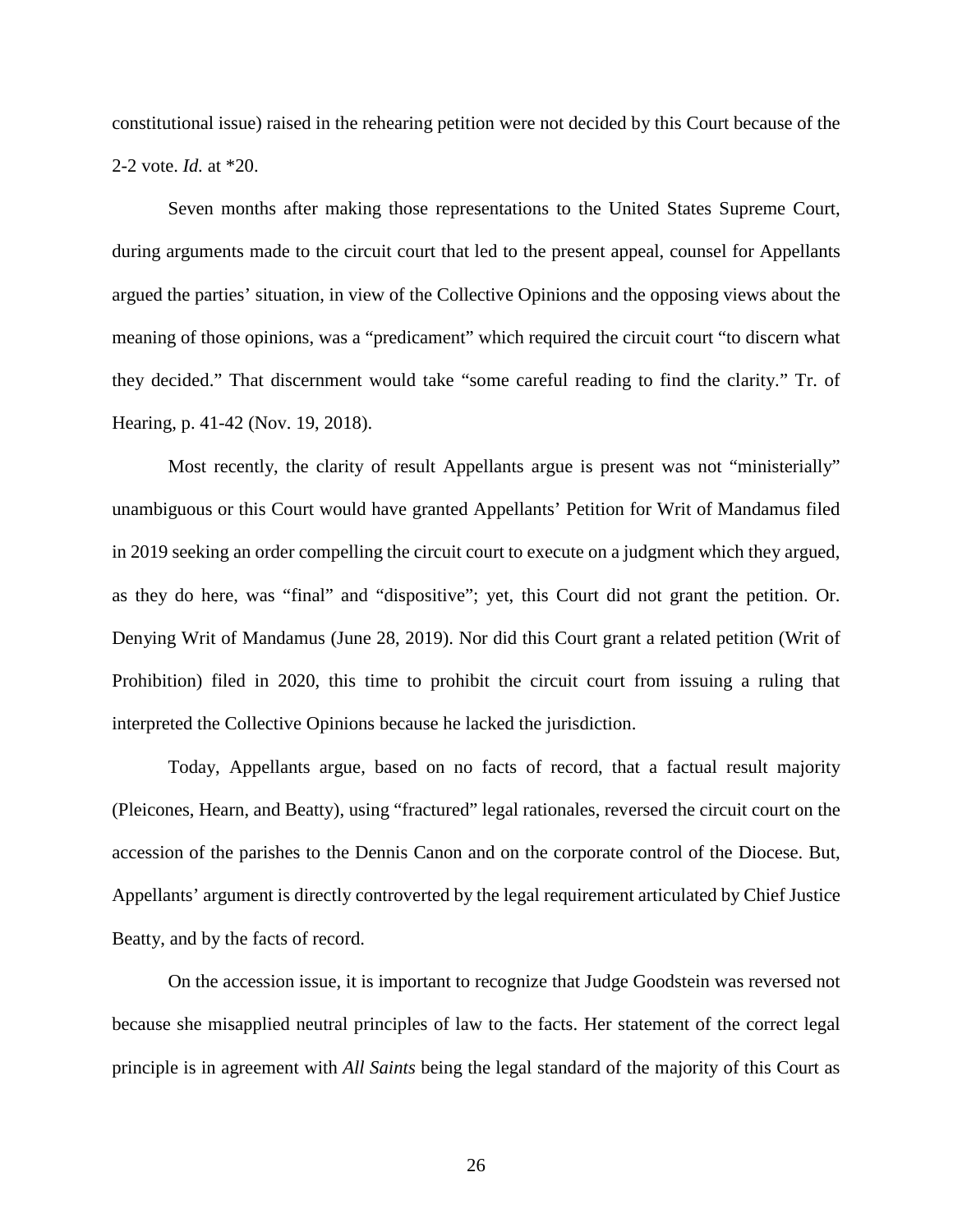expressed in the opinion of Chief Justice Beatty: a "legally cognizable form" of trust requires "a writing signed by each parish church as the owner of the property making a declaration of trust in TEC's favor." Goodstein Or. at 35. "To be valid, a trust of real property created by…declaration of trust must be proved by some writing signed by the party creating the trust." 421 S.C. at 250, 806 S.E.2d at 102-03 (Beatty, C.J.). The part of her order that was reversed was that she never considered whether each parish acceded specifically and directly in a signed written document to the Dennis Canon. That is the only unambiguous legal result when Chief Justice Beatty's entire opinion is considered. *City of North Myrtle Beach v. East Cherry Grove Realty Co., Inc*., 397 S.C. 497, 503, 725 S.E.2d 676, 679 (2012). ("Judgments are to be construed like other written instruments. The determinative factor is the intent of the court, as gathered not from an isolated part thereof, but from all parts of the judgment itself."). She could not have been reversed factually because the accession facts as to each parish were not before the Court.

Chief Justice Beatty repeatedly stated, being "guided by the neutral principles of law approach enunciated in *All Saints* and *Jones* and aptly discussed by former Chief Justice Toal", "*assuming* each parish acceded in writing" to the Dennis Canon, (which "had no effect until acceded to in writing"), a trust was created (emphasis added). "Those parishes that did not expressly accede to the Dennis Canon" "cannot be divested of their property." *Supra* n.26. The parties disagree on the application of that law of the case to the undisputed facts, which facts are today before the Court, but which were not in the appellate record upon which the Collective Opinions were based.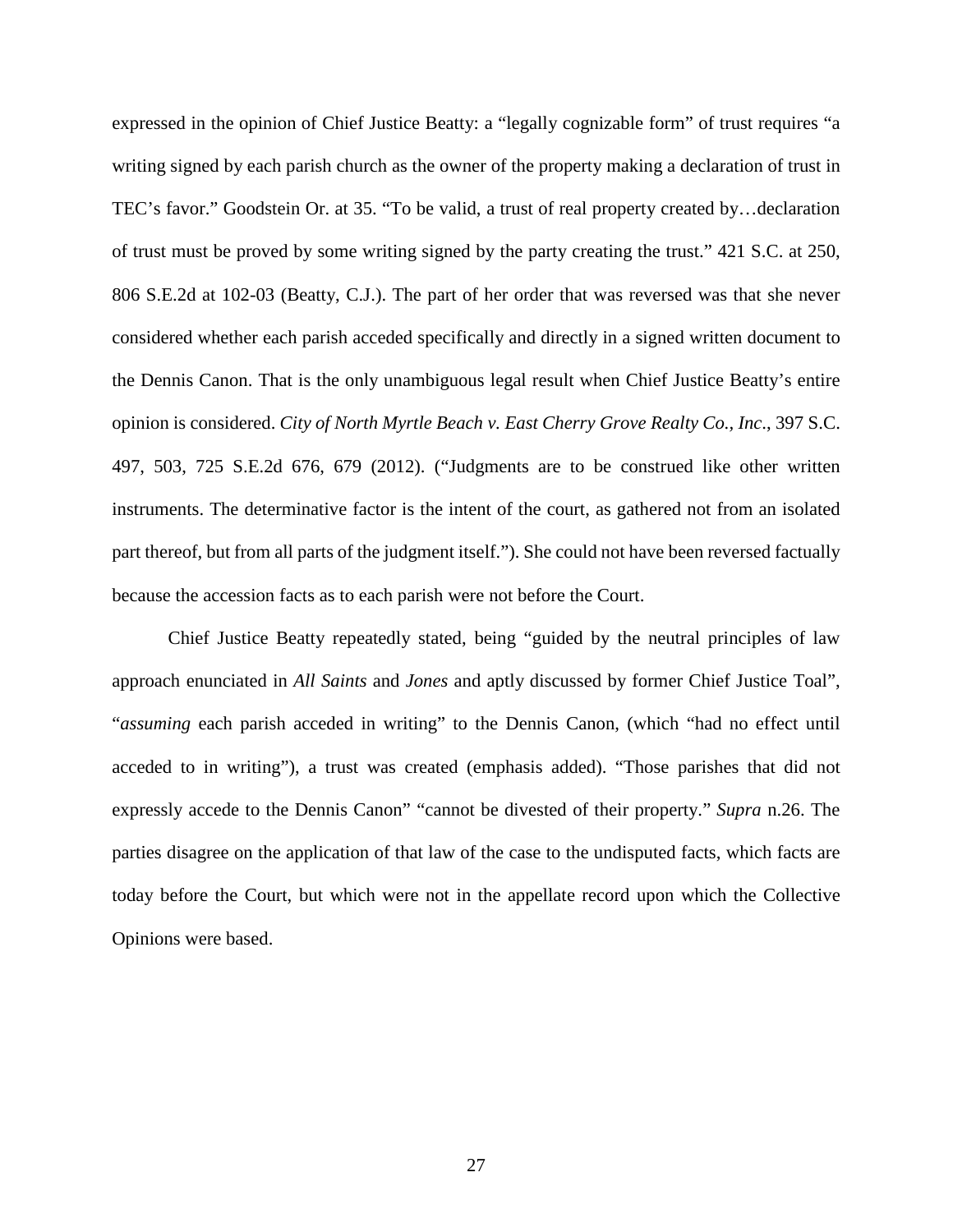In their previous appeal, TEC argued to this Court that parishes agreed to the Constitution and Canons, "a larger set of information in which [after 1979] the Dennis Canon was included."<sup>37</sup> Dickson Or. at 23 & n.20*.* Yet, perforce, TEC must now equate accession to this large body of "rules" as the legal equivalent of accession to the Dennis Canon in order to achieve the factual "result" they assert the Collective Opinions reached. But that was neither the legal ruling nor the intent of Chief Justice Beatty gathered from his entire opinion.

Chief Justice Beatty relied on (and participated in) *All Saints*. There, All Saints Parish Waccamaw withdrew from the Diocese. That withdrawal, standing alone, had no legal effect on its property ownership. All Saints Parish Waccamaw's corporate articles provided that it agreed "to conduct religious services, and prosecute religious works under the forms and according to the canons and rules of the Protestant Episcopal Church." 385 S.C. at 439, 685 S.E.2d at 169, n.5. Those "canons and rules" contained the Dennis Canon, but accession to "canons and rules" was not the legal equivalent of accession to the Dennis Canon or *All Saints* would have been decided differently. Recognizing that (as well as preferring a deference standard), Acting Justice Pleicones and Justice Hearn would have overruled *All Saints*, Chief Justice Beatty did not.<sup>38</sup> All of the other justices agreed that the legal result of his ruling was that "each local church must specifically accede to the Dennis Canon before it can be bound" (Justice Pleicones joined in by Justice Hearn) or have "directly acceded to the local or national version of the Dennis Canon…." (Justice Toal joined in by Justice Kittredge).

<sup>&</sup>lt;sup>37</sup> On the current record, Appellants argument is factually incorrect because many parishes did not "accede" to anything, did not sign anything or what they "acceded" to was not the Constitution or Canons of TEC. Dickson Or. at 25-26, *infra* at 31.

<sup>&</sup>lt;sup>38</sup> In fact, he expressly disagreed with A.J. Pleicones and J. Hearn's "analysis." 421 S.C. at 248-49, 806 S.E.2d at 102.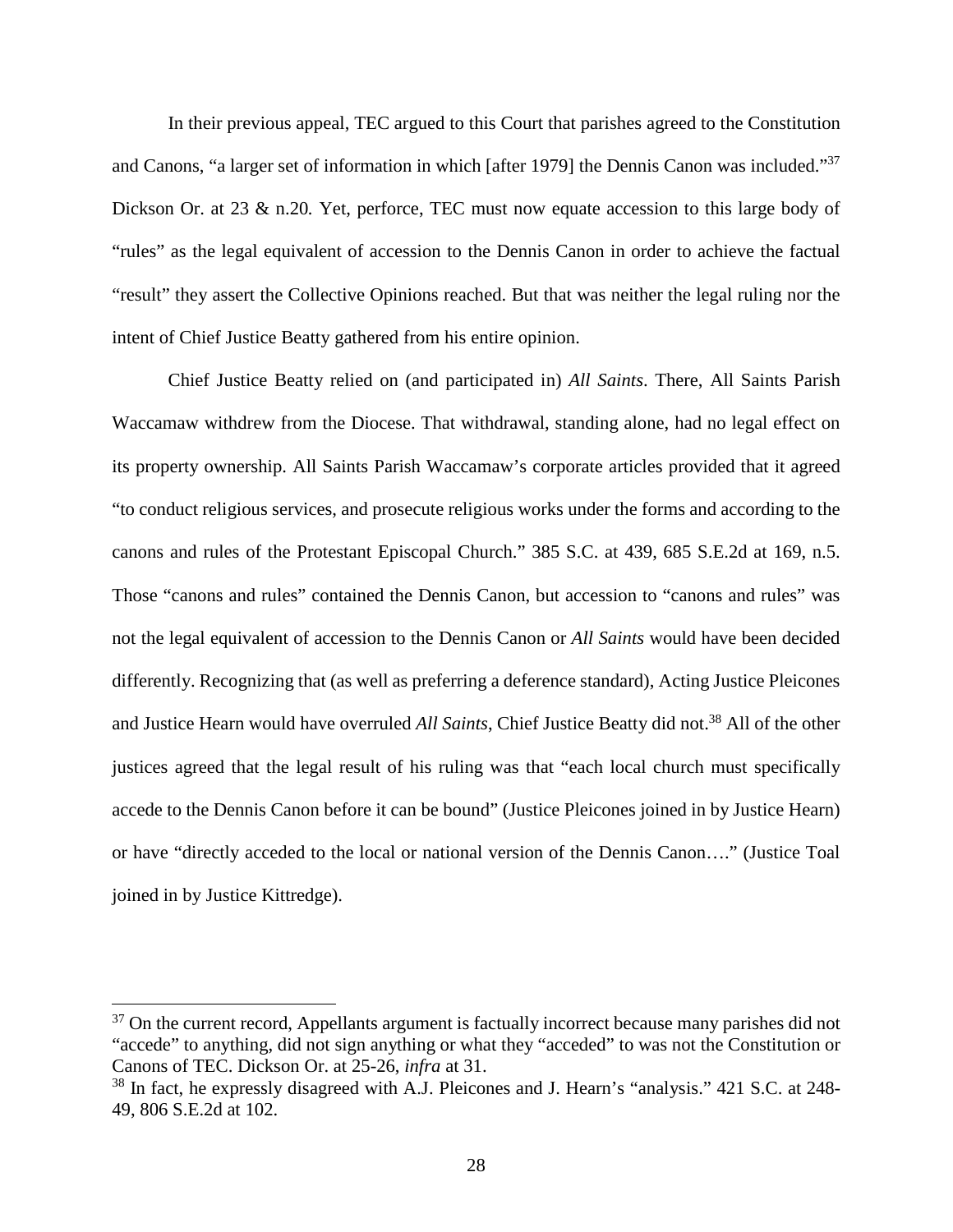Judge Dickson then applied this law of this case (i.e., accession requires a parish signed writing agreeing to the Dennis Canon) to the facts that were not in the record on appeal before this Court. Dickson Or. 20, 22-23. Appellants go to great lengths to convince this Court that it is powerless to consider anything other than one sentence in Chief Justice Beatty's opinion which they argue expresses the "result" on the accession issue. At best, that single sentence, construed as Appellants construe it, is factually ambiguous when considered with the legal reasoning that produced it.<sup>39</sup> Further, it should be noted that it was Appellants' burden to include matters in the record on appeal sufficient to permit this Court to conduct an intelligent review and grant them relief. *Wilson v. American Casualty Co.*, 252 S.C. 393, 166 S.E.2d 797 (1969). That, in itself, is testimony to the "incomplete record" containing "significant ambiguities" upon which Appellants told the United States Supreme Court this Court's decision was based. *Br. of Resp. in Opp. To Pet. for Cert.*, 2018 WL 2129786 at \*2,\*23. Simply put, the circuit court applied the law of the case established by the "legal standard" majority to the complete record. On that record no parish

<sup>&</sup>lt;sup>39</sup> Appellants' assertion that the circuit court or this Court cannot consult the reasoning of its opinion to determine the scope of its mandate is erroneous. *In Re Sanford Fork & Tool Co*., 160 U.S. 247, 256 (1895) ("The opinion delivered by this court at the time of rendering its decree may be consulted to ascertain what was intended…"). This is particularly so when, as Appellant claims, there was simply a reversal and the appellate court is silent on how the lower court is to proceed on remittal. "Interpretation … entails more than examining the language of the court's judgment in a vacuum." *Exxon Chemical Patents, Inc. v. Lubrizol Corp.*, 137 F.3d 1475, 1483 (Fed. Cir. 1998) In that circumstance ("the Court reverses the judgment of the District Court"), determining "the scope of the mandate requires a careful reading of the appellate Court's opinion which serves as a statement of the reasons on which the judgment rests." *Shakespeare Co. v. Silstar Corp. of America*, 905 F. Supp. 997, 1002 (D.S.C. 1995) (Shedd, J.) ("The opinion must be read as a whole including any concurring and dissenting opinions and in light of the facts of the case under discussion. Different sections of an opinion should be read as consistent with each other and parts thereof should not be read out of context. Any observations, commentary or mere dicta touching upon issues not formally before the Court do not constitute binding interpretations." (citations omitted).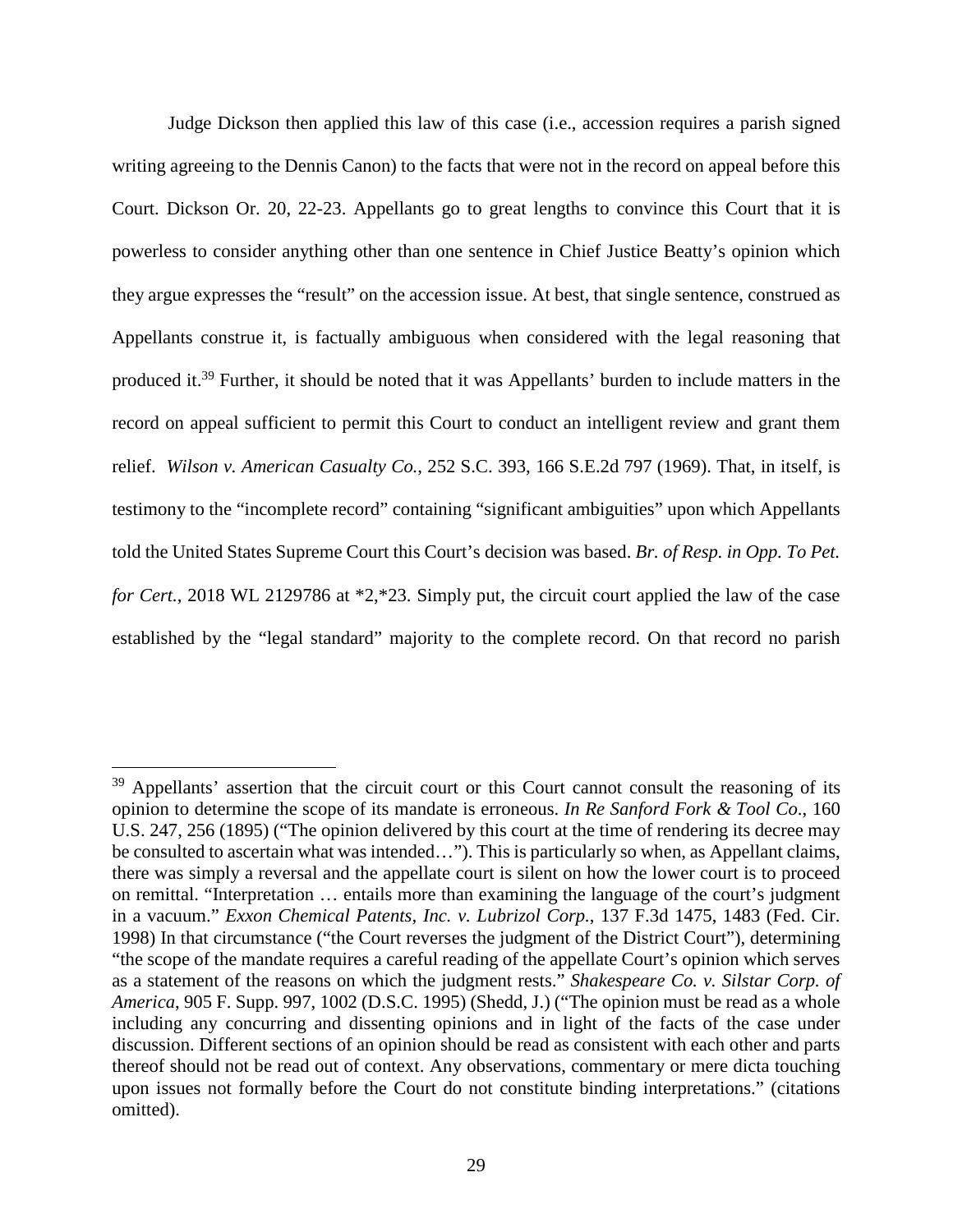created an express trust under neutral principles of South Carolina trust law because they did not agree in a signed, written document to the Dennis Canon.<sup>40</sup>

As to the corporate control of the Diocese, this Court did not reverse Judge Goodstein. The single sentence in footnote 29, at best, related only to Camp St. Christopher when read together with Chief Justice Beatty's entire opinion, the undisputed facts before the Court and the opinions of other members of the Court. "The Protestant Episcopal Church in the Diocese of South Carolina" disassociated from TEC as it was constitutionally entitled to do. Goodstein Or. at 32. This Court affirmed the withdrawal because that entity is definitionally the "Disassociated Diocese". *Supra* at 13 & n.19. It disassociated, like the *All Saints* parish, with its property interests (real, personal and intellectual) intact. Appellants argued they had the right to control the Diocese under a deference standard, not that the Diocese did not own its property or that the Diocese lost its corporate identity upon withdrawal.<sup>41</sup> The ownership of those property interests was undisputed at trial, ruled on by Judge Goodstein and was not appealed. The only issue is the scope of footnote 29. For Appellants' construction to make any sense, Chief Justice Beatty would have given a reason why, under neutral principles of state corporate law, the Respondent Diocese's

<sup>&</sup>lt;sup>40</sup> Nor did Chief Justice Beatty apply a "minimal burden" standard to the accession facts because (1) they were not before the Court, (2) the application of that standard was never presented to nor ruled on by the circuit court, (3) he never mentions nor implies a lesser standard for creating a trust than what would be required of any secular entity, and (4) he applied neutral principles "strictly" as had *All Saint*s upon which he relied.

*All Saints* is often cited as a leading example of the strict application of neutral principles of state law: "church property disputes are resolved just like other property disputes with other voluntary associations." Michael W. McConnell & Luke W. Goodrich, *On Resolving Church Disputes*, 58 Ariz. L. Rev. 307, 325-27 (2016) ("A good example of the strict approach is *All Saints*…." *Id.* at 325 (citation omitted)).

<sup>&</sup>lt;sup>41</sup> To the contrary, in their 2015 brief to this Court they argued that the Disassociated Diocese after its disassociation was the same one that had existed for centuries before its disassociation. "the Diocese has been in existence since the late 1700s…." App. 2015 Br. at 3. … "[T]he Diocese...existed as it had for centuries...." *Id.* at 4. "For over 200 years, membership in the Diocese required…." *Id.* at 6.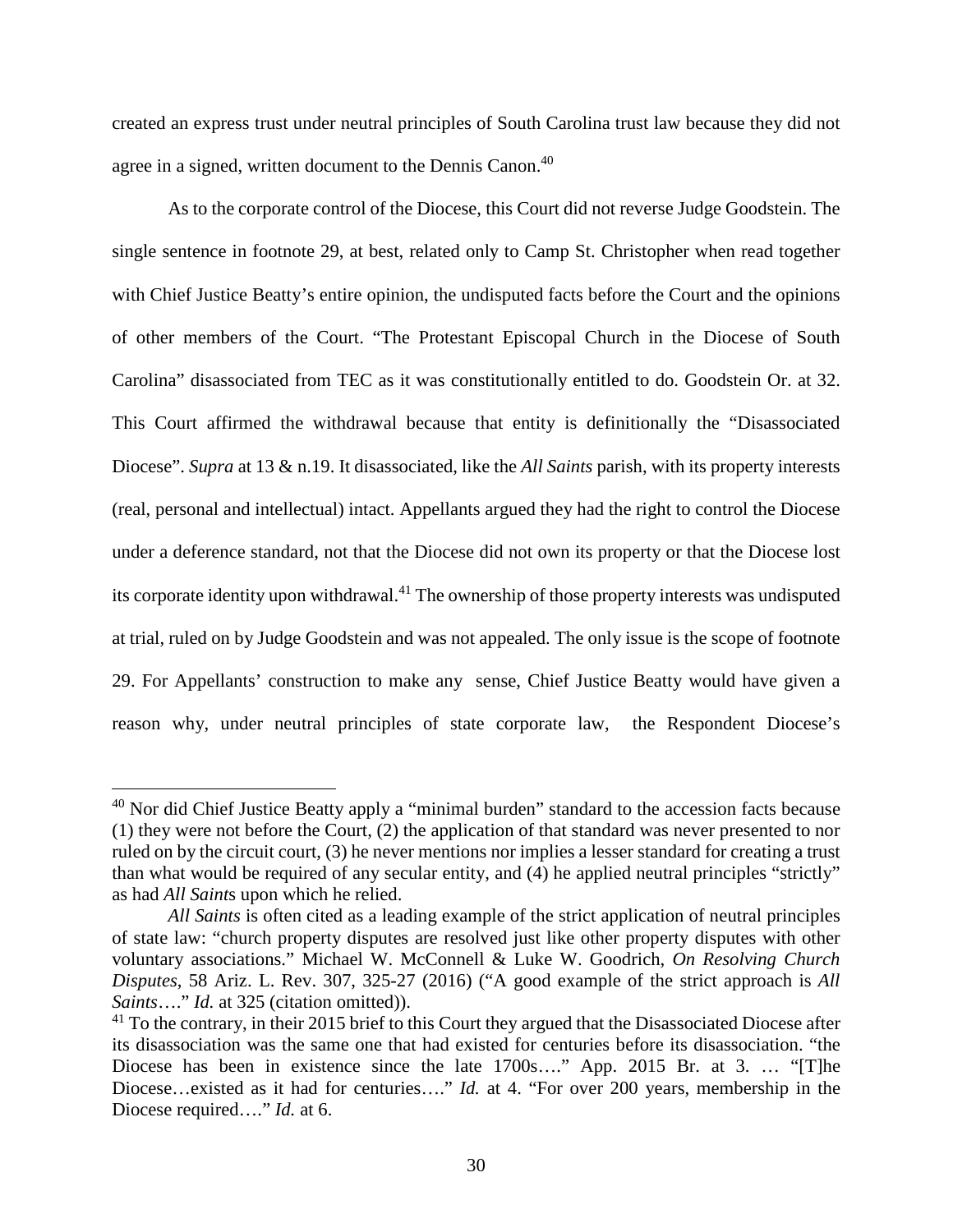constitutionally permitted disassociation results in a loss of corporate identity, but he did not because there is none. Read in its entirety, footnote 29 relates only to Camp St. Christopher and an interpretation of its deed. It is undisputed that the Trustees own this property. The opinions of the remainder of the Court agree that this sentence relates only to Camp St. Christopher and not to any other property owned by the Trustees. *Supra* at 13 & n.20.

## **B. Appellants' argue a factual result that would be clearly erroneous and manifestly unjust.**

Appellants seek to perpetuate a result based on facts that were not included in the previous record on appeal and which depend on issues they either lost on appeal or issues that were not tried or were not appealed. They previously have argued that the previous appellate record was "incomplete" which produced a "fractured" result, legally and factually. Today, the facts determined by Judge Dickson from the *complete record* have not been appealed, nor complained about by Appellants. Hence, applying the factual result they argue this Court reached in 2017 would be clearly erroneous and manifestly unjust.

Appellants have known all along that the factual truth is that many parishes did not agree to TEC's constitution and canons, many did not sign any "accession" document, and some did not "accede" to anything, much less the Dennis Canon with a signed writing. Dickson Or. at 25 & n. 25, 26, 27. Yet, they remain silent. Appellants do not want this Court to look at the actual facts or at the evidence The majority of Appellants' arguments are directed at keeping this Court from considering the complete record and the reasoning underlying the Collective Opinions. The implication of these arguments is that if the truth is otherwise, it is nevertheless held hostage to the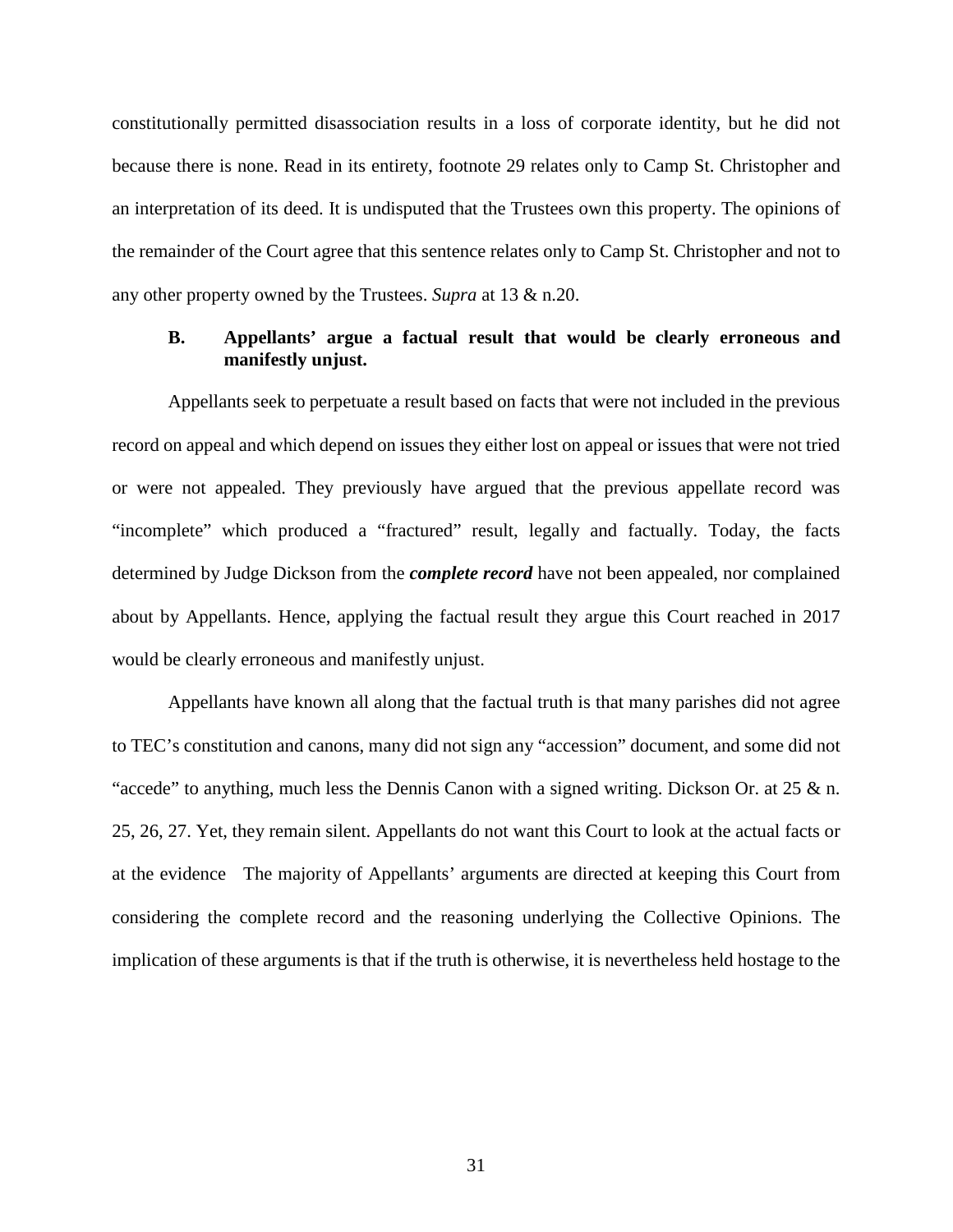doctrine of the law of the case. That, however, is *not* the doctrine of the law of the case. The law of the case doctrine is not a tool to perpetuate error or promote injustice.<sup>42</sup>

Plainly stated, "when a court decides upon a *rule of law*, that decision should continue to govern the same issues in subsequent stages of the same case." *Arizona v. California*, 460 U.S. 605, 618 (1983) (emphasis added).<sup>43</sup> The law of the case is a "rule of practice [which] promotes the finality and efficiency of the judicial process by protecting against the agitation of settled issues." *Christianson v. Colt Industries Operating Corp*., 486 U.S. 800, 816 (1988). However, "unlike the more precise requirements of res judicata, law of the case is an amorphous concept." *Arizona*, 460 U.S. at 618. It "merely expresses the practice of courts generally" but it is "not a limit to their power." *Messenger v. Anderson*, 225 U.S. 436, 444 (1912) (Holmes, J.).<sup>44</sup>

<sup>42</sup> The law of the case "must not be utilized to accomplish an obvious injustice…." *Cochran v. M & M Transp. Co*., 110 F.2d 519, 512 (1st Cir. 1940) (citing *Messenger v. Anderson*, 225 U.S. 436 (1912)). "[T]he law of the case does demand obsequiousness right or wrong." *Champaign-Urbana News Agency, Inc. v. J.L. Cummins News*, 632 F.2d 680, 683 (7th Cir. 1980). The law of the case doctrine "…is not a rule to perpetuate error and does not require a court to enter an erroneous judgment because the logic of an earlier erroneous ruling would require it." 1B *Moore's Federal Practice* ¶ 0.404 [1] at 126 (2d. ed. 1984) *quoted in Taveira v. Solomon*, 528 A. 2d 1105, 1108 (R.I. 1987)

<sup>&</sup>lt;sup>43</sup> The mandate rule "is simply a specific application of the law of the case doctrine and, as such, is a discretionary-guiding rule subject to an occasional exception in the interests of justice," *United States v. Bell*, 988 F.2d 247,251 (1st Cir. 1993).

<sup>44</sup> *Higgins v. California Prune & Apricot Grower*, 3 F.2d 896, 898 (2d Cir. 1924). ("it is now well settled that the 'law of the case' does not rigidly bind a court to its former decisions, but is only addressed to its good sense."); *Public Interest Research Group of New Jersey, Inc. v. Magnesium Elektron, Inc.,* 123 F.3d 111, 116 (3d Cir.1997) ("the law of the case doctrine does not restrict a court's power but rather governs its exercise of discretion."); *Hanover Ins. Co. v. Am. Eng'g Co.,* 105 F.3d 306, 312 (**6th Cir.** 1997), (the "law of the case" doctrine is "directed to a court's common sense" and is not an "inexorable command."); *Millers' Mut. Fire Ins. Ass'n of Illinois v. Bell,* 99 F.2d 289, 292 (**8th Cir.** 1938). (The law of the case "does not have the effect of placing the issues, the evidence, or even the applicable rules of law, in a strait-jacket."); *United States v. Alexander*, 106 F.3d 874, 876 (**9th Cir.** 1997).("The doctrine is not a limitation on a tribunal's power, but rather a guide to discretion."); *Searle v. Allstate Life Ins. Co.*, 696 P.2d 1308, 1314 (Cal. 1985); ("Where there are exceptional circumstances, a court which is looking to a just determination of the rights of the parties to the litigation and not merely to rules of practice, may and should decide the case without regard to what has gone before.").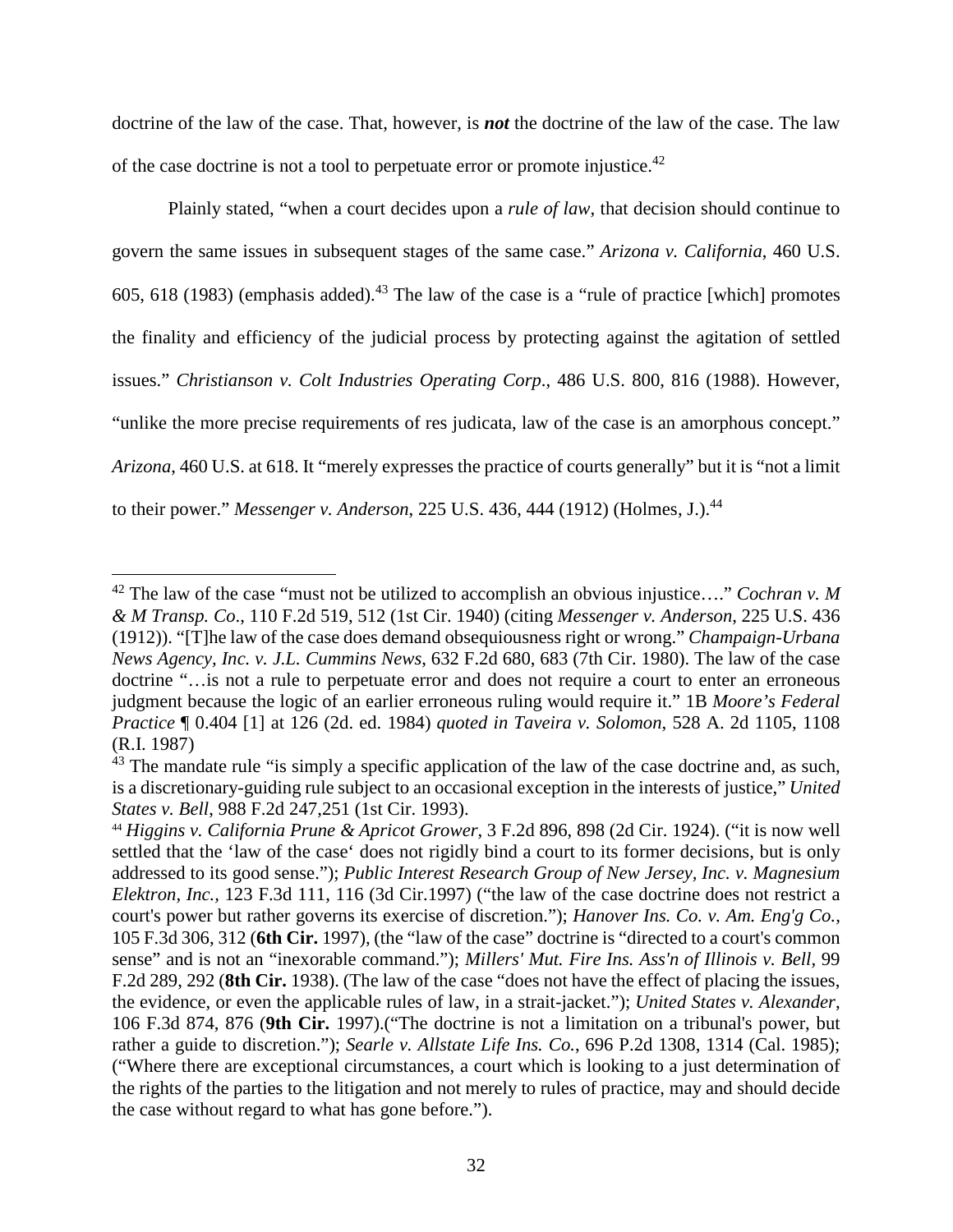Simply stated, it is a "discretionary appellate doctrine." *State v. Hewins*, 409 S.C. 93, 113 n.5, 760 S.E.2d 814, 824 n. 5 (2014) (Beatty, J.); *accord*, *Arizona,* 460 U.S. at 618 (The law of the case "directs a court's discretion, it does not limit the tribunal's power."); *Atkins v. Wilson,* 417 S.C. 3, 17 n. 12, 788 S.E.2d 228, 235 n.12 (Ct. App. 2016) ("Law of the case…operates as a discretionary rule of practice and not one of law"; "So long as the same case remains alive, there is power to alter or revoke earlier rulings." (citations omitted)); *Flexon v. PHC-Jasper, Inc*., 413 S.C. 561, 571-75 n.6, 776 S.E.2d 397, 403-05 n.6 (Ct. App. 2015). The law of the case applies to a "rule of law" actually decided. It does not apply to dicta and appellate statements about an unpreserved issue or dicta. *Weil v. Weil*, 299 S.C. 84, 89, 382 S.E.2d 471, 473 (Ct. App. 1989). In addition, as relied upon by Judge Dickson, quoting *Flexon*, there are three circumstances when a prior legal ruling in the same case must be reconsidered: when (1) the evidence is substantially different, (2) controlling authority has changed, or (3) the decision was clearly erroneous and would work a manifest injustice. *Flexon*, 413 S.C. at 573, 776 S.E.2d at 404.

These three exceptions to the discretionary application of a rule of law previously determined in the same case are recognized by the United States Supreme Court, every federal circuit, and every state that has directly considered the issue.<sup>45</sup> Appellants apparently believe that

<sup>45</sup> *Arizona v. California,* 460 U.S. 605, 618, n. 8 (1983); *Agostini v. Felton*, 521 U.S. 203, 236 (1997); *Naser Jewelers, Inc. v. City of Concord, N.H.*, 538 F.3d 17, 20 (1st Cir. 2008); *Higgins v. Cal. Prune & Apricot Grower*, 3 F.2d 896, 898 (2d Cir. 1924); *In re City of Philadelphia Litig.*, 158 F.3d 711, 718 (3d Cir. 1998); *United States v. Lentz*, 524 F.3d 501, 528 (4th Cir. 2008); *White v. Murtha*, 377 F.2d 428, 431-32 (5th Cir. 1967); *Hanover Ins. Co. v. Am. Eng'g Co.*, 105 F.3d 306, 312 (6th Cir. 1997); *Payne for Hicks v. Churchich*, 161 F.3d 1030, 1037 n.8 (7th Cir. 1998); *Millers' Mut. Fire Ins. Ass'n of Ill. v. Bell*, 99 F.2d 289, 292 (8th Cir. 1938); *United States v. Alexander*, 106 F.3d 874, 876 (9th Cir. 1997); *Fish v. Schwab*, 957 F.3d 1105, 1139-40 (10th Cir. 2020); *Klay v. All Defendants*, 389 F.3d 1191, 1197-98 (11th Cir. 2004); *Toro Co. v. White Consol. Indus., Inc.*, 383 F.3d 1326, 1336 (Fed. Cir. 2004); *S.E.C. v. Bilzerian*, No. 11-5337, 2012 WL 1922465, at \*1 (D.C. Cir. May 11, 2012); *Moody v. Lodge*, 433 P.3d 1173, 1178 (Alaska 2018); *Pierson v. City of Topeka*, 424 P.3d 549, 556 (Kan. Ct. App. 2018); *Gay v. Hartford Underwriters Ins. Co.*, 904 P.2d 83, 88 (Okla. 1995); *Folsom v. Cty. of Spokane*, 759 P.2d 1196, 1200-01 (Wash.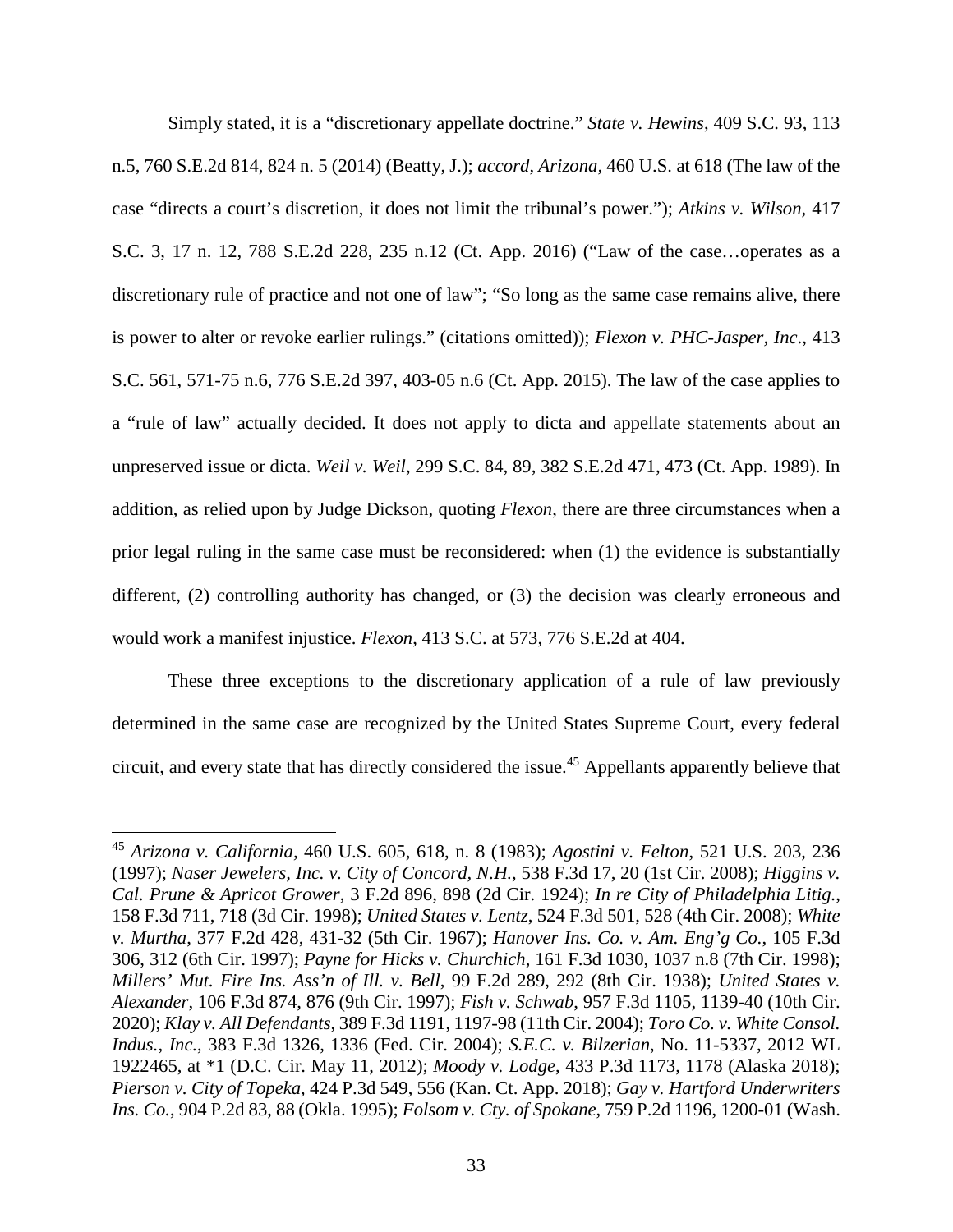this Court does not, or would not, agree with the virtually universal application of these exceptions since they argue, ironically, that this "*nil ultra*" Court lacks the power to review its decision. Appellants rely exclusively on the 1969 decision of *Huggins v. Winn-Dixie Greenville, Inc,* 252 S.C. 353, 357, 166 S.E.2d 297, 299 (1969): "**This Court is precluded from reviewing its own law of the case**." App. Br. at 20. Of course the law of the case, is "not a limit to [a court's] power," *Messenger* 225 U.S. at 444, but it is a "discretionary appellate doctrine," *Hewins*, 409 S.C. at 113 n.5, 760 S.E.2d at 824 n. 5. Not only do Appellants miscite *Huggins*, but they also do not inform the Court of its other decisions which are consistent with the federal and state court decisions noted above.

<sup>1988);</sup> *Searle v. Allstate Life Ins. Co.*, 696 P.2d 1308, 1314 (Cal. 1985); *Logsdon v. Duncan*, 316 S.W.2d 488, 491 (Mo. 1958); *Commonwealth v. Koehler*, 229 A.3d 915, 938-39 (Pa. 2020); *BTU W. Res., Inc. v. Berenergy Corp.*, 442 P.3d 50, 57-58 (Wyo. 2019); *Doyle v. Doyle*, 549 S.W.3d 450, 455 (Ky. 2018); *Kitras v. Town of Aquinnah*, 49 N.E.3d 198, 210 (Mass. 2016); *Total Recycling Servs. of Ct., Inc. v. Connecticut Oil Recycling Servs., LLC*, 63 A.3d 896, 902 (Conn. 2013); *McLaughlin v. Schenk*, 299 P.3d 1139, 1144-45 (Utah 2013); *Gray's Disposal Co. v. Metro. Gov't of Nashville*, 318 S.W.3d 342, 348 (Tenn. 2010); *State v. Langley*, 958 So.2d 1160, 1163- 64 (La. 2007); *State v. Owen*, 696 So.2d 715, 720 (Fla. 1997); *People of City of Aurora, by & on Behalf of State v. Allen*, 885 P.2d 207, 212 (Colo. 1994); *Stokes v. Am. Airlines, Inc.*, 790 A.2d 699, 702-03 (Md. Ct. Spec. App. 2002); *Lynn v. Lynn*, 617 A.2d 963, 970 (D.C. 1992); *Morse v. Morse*, 213 A.2d 581, 583 (D.C. 1965); *Lurie v. Wolin*, 86 N.E.3d 1185, 1192 (Ill. Ct. App. 2017); *Flexon v. PHC-Jasper, Inc.*, 413 S.C. at 573-75, 776 S.E.2d at 404-05; *Collins v. Indart-Etienne*, 72 N.Y.S.3d 332, 349 (N.Y. Sup. Ct. 2018); *Cordova v. Larsen*, 94 P.3d 830, 834 (N.M. Ct. App. 2004); *E.I. du Pont de Nemours & Co. v. Admiral Ins. Co.*, 711 A.2d 45, 55 (Del. Super. Ct. 1995); *Turner v. Nw. Arkansas Neurosurgery Clinic, P.A.*, 210 S.W.3d 126, 133 (Ark. Ct. App. 2005); *Bergkamp v. Martin*, 759 P.2d 941, 942-43 (Idaho Ct. App. 1988); *State v. Larrivee*, 481 A.2d 782, 783 (Me. 1984); *Lee v. Thompson*, 167 So.3d 170, 177 (Miss. 2014); *Carlson v. N. Pac. Ry. Co.*, 281 P. 913, 914 (Mont. 1929); *Harris v. Cent. Power Co.*, 197 N.W. 383, 383-84 (Neb. 1924); *Polidori v. Kordys, Puzio & Di Tomasso, AIA*, 549 A.2d 1254, 1257-58 (N.J. App. Div. 1988); *Watson v. Ford Motor Co.*, 2007 WL 4216975, ¶¶ 42-43 (Ohio 6th Dist. Ct. App. 2007); *Taveira v. Solomon*, 528 A.2d 1105, 1108 (R.I. 1987); *Kneebinding, Inc. v. Howell*, 201 A.3d 326, 341 (Vt. 2018); *State ex rel. Frazier & Oxley, L.C. v. Cummings*, 591 S.E.2d 728, 738 (W. Va. 2003); *Radwill v. Manor Care of Westmont, IL, LLC*, 986 N.E.2d 765, 769 (Ill. Ct. App. 2013); *Hsu v. Cty. of Clark*, 173 P.3d 724, 729-30 (Nev. 2007); *McCrea v. Cubilla Condo. Corp., N.V.*, 769 S.W.2d 261, 263 (Tex. App. 1988).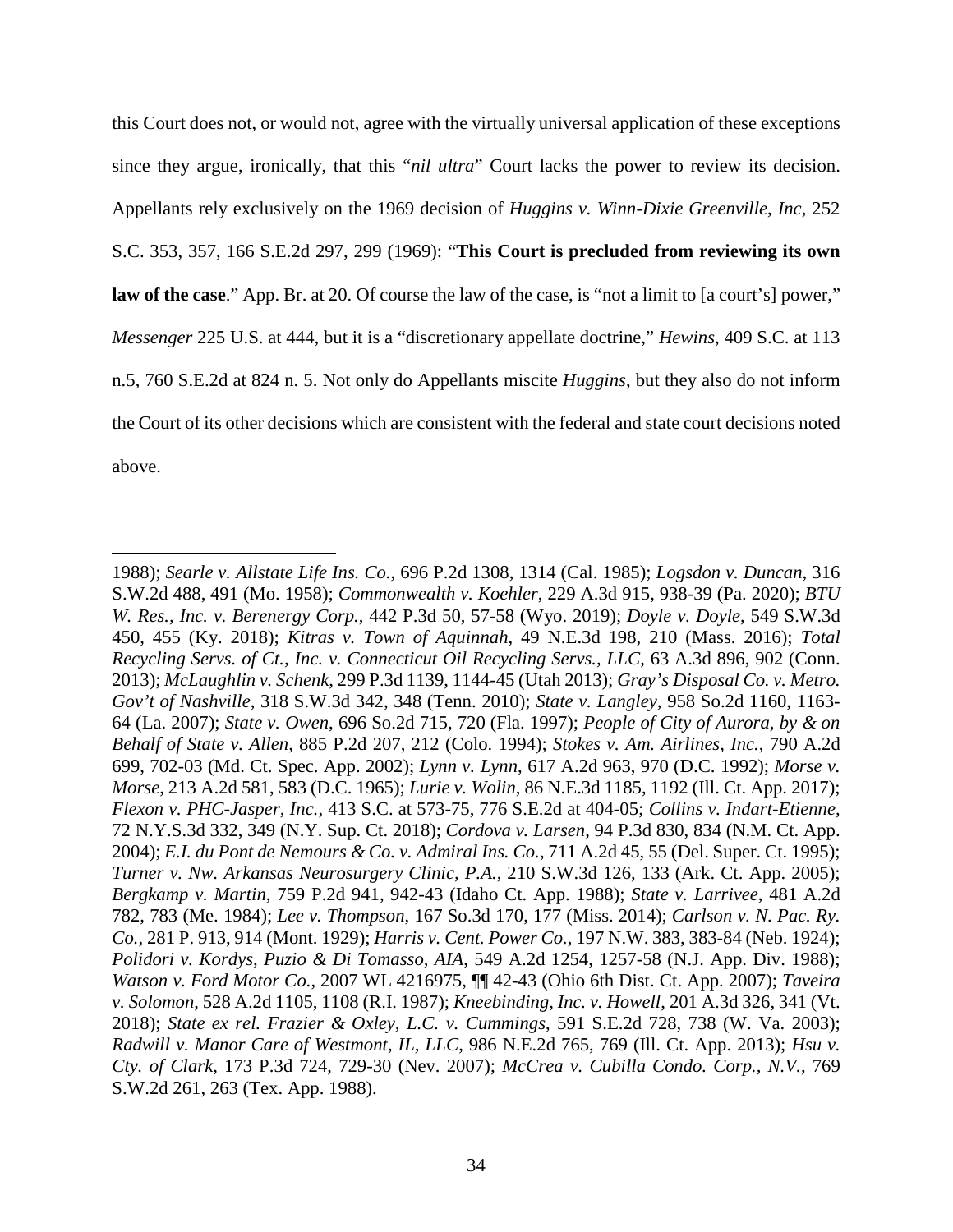Appellants' application of *Huggins* is inconsistent with other decisions of this Court since 1969. In the 1987 decision of *Barth v. Barth*, 293 S.C. 305, 308, 360 S.E.2d 309, 310 (1987), this Court stated an appellate court could reexamine its previous opinion in the same case if it was "convinced that the first decision was wrong." More recently, this Court in a 2000 per curiam decision inferred that *Barth* corrected *Huggins. Charleston Lumber Co., Inc. v. Miller Housing Corp.,* 338 S.C. 171, 174 n.3, 525 S.E.2d 869, 872 n.3 (2000) ("*Charleston Lumber III*").<sup>46</sup> Finally, this Court has for many years recognized that the law of the case does not apply where the facts are substantially different in the second appeal. *See e.g., Nelson v. Charleston & Western Carolina Railway Co.*, 231 S.C. 351, 357, 98 S.E.2d 798, 800 (1957); *Cohen v. Standard Acc. Ins. Co.* 17 S.C. 230, 234, 203 S.E.2d 263 (1941) ("if the facts are different… a prior decision is not conclusive upon questions presented on the subsequent appeal.")

Furthermore, it is apparent that *Huggins* applied a *res judicata* principle to a law of the case issue.<sup>47</sup> The "internal quote," omitted from Appellants' *Huggins'* quotation, is "See cases collected in West's South Carolina Digest, Appeal and Error, [key] 1097 and [key] 1099". *Huggins*, 252 S.C. at 357, 166 S.E.2d at 299. The cases collected there involve both the doctrines of law of the case *and* res judicata. As this Court stated in *Charleston Lumber III,* in reversing the Court of Appeals decision in *Charleston Lumber II*,<sup>48</sup> res judicata does not apply when the subsequent proceeding is in the same case; it only applies to proceedings between the same parties in a

<sup>46</sup> "Arguably, *Charleston Lumber II* could have considered whether *Charleston Lumber I* was correct in reversing the grant of summary judgment, but it did not do so." *Charleston Lumber III,*  338 S.C. at 174 n.3, 525 S.E. 2d at 872 n.3. This Court then compared the quotes from *Barth* with those from *Huggins*.

 $47$  The section Appellants quote infers as much: "The questions therein decided are res judicata..." *Id.* 

<sup>48</sup> *Charleston Lumber Co. v. Miller Housing Corp.,* 329 S.C. 414, 496 S.E.2d 637 (Ct. App. 1998) ("*Charleston Lumber II*").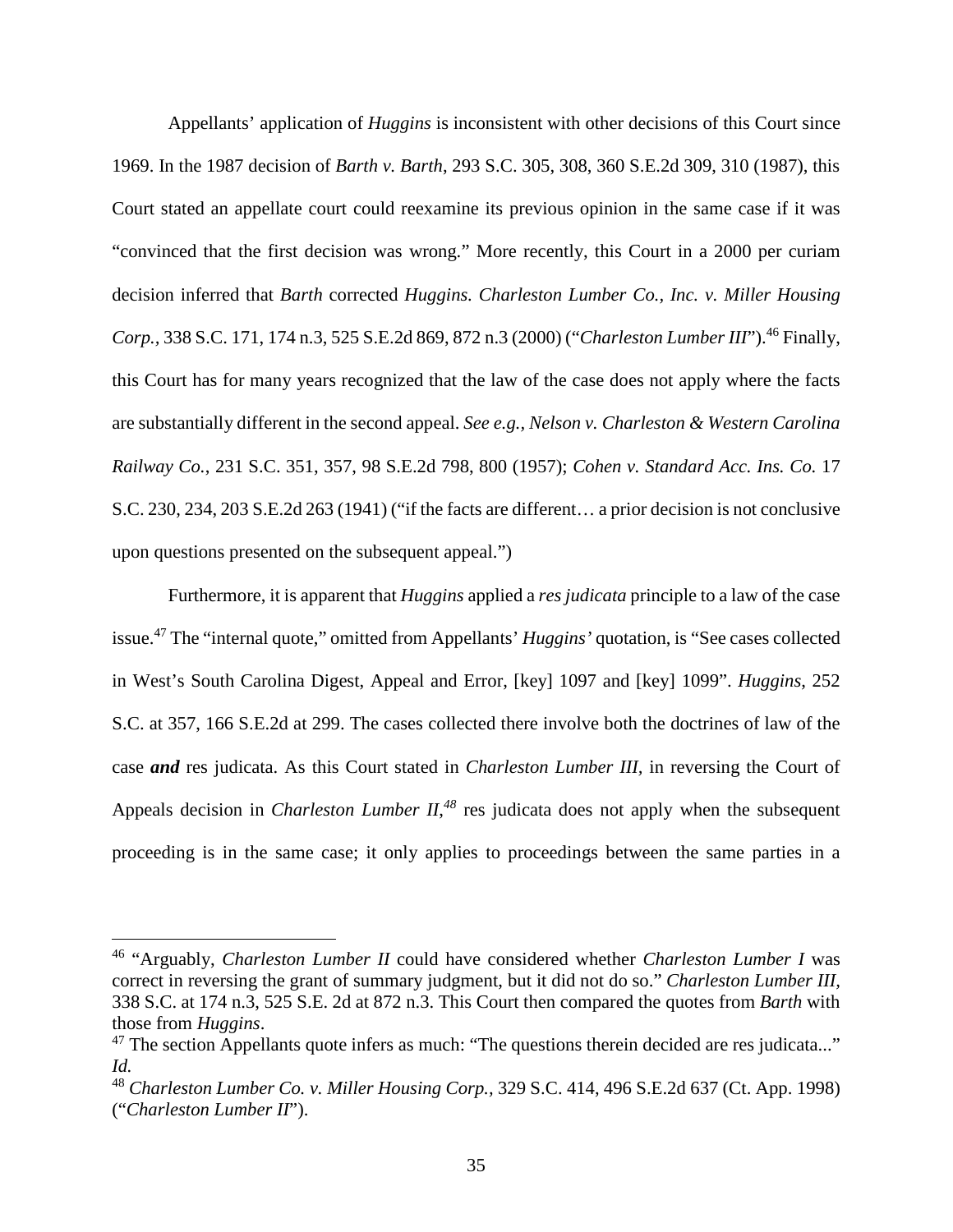different case. *Charleston Lumber Co. III*, 338 S.C. at 175 n.4, 525 S.E.2d at 872 n.4.<sup>49</sup> The doctrine of res judicata does not allow the same court *in a different action* to correct its previous decision (it may however overrule it). The law of the case doctrine does not have that prohibition. *Arizona*, 460 U.S. at 617-18. As Justice Holmes recognized in 1912, the law of the case is not a hindrance to making a wrong decision "right." *Messenger,* 225 U.S. at 443-44.

# *i. The "result" Appellants argue the Collective Opinions reached depends on issues that were either decided against them by this Court or were not preserved in their first appeal.*

The circuit court (Dickson, J.) necessarily considered preservation of error rules because they are component parts of the law-of-the-case doctrine. Dickson Or. 6-7. If the party asserting the law of the case doctrine did not preserve the issue by (1) raising it in the circuit court or the circuit court did not rule on it, or (2) make it an issue in their statement of issues or did not raise the issue in their initial brief, then the law of the case doctrine works against it (not for it) in a subsequent appeal. Issues not "raised to and ruled upon in the trial court will not be considered on appeal." *State v. Dunbar,* 356 S.C. 138, 142-43, 587 S.E.2d 691, 693 (2003). "No point will be considered which is not set forth in the statement of issues on appeal." *Id.* at 142, 587 S.E. 2d at 694 (citations omitted); *Dreher v. S.C. Dep't of Health & Envtl. Control*, 412 S.C. 244, 250, 772 S.E.2d 505, 508 (2015) ("should the appealing party fail to raise all of the grounds upon which a lower court's decision was based, those unappealed findings—whether correct or not—become the law of the case"); *Shirley's Iron Works, Inc. v. City of Union*, 403 S.C. 560, 573, 743 S.E.2d 778, 785 (2013) ("An unappealed ruling is the law of the case and requires affirmance"). Issues not

<sup>49</sup> The Court of Appeals in *Charleston Lumber II*, (which was the same case before the appellate court a second time) relying on *Huggins,* mixed the two doctrines. 329 S.C. 414, 419-20, 496 S.E.2d 637, 639-640. This Court corrected that misunderstanding in its n.4 explanation and in its reversal of *Charleston Lumber II. Charleston Lumber III*, 338 S.C. at 175, 525 S.E.2d at 872.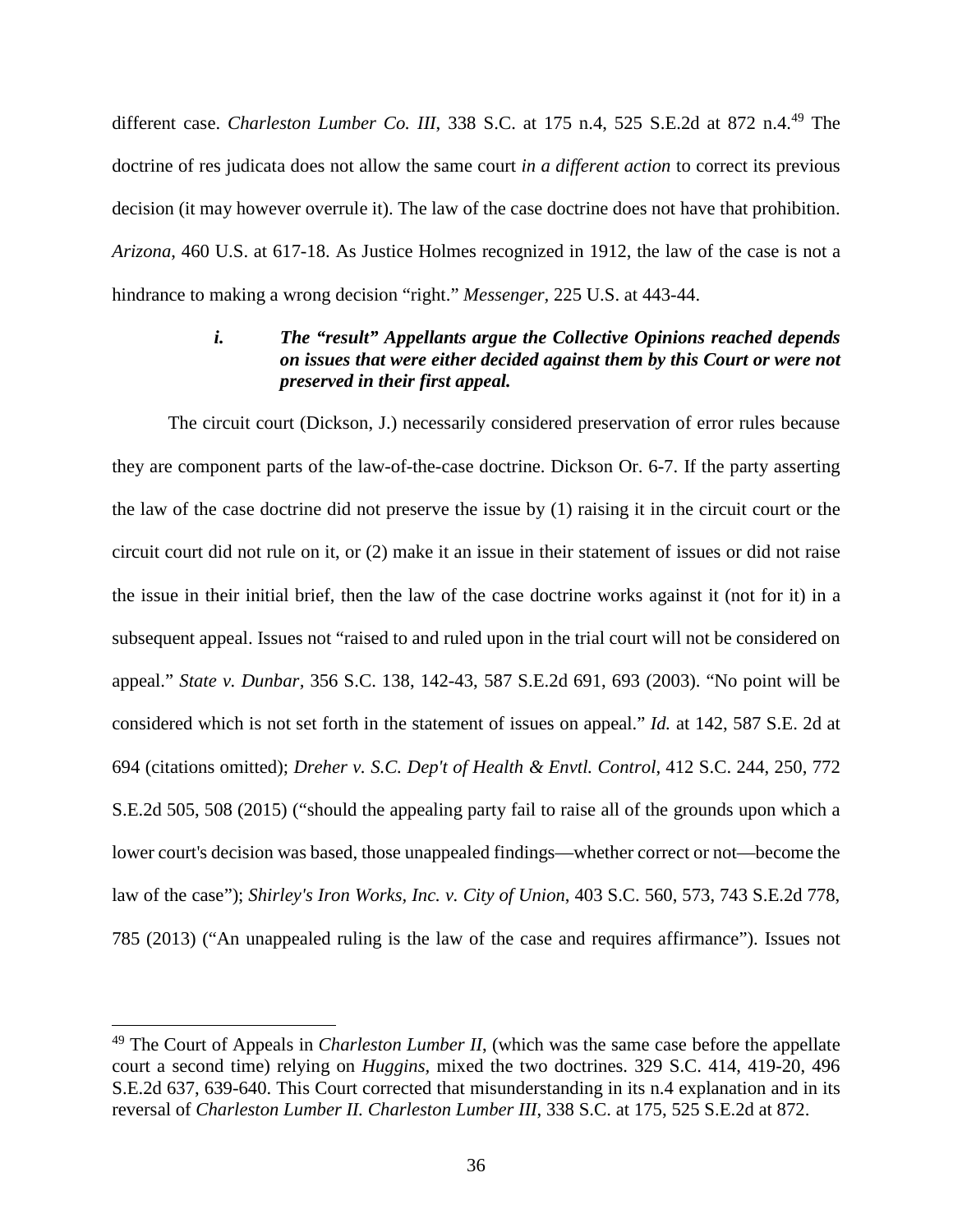considered by the trial court cannot be considered by an appellate court as the basis of its decision. *Dunbar*, 356 S.C. at 142, 587 S.E. 2d at 694 ("An issue that was not preserved for review should not be addressed by the Court of Appeals, and the court's opinion should be vacated to the extent it addressed an issue that was not preserved.")  $50$ 

## *1. This Court did not reverse Judge Goodstein's entire order*

For at least three reasons, the Collective Opinions did not reverse Judge Goodstein's order in its entirety, as Appellants here maintain. First, Chief Justice Beatty, the acknowledged "centrist," 421 S.C. at 248, 806 S.E.2d at 102 (Beatty, C.J.), expressly "disagree[d] with the analysis and much of the result reached by" Justices Pleicones and Hearn, *id.* at 248-49, 806 S.E.2d at 102. If the swing vote on the Court disagreed with "much of the result" of two other Justices, there is no way there were three votes for what those two other Justices said the outcome should be. In other words, only Justices Pleicones and Hearn would have reversed Judge Goodstein's entire order which is clear from the actual words they used. *Supra* at 23-31. The other three justices did not vote to reverse the entire order, so the entire order was not reversed. *See* S.C. Const. art. V, § 2 ("the concurrence of three of the Justices shall be necessary for a reversal of the judgment below"); S.C. Code Ann. § 14-3-360 (same).

Second, Judge Goodstein entered a permanent injunction regarding the use of the state marks under S.C. Code Ann. § 39-15-1105 *et seq.* ("Service Marks"), *and* S.C. Code Ann. § 16-

<sup>&</sup>lt;sup>50</sup> Consistent with their primary thrust of keeping issues from being completely considered, Appellants argue that because the Court considered these issues in 2017 they were preserved. That is circular. An unpreserved issue does not become preserved because an appellate court considers it. If that was the law, *Dunbar*, *supra*, would have been wrongly decided. Appellants' argument also ignores the fact that the consideration of unpreserved issues was an issue in the rehearing petition, the merits of which were not heard, 2-2. The merits are now before the Court.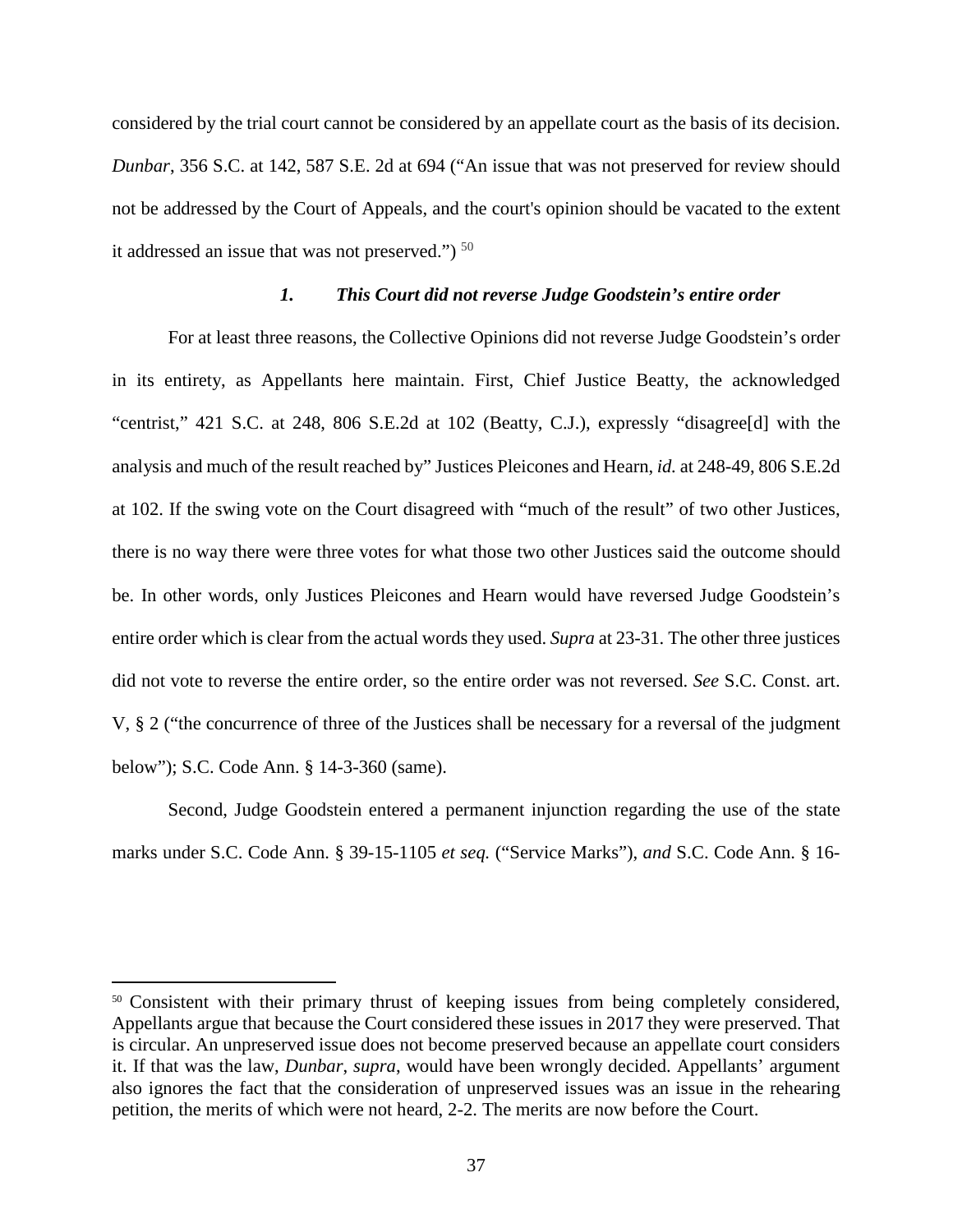17-310 and 320 ("Improper Use of names").<sup>51</sup> One ground was appealed, the other was not. On the appealed ground, the Court split 2-2. Justices Pleicones and Hearn voted to reverse the service mark infringement and the injunction, while Justices Toal and Kittredge voted to affirm the service mark infringement and the injunction. Justice Beatty, meanwhile, "express[ed] no opinion concerning the rights to the service marks as I believe this determination should remain with the federal court." *Protestant Episcopal Church*, 421 S.C. at 248 n.28, 806 S.E.2d at 102 n.28 (Beatty, C.J.). Because Chief Justice Beatty did not vote to affirm or reverse, the Court was evenly divided.

An evenly divided Court means "the judgment of the court below is affirmed." *Elliott v. Flynn Bros.*, 184 S.C. 391, 192 S.E. 400, 402 (1937). With only two votes to reverse, the judgment below could not have been reversed. *See* S.C. Const. art. V, § 2; S.C. Code Ann. § 14-3-360; *State v. Campbell*, 242 S.C. 64, 70-71, 129 S.E.2d 902, 905 (1963) (finding when "two of the Justices were of the opinion that the lower Court erred in the admission of the aforesaid decree, such did not have the effect of reversing the ruling of the Trial Judge"); *Hutchinson v. Turner*, 88 S.C. 318, 70 S.E. 806 (1911).

Third, as previously noted, on the standard of review, based on in either a 3-2 ruling (includes the logical intent of Chief Justice Beatty's opinion) or a 2-2 ruling (excluding Chief Justice Beatty), the trial court findings of fact were affirmed. *See supra* at 11.

<sup>&</sup>lt;sup>51</sup> The presence of any Lanham Act claims in the federal court by Appellants does not divest this Court of jurisdiction to decide the ownership of the state marks. In fact, this Court has the duty to resolve the state ownership issues which it did by affirming the circuit court's injunction. Moreover, the state court injunction was entered first, so (as Respondents have argued in the pending Fourth Circuit appeal), the Anti-Injunction Act, 28 U.S.C. § 2283, bars a conflicting federal injunction.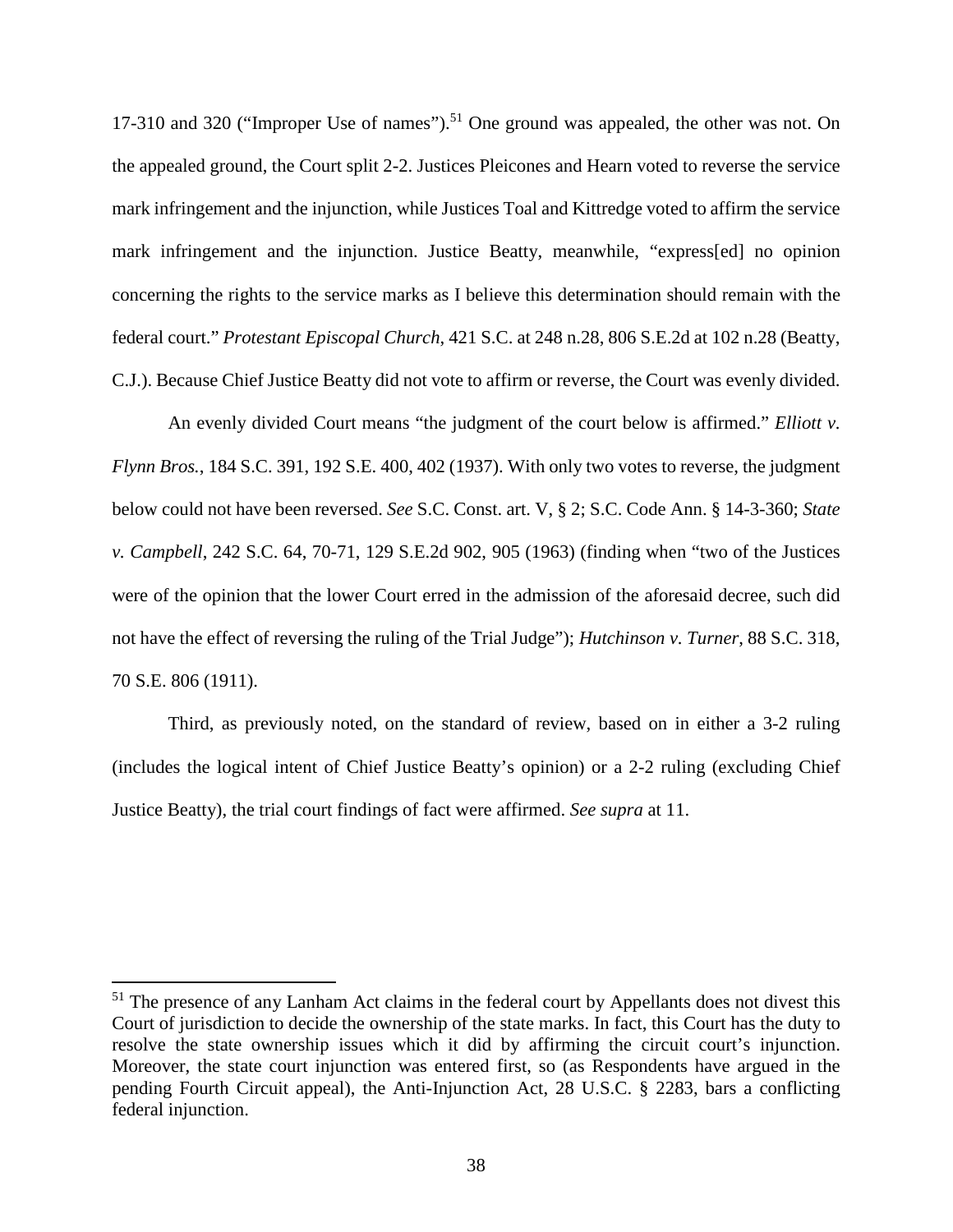*2. This Court could not have reversed Judge Goodstein's entire order given what issues Appellants actually (1) raised at trial and ruled upon by the court and (2) were appealed and argued in the first appeal.* 

Generally, there are at least four steps to preserving and presenting error for appellate review. The first two happen at the trial court, and the second two involve the appellate court. First, the party must raise the issue to the trial court. *Talley v. S.C. Higher Educ. Tuition Grants Comm.*, 289 S.C. 483, 487, 347 S.E.2d 99, 101 (1986) Second, the circuit judge must rule on the issue raised. *Gentry v. Milliken & Co.*, 307 S.C. 235, 238, 414 S.E.2d 180, 182 (Ct. App. 1992). Third, the notice of appeal must be timely served. Rule  $203(b)(1)$ ,  $(d)(1)(B)$ , SCACR. Finally, all issues raised in the appeal must in the statement of issues and be argued in the appellate initial brief. Rule 208(b)(1)(E), SCACR; *State v. Stone*, 290 S.C. 380, 383, 350 S.E.2d 517, 518 (1986); *Continental Ins. Co. v. Shives,* 328 S.C. 470, 492 S.E.2d 808 (Ct. App. 1997).

Appellants did not preserve issues they now contend were decided in their favor: minimal burden, irrevocability, cancellation of the state marks based on confusion with TEC's marks, the intended beneficiary of the Camp St. Christopher deed, the ownership of Respondent Diocese's property (real, personal and intellectual) and the second ground of the permanent injunction.

## *a. Appellants did not raise these issues at trial and they were not ruled on by the trial court*

As previously noted, the issue of minimal burden and the irrevocability of a trust if created were not raised to nor ruled upon by the circuit court. *Supra* at 18. As to the state marks, Appellants never pled a defense of confusion as a basis to cancel Respondent Diocese's marks, nor did the trial court rule on that issue.

Appellant TEC asserted no defenses other than failure to state a claim and lack of authority, and it asserted no claims or defenses related to the federal marks against Respondents. *See* Answer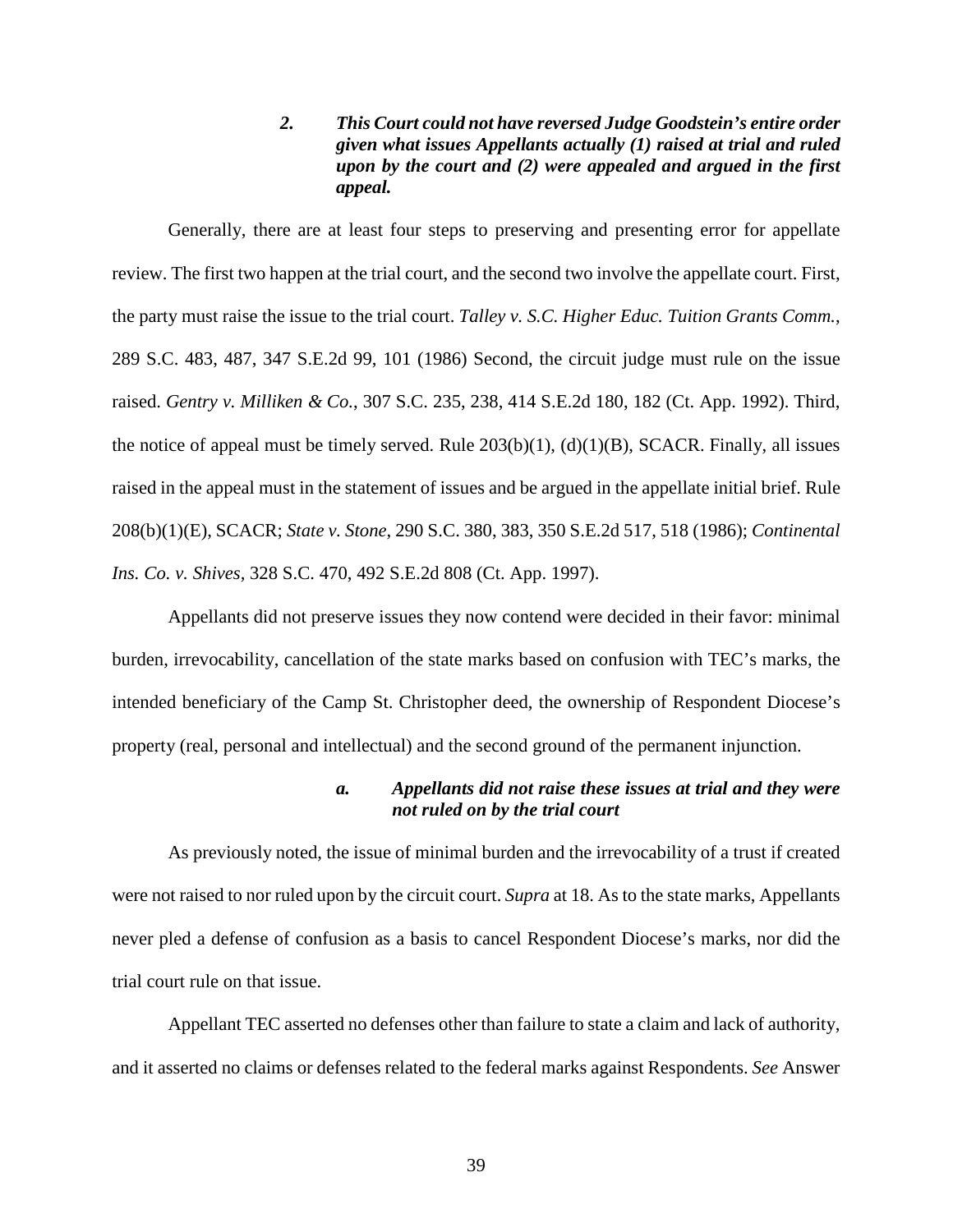and Counterclaims of TEC to Second Amended Complaint at 38-39. Instead, TEC asserted counterclaims against unnamed individual defendants they later sought to join but whose joinder was denied. *See Id*. at pp. 38–96. TEC never appealed the order denying that motion. *See* Or. Denying Def. Mot. to Join Additional Counterclaim Defs. (Sept. 27, 2013).

Appellant TECSC, asserted four defenses (non-ownership of trademarks, fair use, authorization, and invalidity) against Respondents two causes of action against them for infringement and improper use of Respondents marks and names. *See* Answer and Counterclaims of TECSC to Second Amended Complaint for Declaratory and Injunctive Relief, p. 54 (Mar. 28, 2013). TECSC argued Respondent Diocese's name was derived from the marks of TEC. *See* Trial Tr. p. 344:14-20; 1521:22-1522:23; 1545:15-1546:13.<sup>52</sup>

This issue of cancellation was not pled nor tried. In fact, there is no reference to cancelling Respondent Diocese's marks anywhere in the trial transcript. The one time "cancel" appears in the 2,523-page trial transcript was in reference to the potential scope of Appellants' expert Leslie Lott testimony. *See* Trial Tr. p. 1524.

TECSC tried to raise a confusion defense, *see* Trial Tr. 1546:19-25, 1555:24-1556:5, 1559:10-14, 1559:15-1567:25, 2158:15-2162:19, 2308:5-2309:2, but it had not been pled and the issue was not tried either by express or implied consent. *See Norwest Properties, LLC v. Strebler*, 424 S.C. 617, 624–25, 819 S.E.2d 154, 158–59 (Ct. App. 2018). The only attempt to raise the issue

 $52$  The trial court found Respondent Diocese's marks existed prior to TEC and "TEC derived its name from those of the preexisting 'Protestant Episcopal Churches' which formed it including that of the Diocese and its preexisting 'Protestant Episcopal' parishes." Goodstein Or., p. 43. For example, the circuit court heard evidence of prior use of "Protestant Episcopal Church" by the Moravian Church as early as 1749. *See* Trial Tr. p. 2343-47. Appellants did not contest this finding in the previous appeal.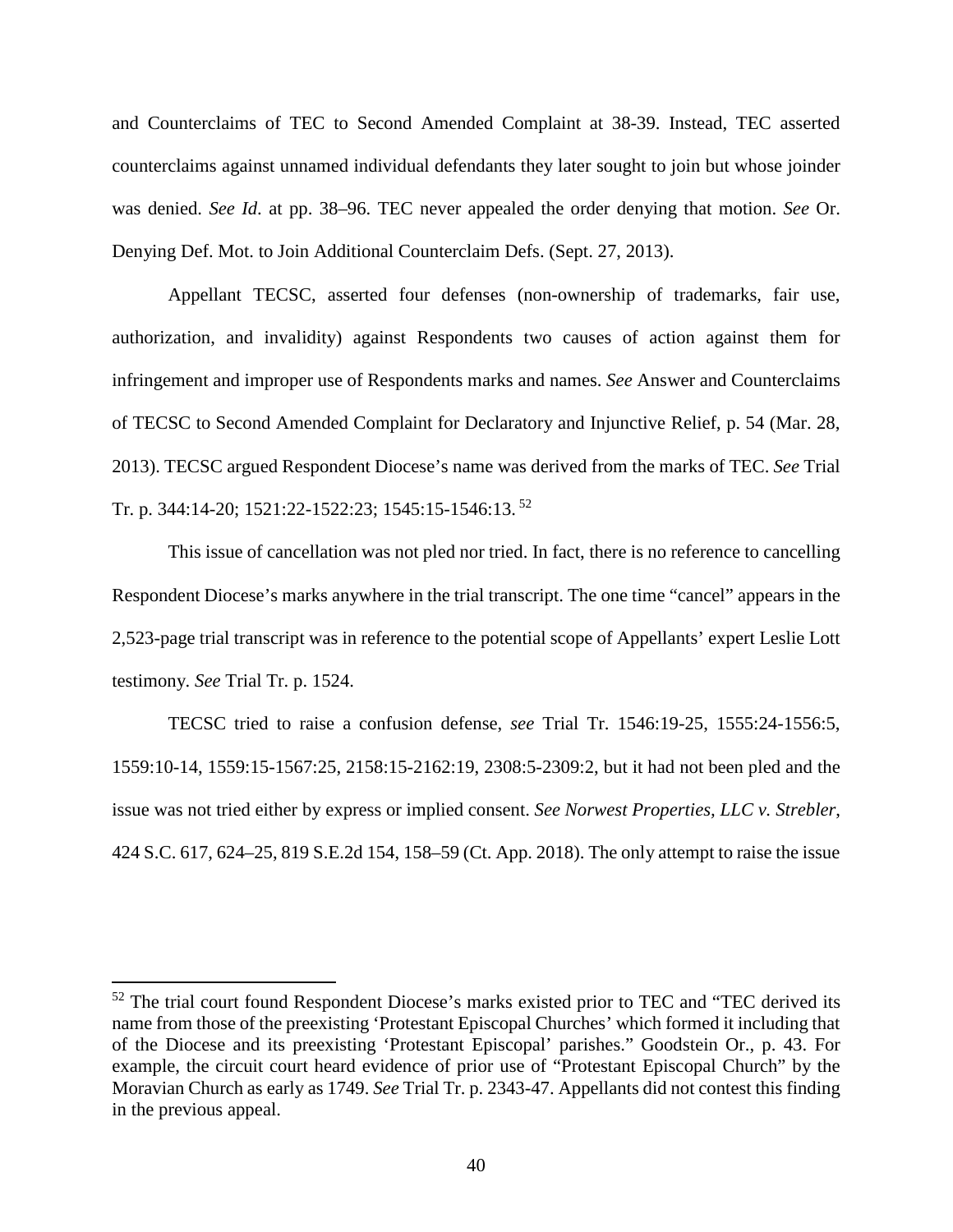by TEC was not consented to by Respondents because it had never been pled. Trial Tr. p. 338-344. The testimony objected to was allowed on TEC's defense of invalidity. Trial Tr. 344.

Likewise, the terms of the deed to Camp St. Christopher were never discussed at trial. The issue of the terms of the individual trusts was not raised. Trial Tr. 54, 60-61, 93-95, 276-82. Nor did they raise, on appeal, any issues regarding the terms of trusts managed by the Respondent Trustees. App. 2015 Br. 44-47 and App. 2015 Reply Br. 3-4. The ownership of the Respondent Diocese's property was uncontested at trial, see *supra* p. 8,13, only the corporate control of the Diocese was at issue. *See Supra*, p. 4.

Finally, Judge Dickson recognized the clerical error found in the Collective Opinions regarding The Vestries and Churchwardens of The Parish of St. Andrew ("Old St. Andrews"). He found that Old St. Andrews was not included on the Appellants' list of parishes (only included 28 on the list included in the record on appeal) that was referenced in their 2015 initial brief. Since they were not included on that list, he found that Appellants "admitted in the Record on Appeal that it did not accede to the Dennis Canon" and "[t]here is no trust." Dickson Or. at 24 & n.23.

## *b. These issues were not raised in the 2015 Statement of the Issues or in Appellants' opening brief*

Appellants did not raise certain issues in their opening brief or in the statement of the issues. First, Appellants asked "[w]hether the trial court erred in holding that the question of (1) whether this dispute is ecclesiastical at its core, and (2) whether The Episcopal Church is a hierarchical church were irrelevant under South Carolina law, and, as a result, in excluding relevant evidence and failing to enforce that Church's internal governance." App. 2015 Br. at 1. This is the argument of the correct legal standard to determine corporate control. This first statement of issue is supported by their motion to argue against the precedence of *All Saints* and instead have this Court apply a deference rule. *See* Mot. to Argue Against Precedent. Their initial brief dedicated 25 pages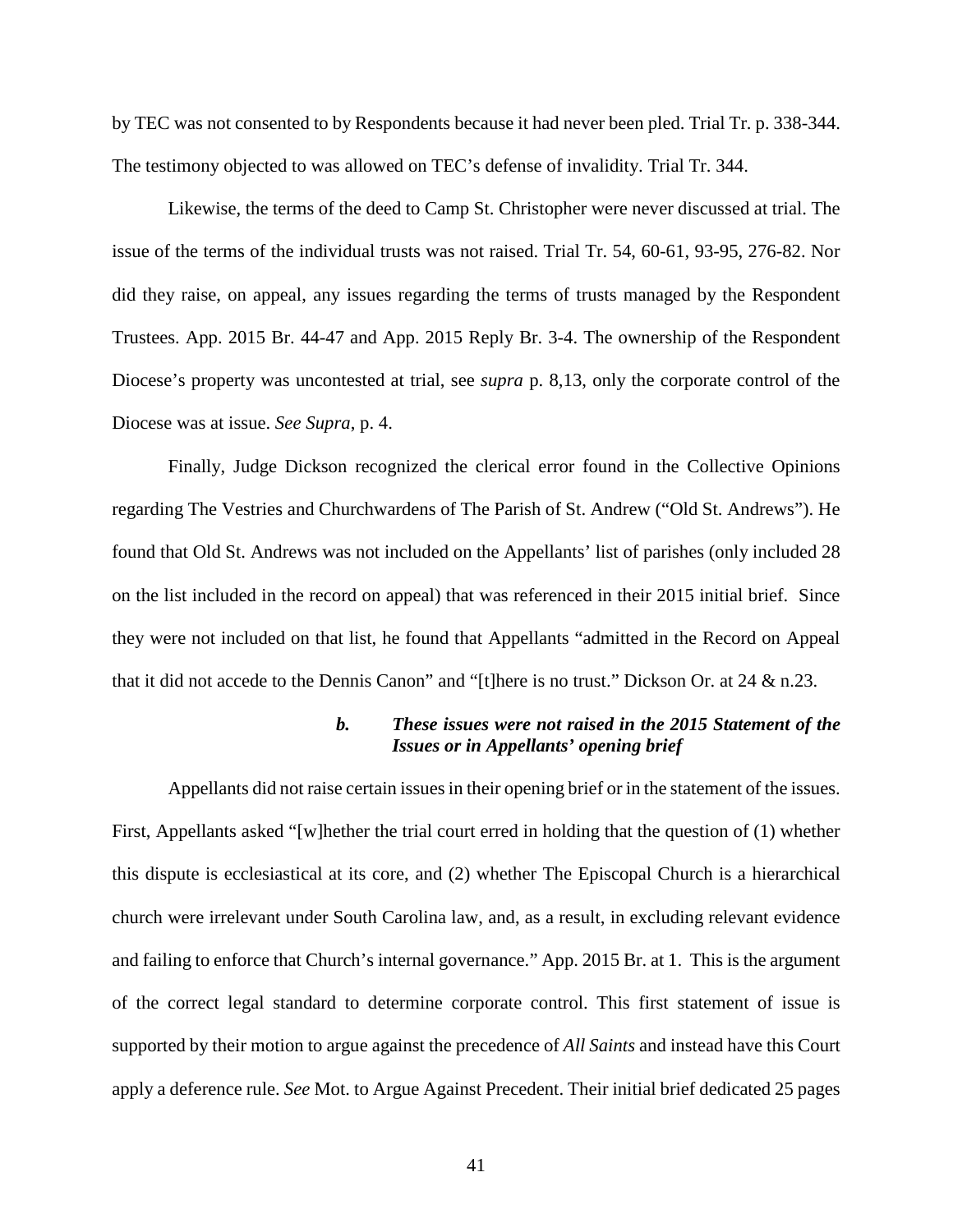of their argument to this issue. *See* App. 2015 Br. at 14–39. This Court rejected the argument, holding that *All Saints* is still good law. 421 S.C. at 249, 806 S.E.2d at 102 (Beatty, C.J.) (noting that he was "guided by the neutral principles of law enunciated in *All Saints*").

Second, Appellants asked "[w]hether the trial court erred in its application of civil law by: (1) concluding that state trademarks trump earlier-registered federal trademarks with which they conflict and cause confusion; (2) incorrectly interpreting the language of a statutory trust that describes the beneficiary as being affiliated with The Episcopal Church; and (3) concluding that South Carolina law permits a corporation to amend its corporate articles in direct contravention of those articles." App. 2015 Br. at 1. None of these issues was preserved or properly raised in Appellants' opening brief in the first appeal.

As just discussed, the cancellation argument was neither pled nor tried. Thus, the fact that Appellants raised this issue in their opening brief in the first appeal does not preserve the untried issue.<sup>53</sup> *See* App. 2015 Br. at 40-44. So too with the terms of the deed involving Camp St. Christopher. The terms of the Camp's trust were not raised at trial and it was not raised in Appellants' initial brief. *Id*. at 44-47.

<sup>53</sup> As an aside, Appellants' discussion of this issue misstated the evidence at trial. The circuit court held that any confusion came from *Appellants'* misuse of Respondents' marks prior to the entry of the TRO not from the Respondents' use of the Appellant TEC's federal marks. Goodstein Or. at 43–44. Notably, even after entry of the permanent injunction, Appellants continued to use the name of Respondent Diocese on its checking account, purported to make modifications to Respondent Diocese's Constitution and Canons, and forwarded web searches for Respondent Diocese to TECSC's website.

Along the same lines, Appellants' attempt to show instances of confusion with the parishes from the circuit court actually involved parishes actively promoting their affiliation with the Respondent Diocese rather than Appellants. *See* App. 2015 Br. 42. These three instances were not confusion at all, but clarification of their affiliation.

Finally, Appellants pointed to testimony from an employee of Respondent Diocese to show confusion between the two diocesan entities. *See* App. 2015 Br. 43. Again, the confusion here was created by TECSC's use of Respondent Diocese's name and marks after the TRO was entered.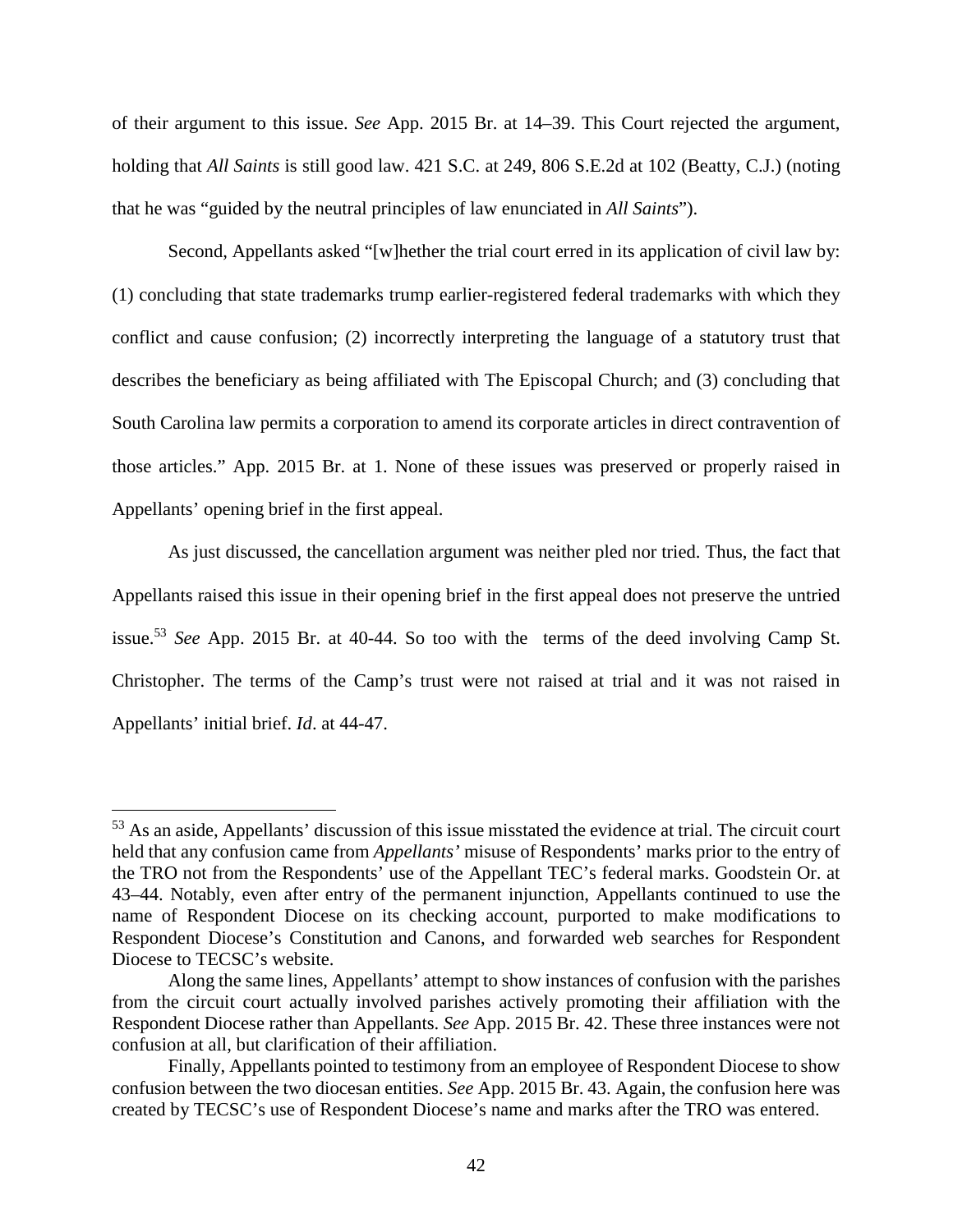Finally, neither the statement of issues nor the initial brief addressed the second—and independent—ground for the permanent injunction based on S.C. Code Ann. § 16-17-310. *See*  App. 2015 Br. 55-56. Failing to appeal an additional ground for a trial court's ruling means the trial court's ruling will be affirmed. *See Atl. Coast Builders & Contractors, LLC v. Lewis*, 398 S.C. 323, 328, 730 S.E.2d 282, 284 (2012) (discussing the "two issue rule"). When Appellants did finally address section 16-17-310, it was in their reply brief. *See* App. 2015 Reply Br. at 6. But of course, a party may not raise an issue for the first time in a reply brief. *See Simmons v. SC STRONG*, 402 S.C. 166, 173 n.2, 739 S.E.2d 631, 635 n.2 (Ct. App. 2013).

# *3. The law of the case doctrine cannot be used to on issues the Appellants failed to preserve for appeal*

Appellants failed to preserve issues on minimal burden, irrevocability, cancellation of the state marks based on confusion with TEC's marks, the intended beneficiary of the Camp St. Christopher deed, the ownership of Respondent Diocese's property (real, personal and intellectual), and the second ground of the permanent injunction. Appellants cannot now argue these issues were decided in their favor by the Collective Opinions when they failed to preserve these issues during trial and in the first appeal.

> *ii. The "result" Appellants contend was reached by the Collective Opinions as to the existence of an express trust, the Diocese's withdrawal & ownership of its real, personal and intellectual property and the beneficiary of Camp St. Christopher is clearly erroneous and manifestly unjust.*

As previously noted, this Court and the Court of Appeals as well as many other courts in this nation, have long recognized that the discretionary application of the doctrine of the law of the case should not be used if : (1)the facts are substantially different in the second appeal or  $(2)$  if the decision was clearly erroneous and manifestly unjust. *See supra*, n. 47. Both are present here.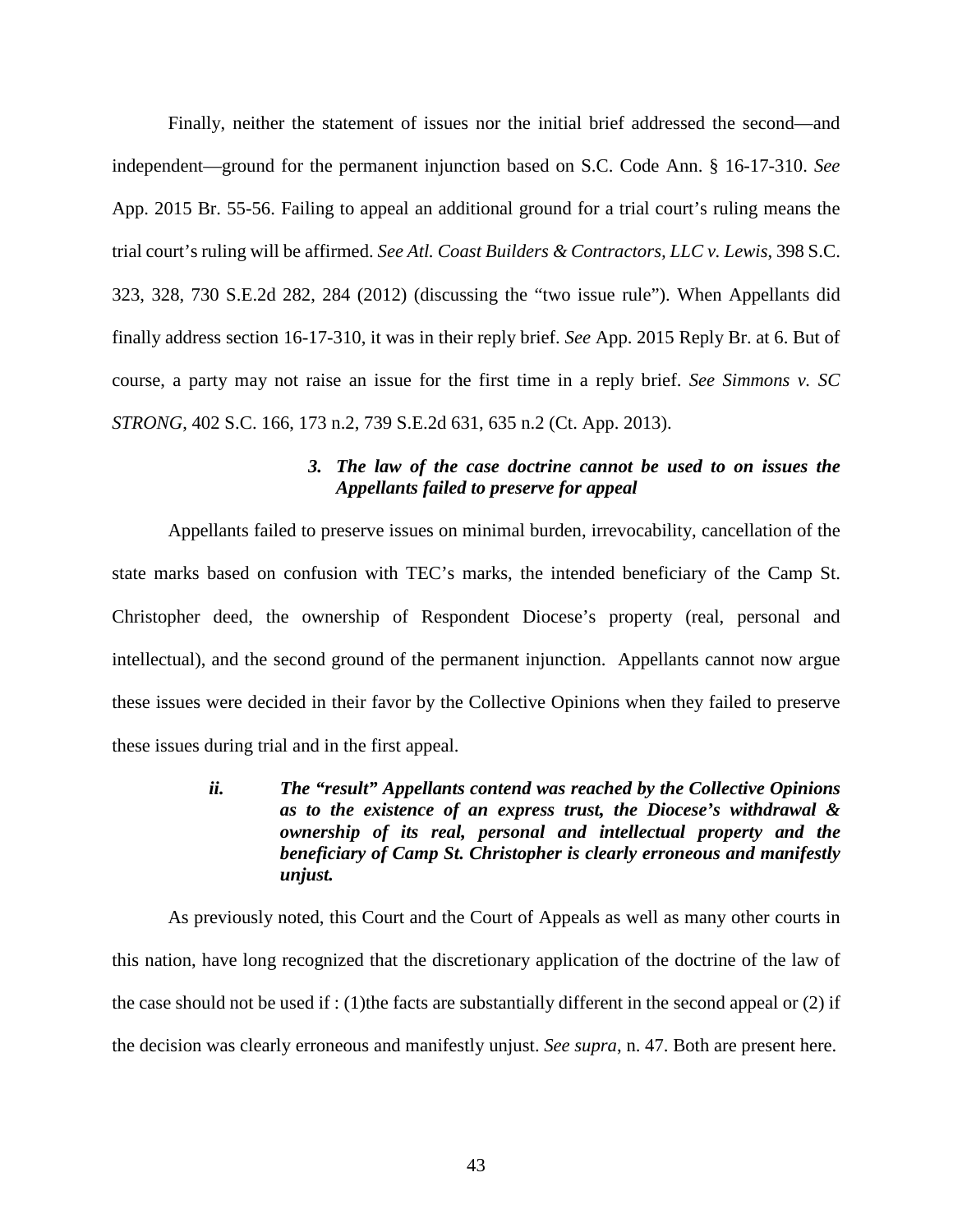The record before the Court now is different on the Respondent parish accession issue because there was no evidence before this Court in the prior appeal, only the argument of counsel. The application of appellant's "result" arguments under the present record is clearly erroneous and manifestly unjust.

The undisputed facts in the record now before the Court with respect to Respondent Parishes are as follows:

- Respondent parishes have always been the sole titled owners, possessors, constructors and maintainers of their real and personal property, many for centuries and a few for more than 300 years.
- Respondent parishes have never been members of TEC.
- Respondent parishes did not vote on the addition of the Dennis Canon in 1979 to TEC's canons.
- In 2010, two years before the Diocese withdrew from TEC, Respondent parishes voted by over 90% to remove the Diocesan version of the Dennis Canon which had been added to those canons in 1987.
- Any agreement or accession to any TEC "rule," constitution or canon was removed by Respondent parishes following the procedures required under their governance documents and state corporate law before the Diocese withdrew from TEC in 2012.
- No Respondent parish at any time acceded to the Dennis Canon.<sup>54</sup>
- Prior to the amendment of their documents, some Respondent parishes acceded to TEC's Constitution and Canons.
- Prior to the amendment of their documents, some Respondent parishes acceded to documents that were not TEC's Constitution and Canons and that did not contain or mention the Dennis Canon.
- The written documents of some Respondent parishes, claimed to be accessions to TEC "rules", are unsigned.

<sup>54</sup> Appellants did not contest the assertion made by Respondents to this Court that "it is uncontested that no parish expressly agreed to the Dennis Canon." Intervenors' Return To Pet. For Writ of Mandamus at 12 (Apr. 11, 2019).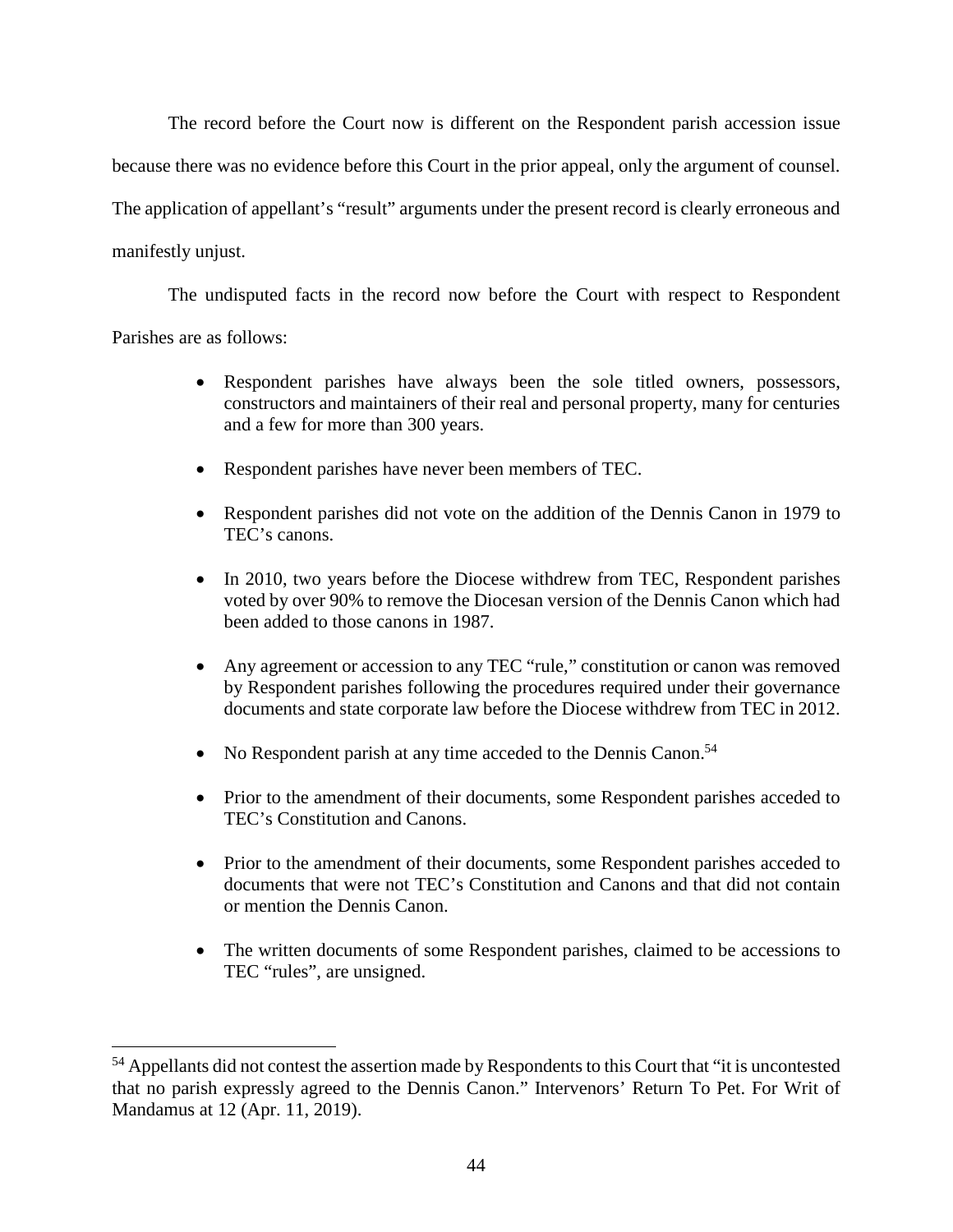As found by Judge Dickson, no trusts were created following neutral principles of South Carolina trust law. No parish expressly agreed to the Dennis Canon in a signed writing. Agreement to the Constitution and Canons of TEC did not create a trust in *All Saints* and it still does not. Unsigned written documents, agreements to things that do not mention the Dennis Canon and the failure to "accede" to anything does not create a trust. The "result" Appellants claim they are entitled to enforce requires this Court to condone clear error and manifest injustice.

The undisputed facts in the record now before the Court with respect to Respondents Diocese Trustees are as follows:

- Respondent Diocese was created by some of Respondents parishes in 1785 and it, in turn, together with six other state churches created TEC in 1789.
- Respondent Diocese removed any accession to TEC Constitution and Canons and the Dennis Canon from its canons in 2010 by respective votes of 86% and 91% of parishes
- Respondent Diocese withdrew from TEC in 2012 and continued to operate as it had for centuries as the "Protestant Episcopal Church in the Diocese of South Carolina" securing a consent temporary injunction in 2013 from TEC not to use that name.
- Respondent Diocese was the owner of all its real, personal and intellectual property both before and after its withdrawal and this was undisputed at trial and on appeal.
- Respondent Diocese is the undisputed state registrant of its names and marks.
- The Trustees own no real, personal or intellectual property of the Diocese. They own some property which is held for the use of the Diocese. Camp St. Christopher is one of those properties.
- There was no claim pled or tried by Appellants that the Respondent Diocese or any Respondent Parish infringed any of TEC's federal marks.
- A permanent injunction was entered against the use by Appellants of any of the Diocese names and marks on two grounds: Infringement of Service Marks and Improper Use of Names. Appellants appealed the service mark ground but not the improper use ground. This Court affirmed the infringement and the injunction as to the service marks by an equally divided court, 2-2.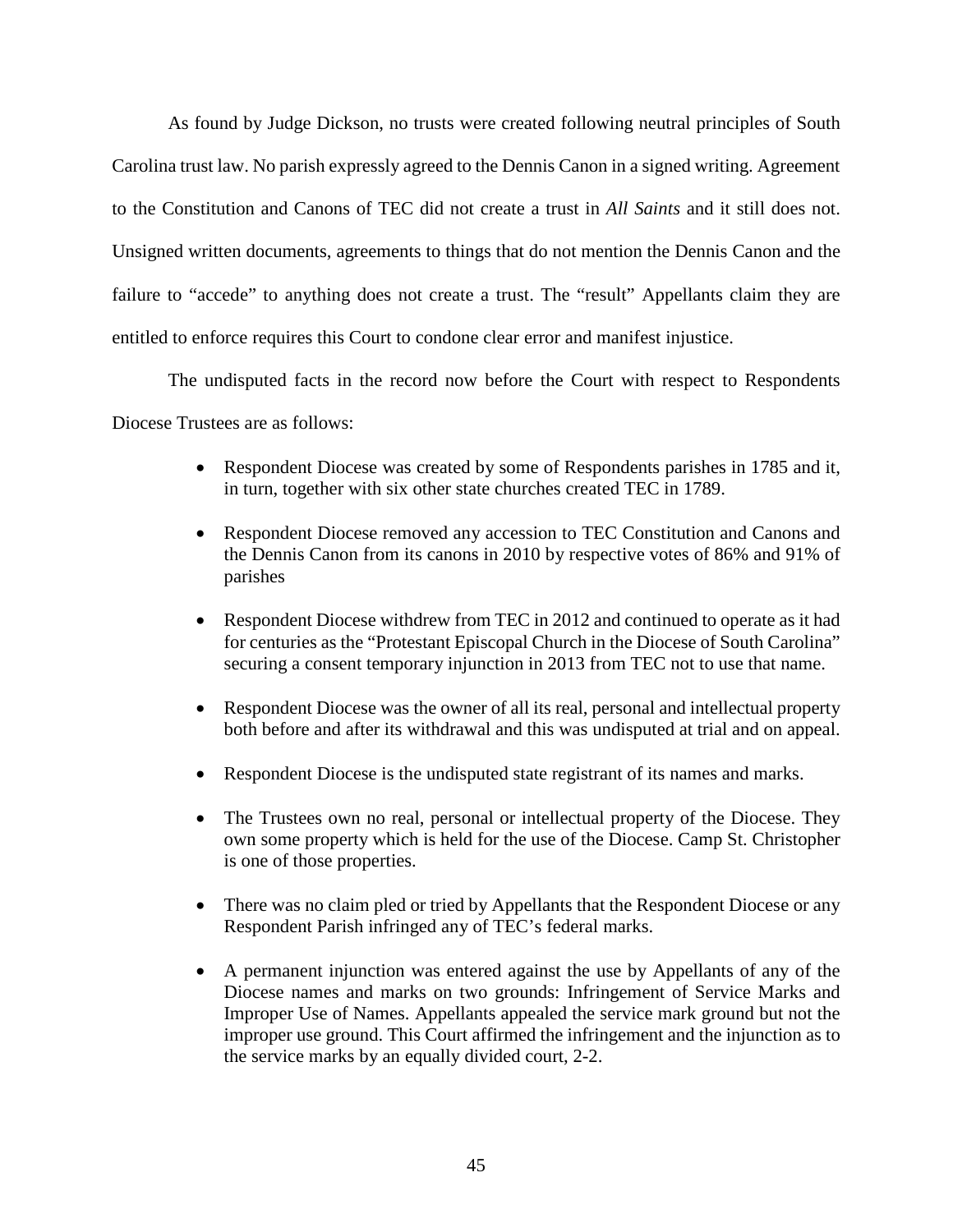This Court affirmed the withdrawal of Respondent Diocese as "The Protestant Episcopal Church in the Diocese of South Carolina" because that is the defined name of the "Disassociated Diocese" in the Collective Opinions.

It would be clearly erroneous and manifestly unjust to rule as Appellants claim this court has ruled based solely on the last sentence in footnote 29 of Chief Justice Beatty's opinion that the Diocese is not who it claims to be and is not the owner of its real, personal and intellectual property.

The Respondent Diocese withdrew from TEC. That is undisputed. It was undisputed that it owned all its property before its disassociation and that it was who it had been since 1785, the non-profit religious corporation named "The Protestant Episcopal Church in the Diocese of South Carolina" that this Court called the "Disassociated Diocese." Two Justices views (under a rejected legal standard) that Respondent Diocese was not the "true Diocese," do not prevail. It would be clearly erroneous and a manifest injustice for this Court, in the exercise of its discretion, to hold that the Respondent Diocese's constitutionally approved disassociation deprived it of its real, personal and intellectual property when no neutral principle of state corporate or associational law supports that result. This is all the more so because its property ownership was undisputed at trial and on appeal, and because both the unappealed injunction and the appealed injunction affirmed by an evenly divided court are based on the Diocese's ownership of its intellectual property and the undisputed fact that the Dennis Canon does not apply to Respondent Diocese's property.

The last sentence of footnote 29 related to Camp St. Christopher and the interpretation of its deed represents an issue that was not tried. Therefore, resolving the issue of Camp St. Christopher beneficiary based on the interpretation of its deed would also be clearly erroneous and manifestly unjust.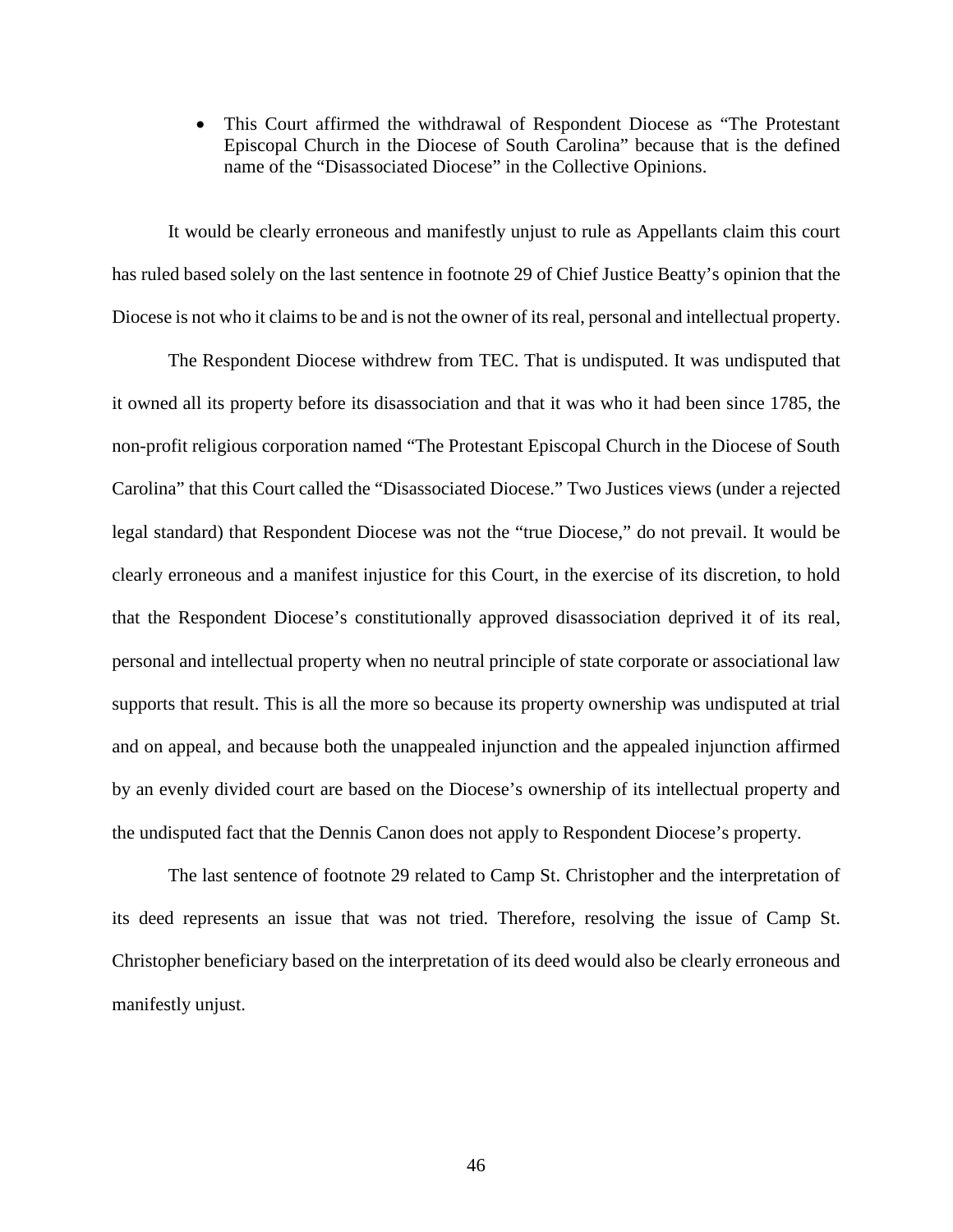**C. The Circuit Court had jurisdiction and was constitutionally required to hear and rule on issues argued by Appellants in the prior appeal, but which were never presented to or ruled on by the circuit court yet were considered by some members of this Court in the Collective Opinions and on which Respondents were not heard because of the Court's 2-2 rehearing denial.** 

The Circuit Court's jurisdiction to hear and determine matters after a case is remitted is "well established. For instance, … the circuit court acquires jurisdiction to enforce the judgment and take any action consistent with the appellate court's ruling." *Pee Dee Health Care, P.A. v. Estate of Thompson*, 424 S.C. 520, 531, 818 S.E.2d 758, 764 (2018) (citing *Martin v. Paradise Cove Marina, Inc*., 348 S.C. 379, 385, 559 S.E.2d 348, 351-52 (Ct. App. 2001) *and Mullen v. Myrtle Beach Yacht and Golf Club*, 313 S.C. 412, 415, 436 S.E.2d 248, 250 (1993)). The "enforcement of a judgment" or taking "any action consistent with an appellate court's ruling", requires the Circuit Court to determine what the Supreme Court ruled. Any ambiguity must be resolved by the Circuit Court which not only has the jurisdiction to do so, but also the obligation to determine the intention of the Supreme Court, even if ambiguous and even if there is no remand. *Hamm v. S. Bell Tel. & Tel. Co*., 305 S.C. 1, 406 S.E.2d 157 (1991).

Appellants due process arguments, App. Br. at 30-34, are: (1) it is not a denial of due process to have a rehearing petition considered by fewer than five justices, (2) Respondents "received a ruling on the Petition for Rehearing", *id*. at 30, (3) due process was given at all stages of this case including the Petition for Rehearing, and (4) "Respondents got what they asked for by their Motion to Recuse – a ruling on the Petition for Rehearing without Justice Hearn's participation" *Id*. at 33.<sup>55</sup>

<sup>&</sup>lt;sup>55</sup> Respondents did not ask for that result, they asked for the appointment of a fifth justice. Mtn. to Recuse at 24.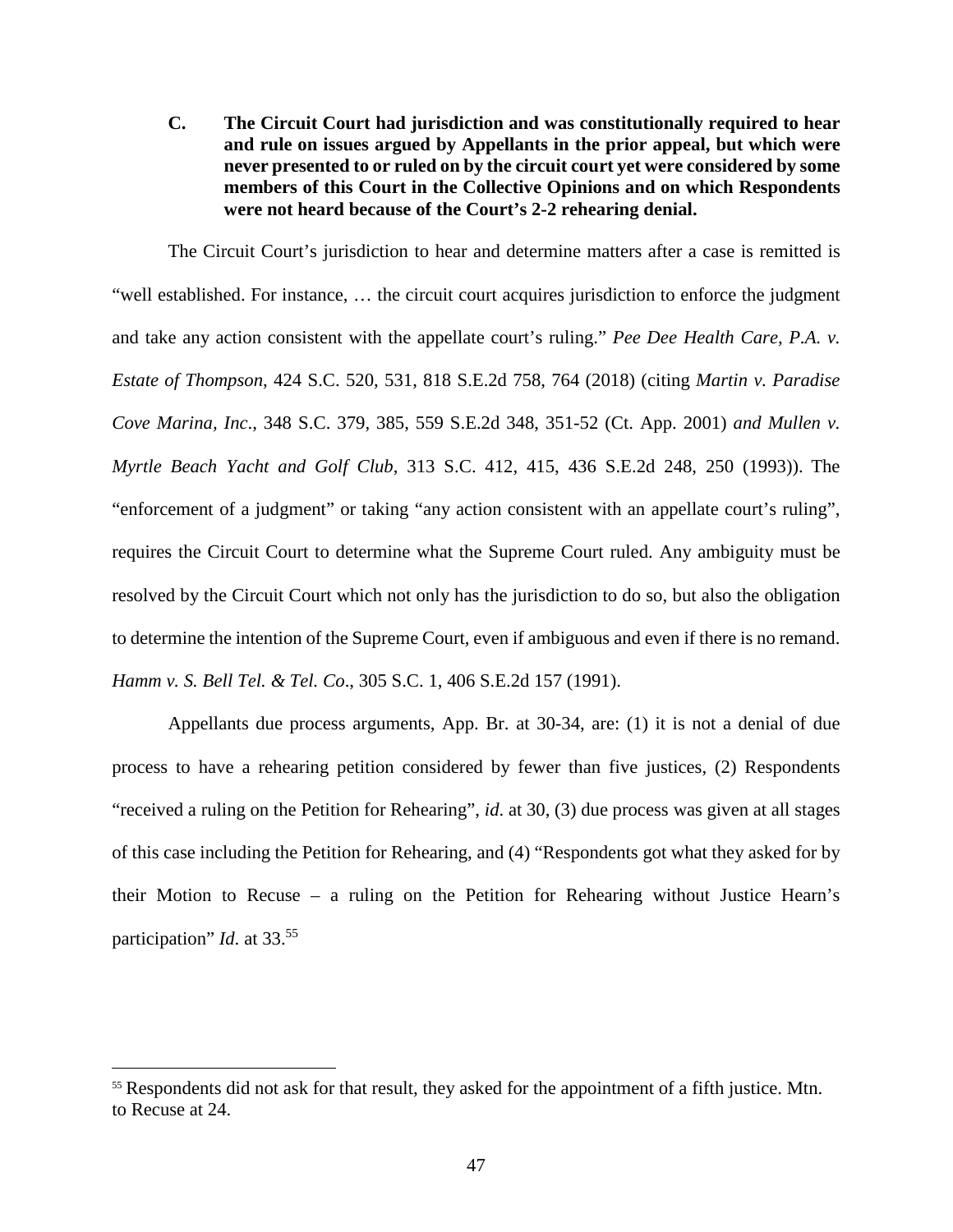It is indisputable that the merits of the Petition for Rehearing were not heard or decided.<sup>56</sup> It is indisputable that the documents which Appellants argued created an express trust by Respondents parishes were not in the record on appeal, and that the issues of minimal burden and trust irrevocability were never raised to nor ruled upon by the circuit court yet were considered, at least in part, in the Collective Opinions.

These were material issues about which Respondents were never heard because Appellants did not ask the trial court to consider them and because rehearing the merits of the issues was not considered. Judge Dickson therefore properly heard those issues. That a rehearing is discretionary or that the Court was deadlocked on whether to hear and rule on these issues does eliminate the "constitutional guarantee"<sup>57</sup> that before Respondents could be deprived of their property as a result of any of these issues, they had to be heard at "a meaningful time and in a meaningful manner"

<sup>&</sup>lt;sup>56</sup> Issues presented to an evenly divided court are not "decided." In most circumstances, as is the case here on the service mark issue, the decision of a lower court is affirmed because it cannot be reversed. However, such an affirmance, is not a decision on the issues presented to the appellate court. As stated by Chief Justice Marshall as early as 1826, in a case where the Supreme Court was evenly divided after oral argument, "the principles of law which have been argued cannot be settled, but the judgment is affirmed, the court being divided in opinion upon it." *Etting v. Bank of United States*, 24 U.S. 59, 78 (1826); *accord, Durant v. Essex Co.*, 74. U.S. 107, 112 (1869) (" if the judges are divided…no order can be made."); *Ohio ex. Rel. Eaton v. Price*, 364 U.S. 263, 264 (1960) (the order being reviewed is affirmed "ex necessitate, by an equally divided court" with no expression of opinion "for such an expression is unnecessary where nothing is settled."); *Neil v. Biggers,* 409 U.S. 188, 192 (1972) (*referencing* the "thoughtful opinion" of the Second Circuit in *United States ex rel. Radich v. Criminal Ct. of City of New York*, 459 F.2d 745, 750 (2d Cir. 1972) ("Because of the very fact of its equal division, however, the Court has been unable to reach a decision on the merits and there has therefore been no adjudication of them by it.")); s*ee also* Dickson Or. at 23 n. 22. Here, Appellants are arguing they achieved a reversal of the circuit could via appeal, when they failed to supply a sufficient record, and when they failed to garner 3 votes in their favor to reverse via the procedures adopted by this Court for Petitions for Rehearing and for motions to supplement the record on appeal. This case, with its separate Collective Opinions, incomplete record, and unaddressed issues, would stand for manifest injustice if Appellants were correct and Respondents have no meaningful opportunity to be heard or to have the true facts considered.

<sup>57</sup> *Cleveland Board of Education v. Loudermill*, 470 U.S. 532, 541 (1985)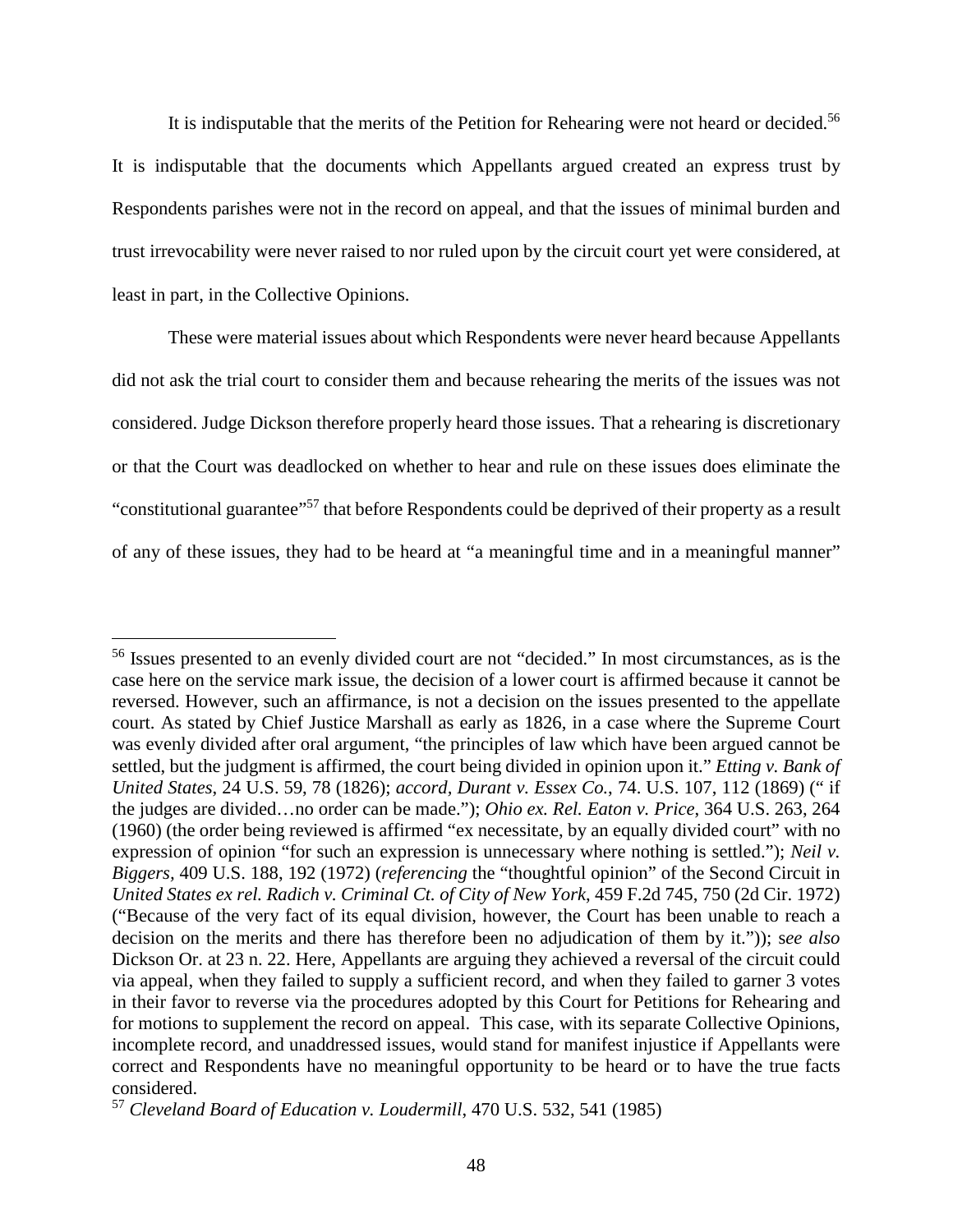and the issue had to be resolved by some court. That is what Judge Dickson did because the constitution required it. *Brinkerhoff-Faris Trust & Savings Co. v. Hill*, 281 U.S. 673 (1930).

#### **VI. CONCLUSION**

For centuries Respondent Parishes have possessed their church properties including their many church buildings built and maintained exclusively by the parishioners who worship there. Many of these parishes predate the United States. Some of them created the Respondent Diocese in 1785. In turn, Respondent Diocese created TEC in 1789. All Respondents predate TECSC, most by centuries. In September 1979, at a convention of its members, none of whom were parish churches, TEC created a canon (Dennis Canon) which occupied a single paragraph on page 40 in a 270 page set of canons.<sup>58</sup> In 2012 Respondent Diocese withdrew from TEC. TECSC was "first organized on or about January 26, 2013." Goodstein Or. at 23.

The factual and legal complexities of this dispute over property between religious organizations should not hinder an answer to two fundamentally straightforward neutral questions of law that lawyers and judges face every day. First, was there a written, signed express agreement by each of Respondent parishes directly to the terms of a trust they did not draft? No there was not. Second, does the exercise of the constitutional right to withdraw from an association deprive a religious organization of its identity and property rights when a similar withdrawal by a secular organization would not? In the absence of a consensual agreement to that effect, the question answers itself: No it does not. There was no contrary agreement because the Dennis Canon does not apply to the Respondent Diocese or Trustees' property. In 2017, this Court did not rule otherwise because Respondent Diocese's ownership of its property was uncontested and therefore,

<sup>58</sup> TEC 2006 Constitution and Canons, Ex. D-24.